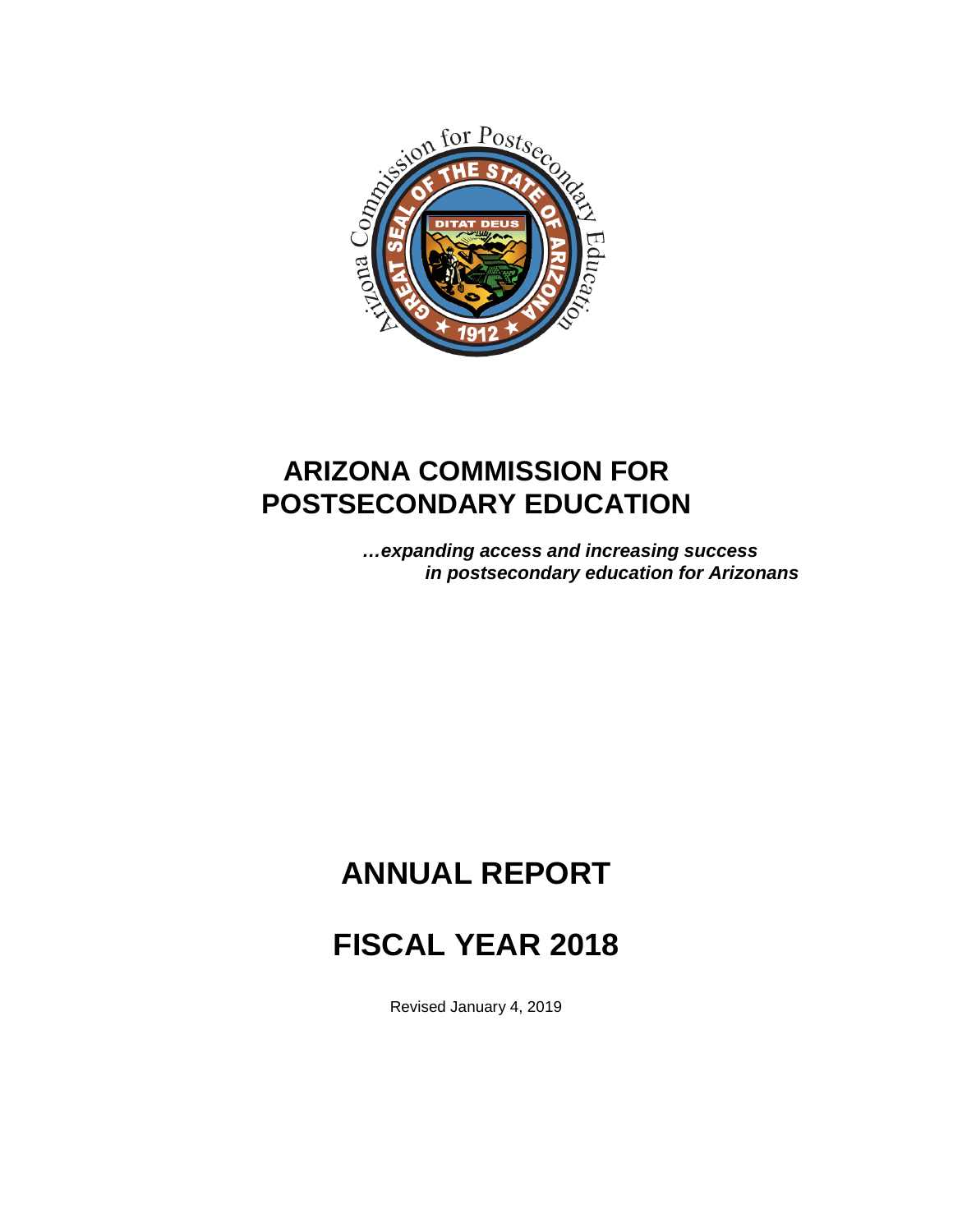# **TABLE OF CONTENTS**

| <b>Introduction</b>                                                                                                                                                                                                                                                                      | 3        |
|------------------------------------------------------------------------------------------------------------------------------------------------------------------------------------------------------------------------------------------------------------------------------------------|----------|
| Goal 1: Maximize student financial assistance available to studets and families                                                                                                                                                                                                          | 7        |
| 1.1 Arizona Leveraging Educational Assistance Partnership (AzLEAP) ___________________9                                                                                                                                                                                                  |          |
| 1.2 Arizona Teacher Student Loan Program (ATSLP) Formerly the Arizona Math, Science<br>Special Education Teacher Loan Forgiveness Program (MSSE)                                                                                                                                         | 11       |
| 1.3 Private Postsecondary Education Student Financial Assistance Program (PFAP),<br>A Forgivable Loan - Suspended<br><u> 1988 - Johann Stein, marwolaethau a bhann an t-Amhair Aonaichte ann an t-Amhair Aonaichte ann an t-Amhair Aon</u>                                               | 16       |
| 1.4 Postsecondary Education Grant (PEG), Ceased ________________________________                                                                                                                                                                                                         | 17       |
| 1.4A Special Postsecondary Education Grant (SPEG), A Forgivable Loan - Ceased                                                                                                                                                                                                            | 17       |
| 1.4B Private Postsecondary Education Grant (PPEG) ______________________________                                                                                                                                                                                                         | 18       |
| 1.5 Early Graduation Scholarship Grant – Ceased ________________________________                                                                                                                                                                                                         | 18       |
| 1.6 College Access Challenge Grant Last Stretch Scholarship – Ceased Letter College Access Challenge Grant Last                                                                                                                                                                          | 19       |
| 1.7 Forgivable Student Loan Repayment Programs _________________________________                                                                                                                                                                                                         | 19       |
| 1.8 A Single Web Portal with Information for Families and Students Regarding Arizona<br>Grants, Scholarships, Forgivable Loans, Student Loan Repayments, and Links to<br><b>Financial Aid Resources</b>                                                                                  | 21       |
| 1.9 Arizona Family College Savings Program (AFCSP) _____________________________                                                                                                                                                                                                         | 22       |
| information to help students and families take steps to enroll, finance, and succeed<br>in postsecondary education<br>2.1 College and Career Goal Arizona supports and develops a culture where every high<br>school senior is encouraged and expected to apply for and participate in a | 28       |
| postsecondary education experience ________                                                                                                                                                                                                                                              | 29       |
| <b>2.1A</b> The Arizona College Application Campaign (AzCAC) _________________________                                                                                                                                                                                                   | 30       |
| 2.1B College Goal FAF\$A Completion Initiative<br>2.1.B1. Develop Material and Provide Assistance on Financial Aid Processes and<br>Applications                                                                                                                                         | 31<br>32 |
| 2.1.B2. College Goal FAF\$A (CG FAF\$A) Community Workshops ___________                                                                                                                                                                                                                  | 33       |
| 2.1.B3. College Goal FAF\$A (CG FAF\$A) High School Workshops _____________                                                                                                                                                                                                              | 33       |
|                                                                                                                                                                                                                                                                                          | 33       |
|                                                                                                                                                                                                                                                                                          | 34       |
| 2.1C The Nationally Recognized College-Readiness Examination (CRE) Pilot                                                                                                                                                                                                                 | 35       |
| 2.2 Provide Current and Relevant Web- and Print-Based Information on College-Going<br>and Financial Assistance for Families and Students _____________________________                                                                                                                   | 36       |
| 2.2A The Arizona College and Career Guide (ACCG) _______________________________                                                                                                                                                                                                         | 36       |
| 2.2B AZhighered.gov: Arizona Commission for Postsecondary Education __________                                                                                                                                                                                                           | 37       |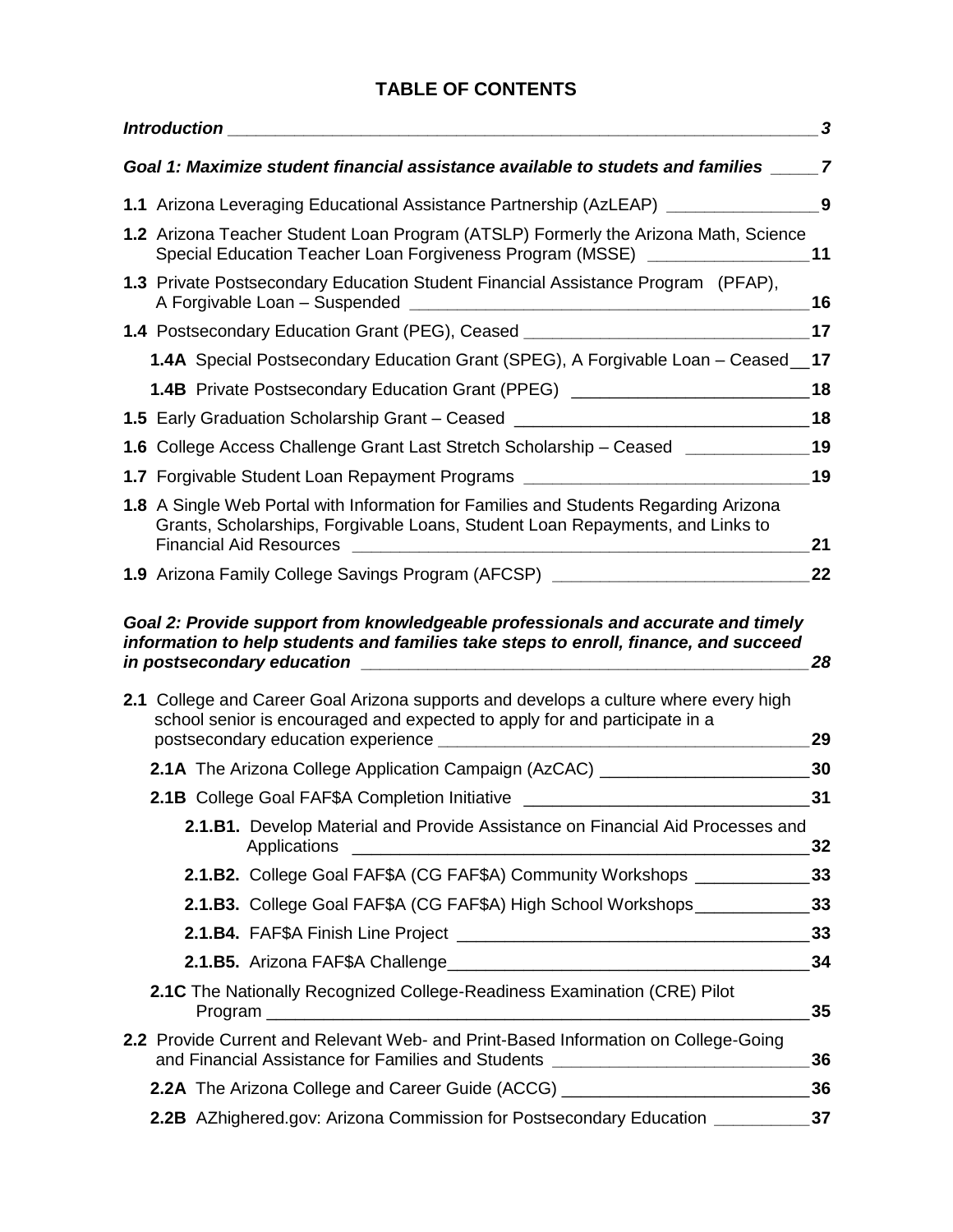| <b>Conclusion</b>                                                                                                                                                  | 43 |
|--------------------------------------------------------------------------------------------------------------------------------------------------------------------|----|
| Progress of ACPE 2017 Performance and Sunset Review ____________________________                                                                                   | 42 |
| <b>3.3</b> Collaboration and Partnerships which Address Common Opportunities and Problems                                                                          | 41 |
| 3.2 Developing Arizona's Human Capital Conference and Pathways to Education                                                                                        | 41 |
| 3.1 Arizona Minority Education Policy Analysis Center (AMEPAC) _________________                                                                                   | 40 |
| Goal 3: Provide a forum where all sectors of postsecondary education dialogue,<br>partner, and problem solve issues of mutual interest ___________________________ | 39 |
| <b>2.2H</b> Leveraging Media: Phoenix Magazine Higher Education Section ____________                                                                               | 39 |
| 2.2G Arizona Minority Education Policy Analysis Center (AMEPAC): Research and                                                                                      | 39 |
| <b>2.2F</b> AZ529.gov: Help for Families Saving for College __________________________                                                                             | 38 |
|                                                                                                                                                                    | 38 |
|                                                                                                                                                                    | 38 |
| 2.2C AZgrants.gov: One Secure Portal to Access All Arizona Student Grants,<br>Scholarships, Forgivable Loans, and Financial Aid Resources ______________           | 37 |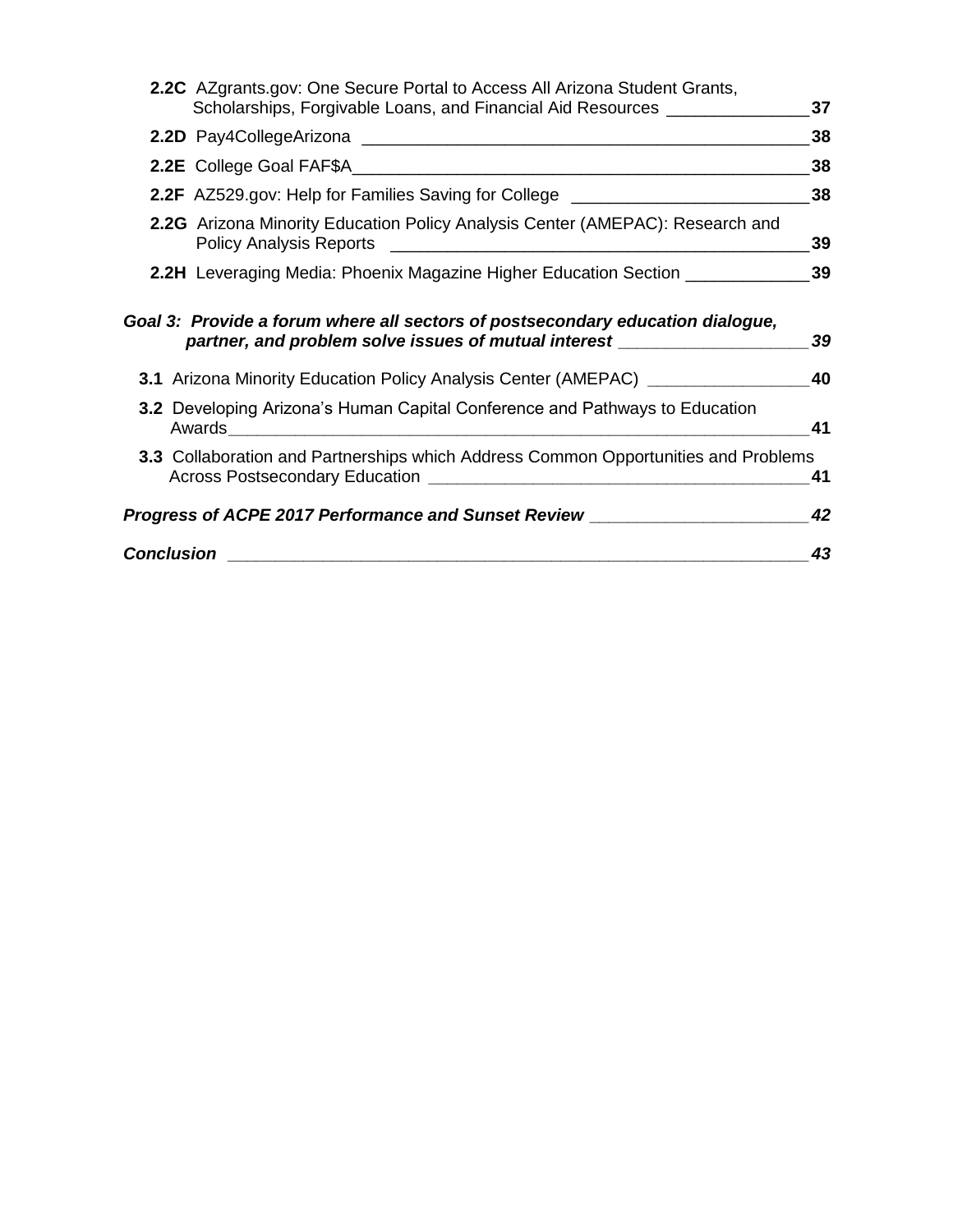

#### **Arizona Commission for Postsecondary Education**

2020 North Central, Suite 650 Phoenix, Arizona 85004-4503 Tel: (602) 258-2435 | Fax: (602) 258-2483 Email: [acpe@azhighered.gov](mailto:acpe@azhighered.gov) | Website:<https://highered.az.gov/>

December 28, 2018

The Honorable Doug Ducey, Governor The Honorable Michele Reagan, Secretary of State The Honorable Steve Yarbrough, President of the Senate The Honorable Javan Mesnard, Speaker of the House of Representatives

I respectfully submit the enclosed FY 2018 annual report on behalf of the Arizona Commission for Postsecondary Education (ACPE). A planning process was undertaken by the 16 Commissioners and they identified an agency mission of *expanding access and increasing success in postsecondary education for Arizonans*. Therefore, the work of the Commission is directed toward and measured against this mission each year*.*

FY 2018 brought continuing financial challenges and additional opportunities to the ACPE. Challenges faced by the Commission include a sustained 80% reduction in the ACPE general funds appropriation as compared to FY 2008. Sadly, because the core responsibilities of the Commission focus upon student financial assistance, this loss of financial aid affects the education potential of nearly 20,000 students who in years past would have received financial assistance through ACPE administered grants or scholarships.

In contrast, the Arizona Family College Savings (529) Program has experienced consistent and steady growth. As of June 30, 2018, the AFSCP held more than \$1.3 billion in assets and over 81,000 accounts were in place to pay for college expenses. As Arizona's Qualified Tuition Program (QTP), the Arizona Family College Savings (529) Program provides an important opportunity that helps families prepare to pay for college. A modest state income tax deduction initiated in 2008 and increased in 2013 encourages families to save.

The report also describes the Commission's leadership in establishing a statewide network of high schools committed to building a college-going culture through College and Career Goal Arizona (C2GA) programs. This work is taking place through the Commission's coordination and integration of three programs: 1) the Arizona College Application Campaign, 2) the College Goal FAF\$A Completion Initiative, and 3) the FAF\$A Finish Line Project. Added this year, the Arizona FAF\$A Challenge, funded through the Governor's set aside Workforce Innovation Opportunity Act funds, was launched in September and is beginning to attract energy and participants. The goal is to help Arizona students complete a FAFSA and to raise public awareness regarding the value of federal dollars that completed FAFSAs bring into the economy. Furthermore, how completed FAFSAs benefit the state and also low income families seeking to better their lives through education.

Another important objective of the Arizona Commission for Postsecondary Education is communication of vital financial aid and college-going information to the public in a variety of ways. In FY 2018, nearly 217,800 unique visits were made to ACPE websites. The ACPE also distributes to families and students free print publications that assist in college planning, understanding financial aid processes, and important deadlines including the *College Savings Planner* and the *Arizona College and Career Guide*.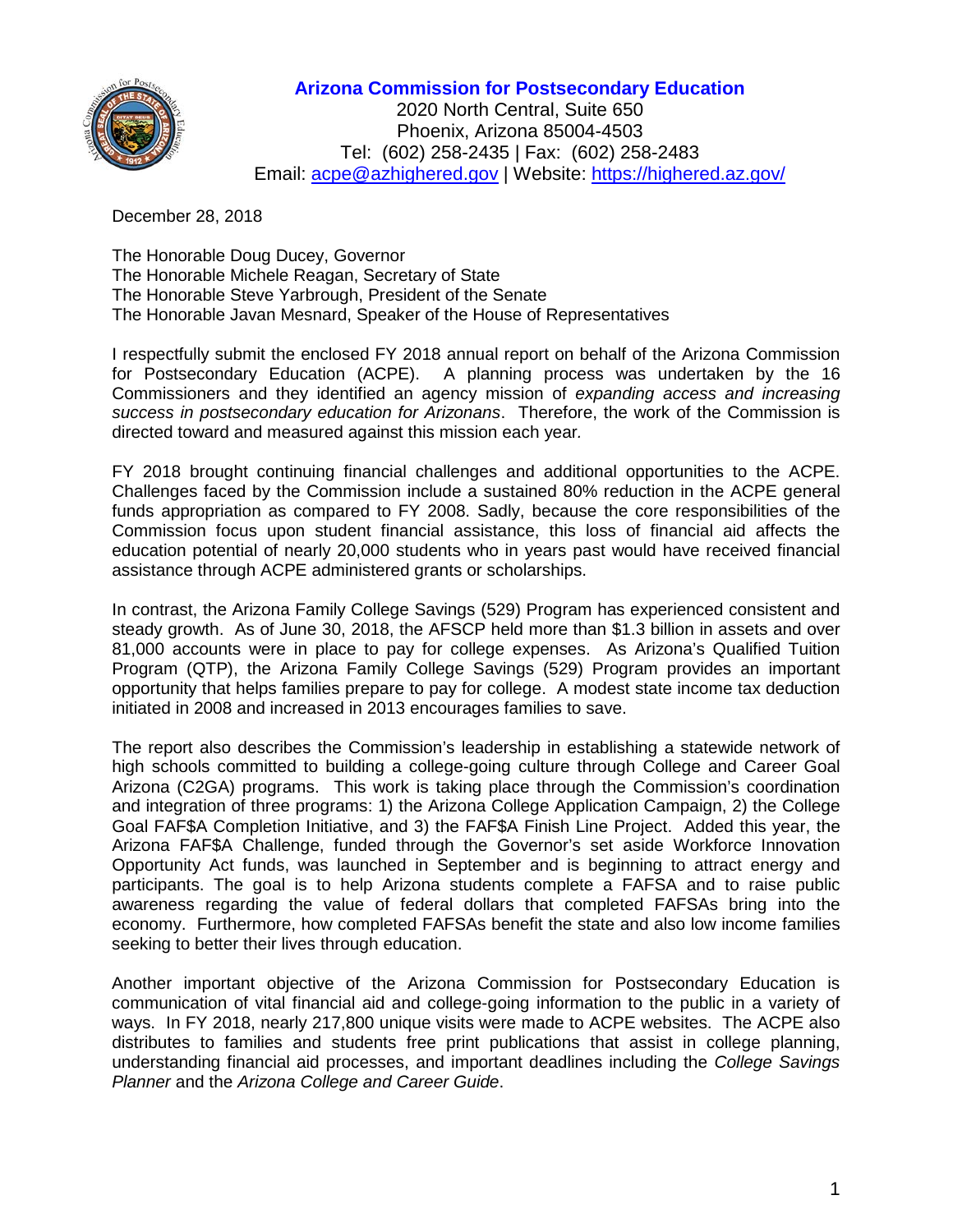Each of these Commission programs, initiatives, and publications represent collaborative efforts. They are examples of leveraging the funding and impact of this small agency in order to provide additional tools to assist Arizona's students and families succeed in postsecondary education.

Two Decision Packages have been submitted by the Commission with the FY 2020 Budget Request. These packages are designed to advance educational equity and to diminish the achievement gap experienced by low-income and minority students. The first will allow for increased student achievement and will increase access to quality teachers as a result of the additional teachers produced through the Arizona Teacher Student Loan Program budget increase. The second improves the quality of technology and thus will allow the agency to increase efficiency and effectiveness of core responsibilities such as distribution of student financial aid and provision of web-based materials for high school staff overseeing College and Career Goal Arizona Programs. These programs and activities contribute to greater educational equity and provide opportunities to lessen Arizona's achievement gap.

#### **Issue 1: Arizona Teacher Student Loan Program (Formerly the Math, Science, and Special Education Teacher Loan Forgiveness Program) – \$312,400**

• The purpose of this program is to bolster the Arizona teacher workforce by attracting quality students into teaching preparation programs who will take on the mission of service in order to repay their loan obligation through teaching in high-need subject areas (math, science, and special education) or teaching in low-income, rural or Indian reservation schools. This request will fund an additional 30-40 student teachers annually.

#### **Issue 2: Migrations of Agency Computer and Telephonic Services to ADOA-ASET and AZNET**

- A proposed shared-expense approach to pay for the 152% increase of IT costs through general funds assistance with one-time Migration/Equipment charge of \$8,721 (one half of \$17,442 one-time expenses) and an
- On-going appropriation for administration, support, and security measures for IT and AZNET Services of \$16,436 (one-half of \$32,871 increase)

This annual report describes the details of the challenges and opportunities within the Commission's statutory authority and the Commission's strategic plan. Questions regarding this report and detailed information regarding ACPE programs and publications are available on www.highered.az.gov or by contacting our office at 602.258.2435.

Respectfully Submitted,

Yoril L.Osborn

Dr. April L. Osborn, Executive Director

cc: Brandi Lease, Senate Education Research Analyst Aaron Wonders, House Education Research Analyst Kelsey Jahntz, House Majority Policy Advisor Elizabeth Dagle, JLBC Fiscal Analyst Kwesi Pasley, OSPB Budget Analyst Susan Leach-Murray, Librarian, AZ Library, Archives, and Public Records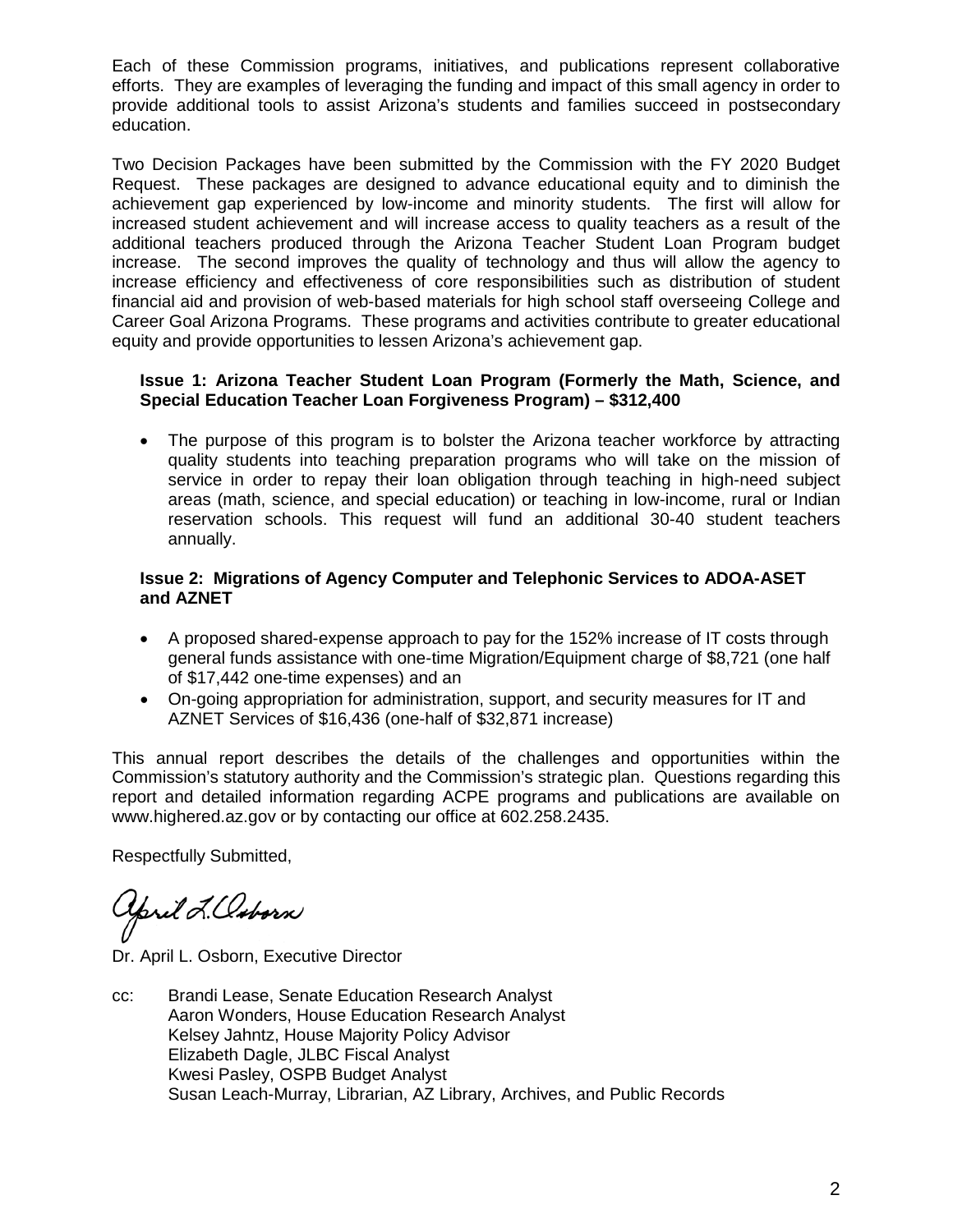# **The Arizona Commission for Postsecondary Education (ACPE) FY 2018 Annual Report**

#### *. . .expanding access and increasing success in postsecondary education for Arizonans*

Submitted December 28, 2018 Dr. April L. Osborn, Executive Director

#### **Introduction**

The work of the Arizona Commission for Postsecondary Education (ACPE) is guided by a strategic plan. The purpose of the plan is to provide focus for the activity of this small agency and its seven staff members in order to increase productivity and impact in the areas of its statutory authority. The mission and goals were reviewed and accepted by Commissioners and this report reflects a review of goals, performance, and outcomes as outlined in the plan.

Through a planning process, the 16 Commissioners identified an agency mission of *expanding access and increasing success in postsecondary education for Arizonans.* Three goals were named to achieve this mission: (1) maximize available student financial assistance to students and families, (2) provide accurate and timely information and assistance from knowledgeable professionals to help students and their families enroll, finance, and succeed in postsecondary education, and (3) provide a forum for all sectors of postsecondary education to dialogue, partner, and problem solve issues of mutual interest. A roster of the ACPE Commissioners follows this introduction.

The work of the ACPE has been highly impacted over the past ten years by the reduction of over \$6M in state appropriated student financial assistance dollars and the loss of \$1.7M of federal student aid and infrastructure funding. These changes include:

- suspension of the Postsecondary Education Grant (PEG) in 2011 and repeal in 2017;
- suspension of the Private Postsecondary Education Assistance Program (PFAP) in 2011;
- establishment of the Early Graduation Scholarship Grant in 2008, and its ceased in 2013;
- transfer of the Arizona Math, Science, and Special Education Teacher Loan Forgiveness program to the Commission and reduction of funding to \$176,000 annually in FY 2012;
- establishment of several College Access Challenge Grant initiatives at the request of the Governor's Office within the Commission including the Arizona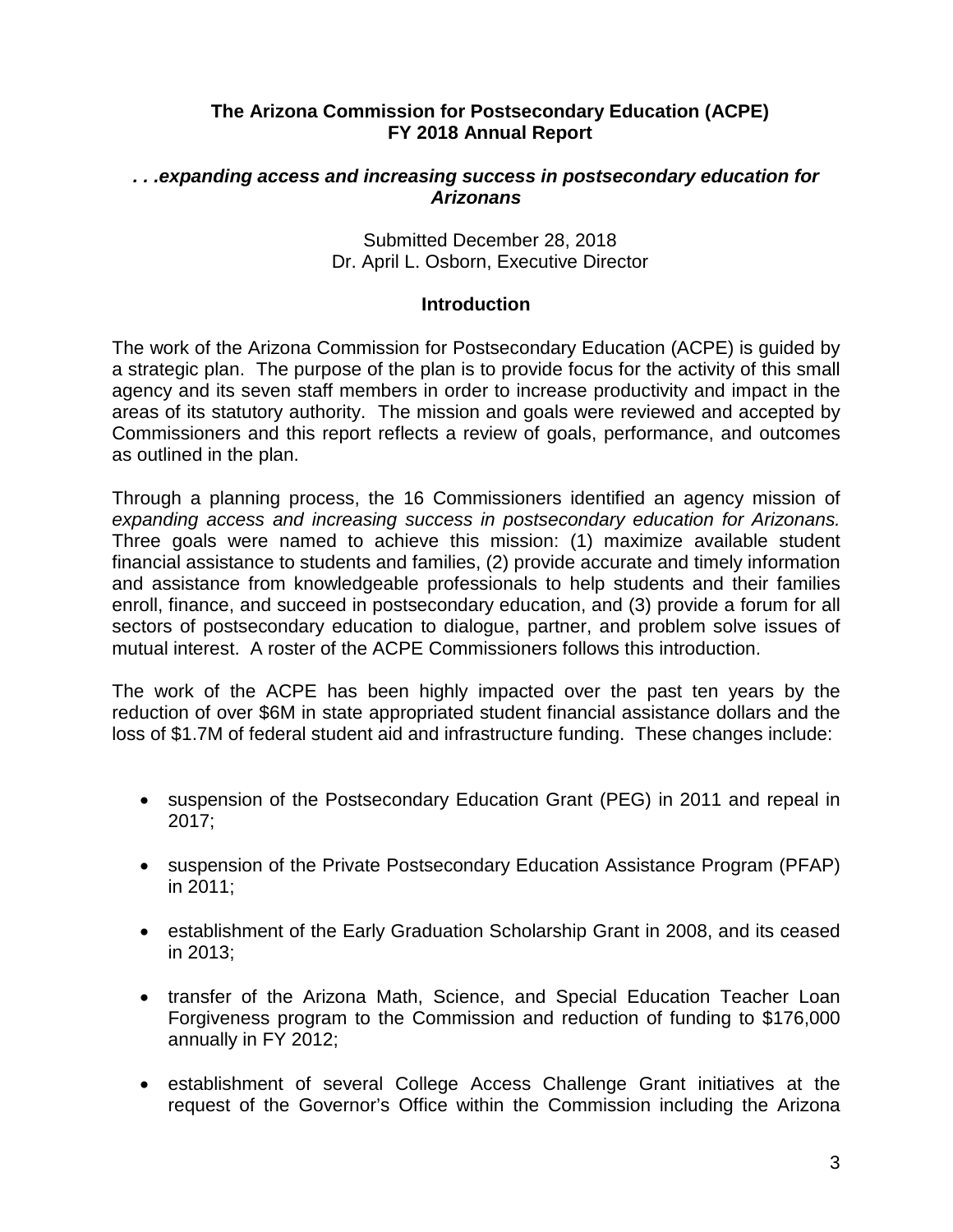College Access Aid Program (ACAAP) in 2009, later transformed into the Last Stretch Scholarship in 2011, as well as infrastructure funding to establish the Arizona College Access Network.

The following "Historical Review of ACPE Student Aid Programs" table shows that \$2.6M of the Commission budget in FY 2018 represented flow-through funds dedicated to student grants and scholarships. In contrast, in FY 2008 the student financial assistance dollars were \$7.5M. This table reflects additional ACPE budget reductions in student grant/scholarship programs over the past eight years.

| <b>Fiscal Year</b>                          | 2011            |   | 2012           | 2013      | 2014            |      | 2015           | 2016      | 2017   | 2018                              |
|---------------------------------------------|-----------------|---|----------------|-----------|-----------------|------|----------------|-----------|--------|-----------------------------------|
| Total Aid<br>Disbursed                      | \$<br>3.711.781 | S | $3,511,920$ \$ | 4,178,488 | \$<br>3,521,142 | - \$ | $2,484,619$ \$ | 2,483,125 |        | $$2,488,151 \mid $2,612,217 \mid$ |
| % Decrease<br>compared to<br><b>FY 2008</b> | $-51%$          |   | $-53%$         | $-45%$    | $-53%$          |      | $-67%$         | $-67%$    | $-67%$ | $-62%$                            |

# **Historical Review of ACPE Student Aid Programs**

The loss of these grant dollars affects the lives of nearly 20,000 students who in previous years would have applied to the ACPE for grants/scholarships and received funds. It is important to note that at the close of FY 2010 the ACPE had a waiting list of an additional 8,799 students who were seeking financial aid, even when these grants were available.

Moreover, student financial aid is critical if the Governor's priorities of equal access to education, growing the economy, and opportunity for all are to be fully realized. Today's Arizona postsecondary students have lost significant financial assistance due to budget reductions. Policymakers will find data on the impact of financial aid dollars administered by the Commission reported in the Goal 1 section of this report. The data is reflective of all sectors of higher education, i.e. community colleges (all 10 districts), public universities, Arizona's 36 private degree granting colleges/universities, and vocational training schools. Likewise, the ACPE reports include student demographic data such as age, average family income, program of study, institution attended, and the recent grants can provide information regarding student reported behavioral barriers to continuing their education.

Again in 2018 there was a great deal of Commission activity regarding Goal 2 which calls for the Commission to provide support from knowledgeable professionals as well as accurate and timely information to help students and families take steps to enroll, finance, and succeed in postsecondary education. Three initiatives which stem from the success of the Commission's long-standing College Goal Sunday Statewide Financial Literacy Initiative have been established within the Commission in support of building a college-going culture statewide. These include:

• leadership of the Arizona College Application Campaign conducted in high schools in partnership with the public universities, community colleges, and private institutions and supported by a Statewide Advisory Committee,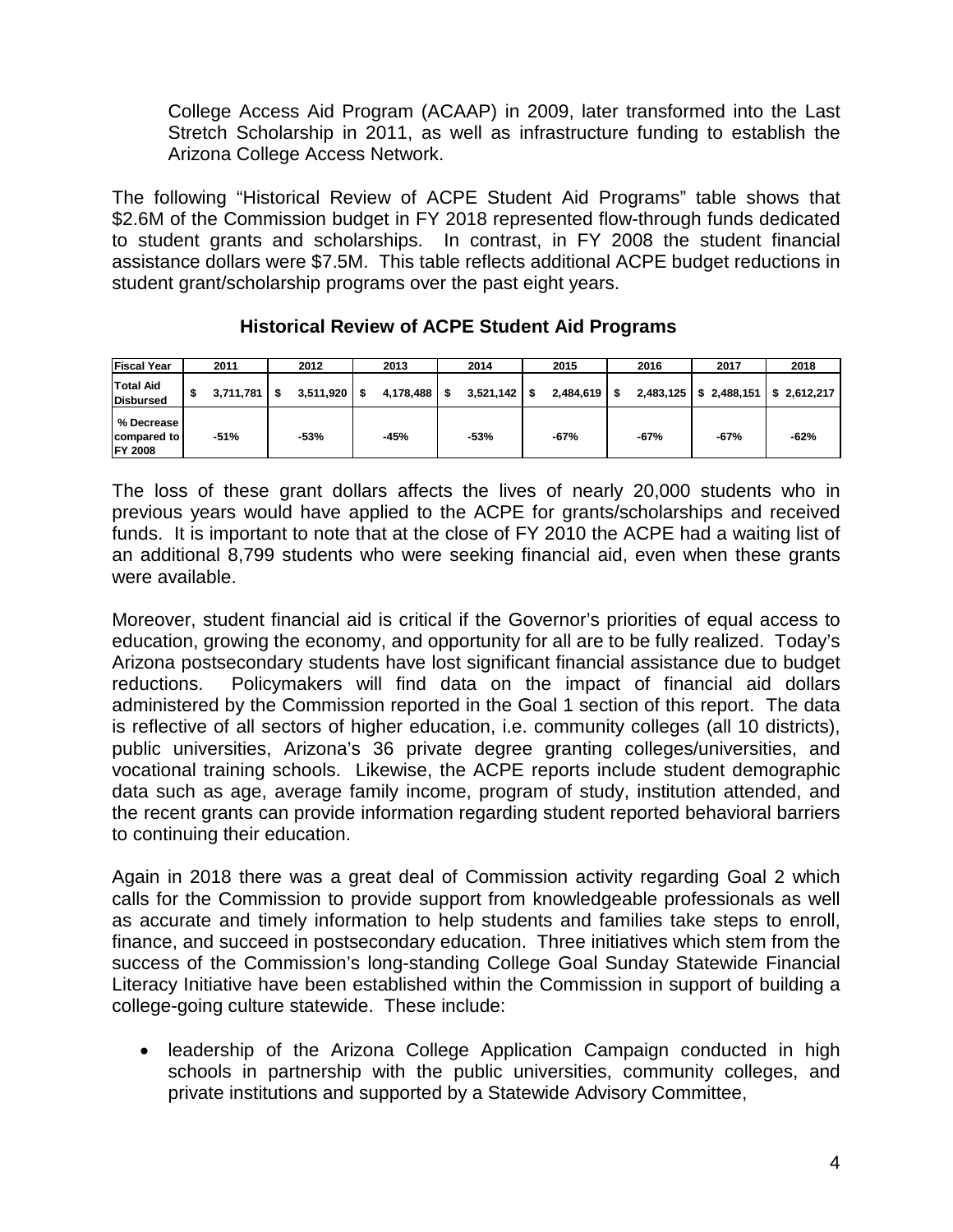- a renewed focus on workshops at the high schools for the College Goal FAF\$A Financial Literacy Initiative, in partnership with AASFAA (Arizona Association of Student Financial Aid Administrators), thus supporting both community and high school FAFSA (Free Application for Federal Student Aid) Completion Workshops statewide, and
- assisting high schools promoting the FAFSA application which opens on October 1, FAFSA completion training, and providing FAF\$A Finish Line Reports to high school counselors, allowing increased completion of the FAFSA for seniors through individualized targeted interventions.

The third and final goal, providing a forum for all sectors of higher education to dialogue, partner, and problem solve issues of mutual interest remains important to Commissioners and staff members. This goal is forwarded through policy analysis and research, collaborative action led by ACPE Commissioners and staff members, and Commission participation in college related initiatives led by foundations, government, or non-profit entities with similar missions.

This report is organized in three sections; each section describes the activities and services related to each of the three goals. The conclusion summarizes how the parts of this report relate to the plan and the future of the Commission.

Critical to the success of the Arizona Commission for Postsecondary Education is the expertise and advice from the 16 appointed Commissioners. The current roster of the Commissioners and Commission staff follows.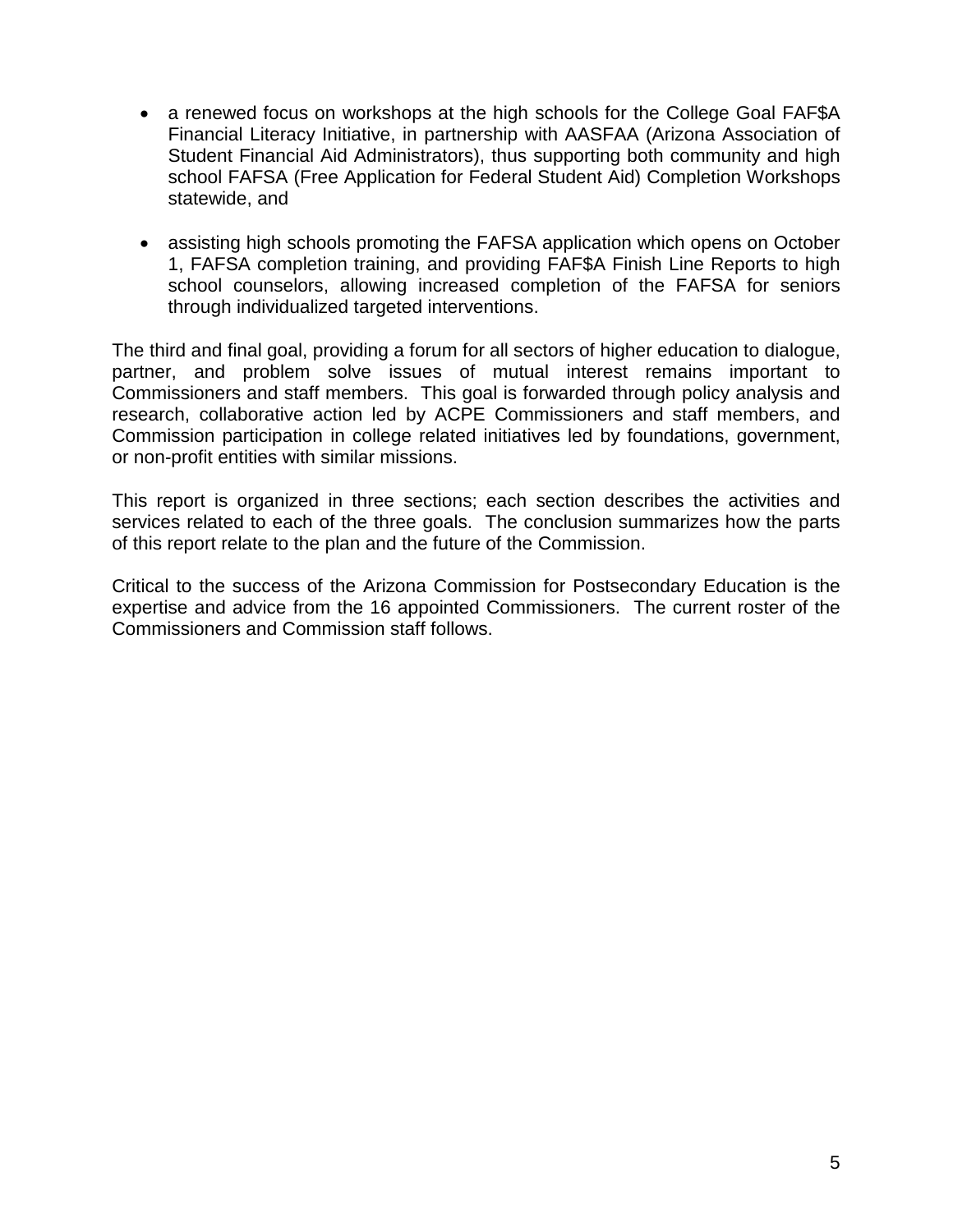**Commissioners 2017 – 2018** Arizona Commission for Postsecondary Education

**John Arnold**  Executive Director Arizona Board of Regents

**Dr. Tacy Ashby** Senior VP, Strategic Educational Alliances Grand Canyon University

**Frank Ayers Chancellor** Embry-Riddle Aeronautical University

**Jenifer Brumbach** Director of Education East Valley Medical College

**Brian Capistran** Superintendent Glendale Union High School District

**Susan Ciardullo** Regional Director West Coast Ultrasound Institute

**Dr. Steven Gonzales** President GateWay Community College

**Dr. Jody Johnson Superintendent** Pointe Schools

**Jill Kohler** President Penrose Academy **Dr. Joel Kostman** Executive Director Arizona Automotive Institute

**Dr. James Rund** Senior VP, Educational Outreach & Student Affairs Arizona State University

**Dr. Colleen Smith** President Coconino Community Colleges

**Teri Stanfill** Executive Director Arizona Board for Private Postsecondary Education

**Dr. Kasey Urquidez** VP, Enrollment Management, Student Affairs Advancement & Dean of Undergraduate Admissions University of Arizona

**Edward Vasko** CEO Terra Verde, LLC

**Dr. Michael Wright Superintendent** Blue Ridge Unified School District

#### **Commission Staff**

**Julie Sainz** Arizona FAF\$A Challenge Project Manager

**Michelle Sarumova** Program and Agency Operations Director

**Judi Sloan** Office & Communications Coordinator

**Dr. April L. Osborn** Executive Director

**Cathy Guthrie** Business Manager

**Daniel Helm** Associate Director, State Student Financial Aid

**Deena Lager**  Director, Arizona Family College Savings Program Director, Arizona Student Financial Aid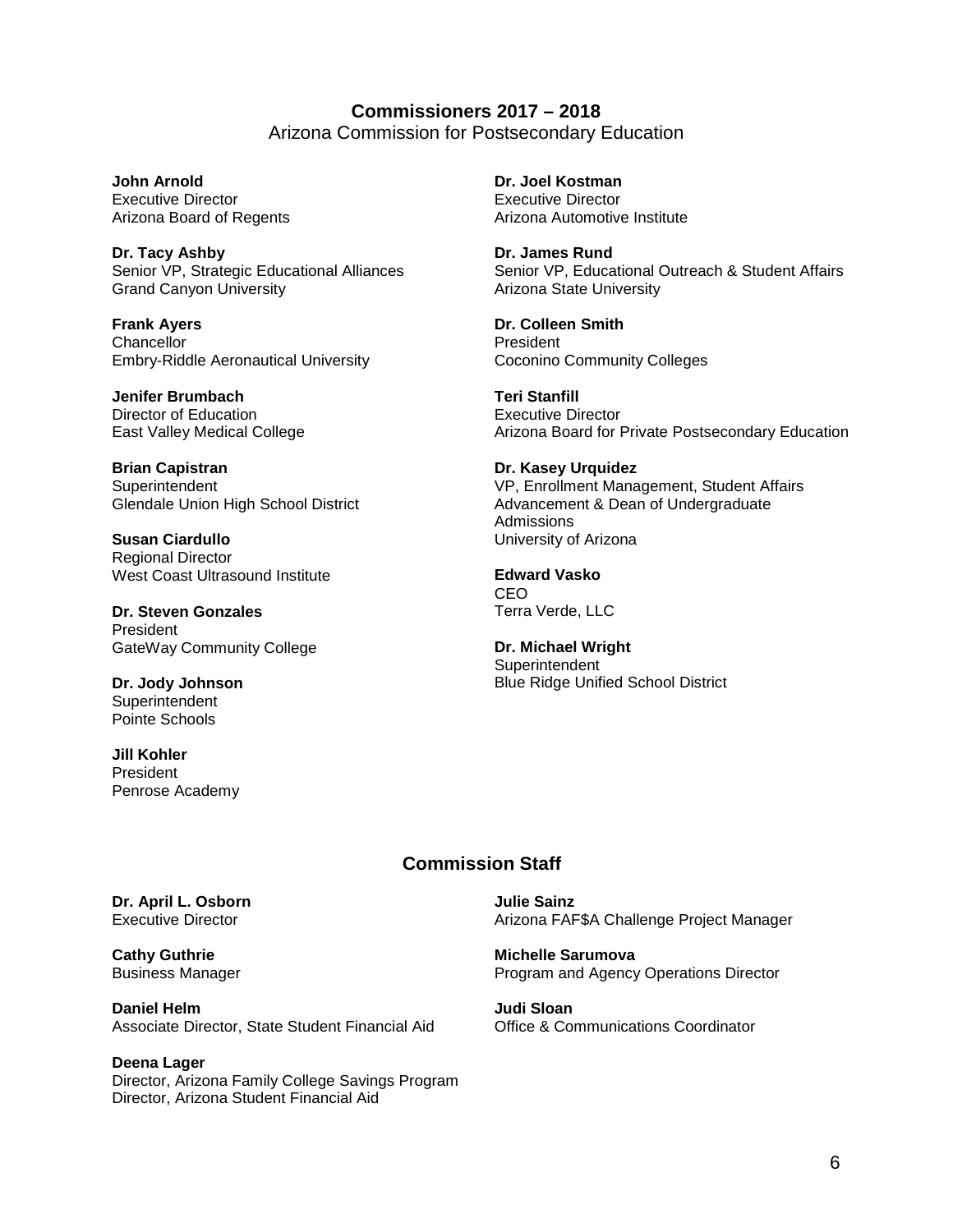# **Goal 1: Maximize student financial assistance available to students and families**

Core responsibilities of the ACPE are related to postsecondary student financial assistance programs. The Commission has been administering student financial aid programs for Arizona since 1972. Named the entity representing Arizona in the National Association of State Student Grant and Aid Programs (NASSGAP), the ACPE has disbursed funds to students attending more than 100 public and private colleges and universities, community colleges, and vocational schools over the last four decades.

Over the past twelve years, the Commission has been responsible for eleven financial assistance programs including:

- Arizona Leveraging Educational Assistance Partnership (AzLEAP), currently \$2.3M/year;
	- Leveraging Educational Assistance Partnership (LEAP), federal matching funds of approximately \$500,000/year, ceased in 2012;
	- Special Leveraging Educational Assistance Partnership (SLEAP), federal funding ceased in 2012, amounts varied generally over \$600,000/year;
- Private Postsecondary Education Student Financial Assistance Program (PFAP), suspended in 2010, amounts varied up to \$800,000/year;
- Postsecondary Education Grant (PEG), suspended in 2010 and amended in 2017, amounts varied up to \$5M/year;
	- Special Postsecondary Education Grant, \$540,000 designed to meet federal Maintenance of Effort (MOE) requirements, ceased in 2014;
	- ▶ Private Postsecondary Education Grant (PPEG), created in 2017 amendment, currently funded at \$0/year;
- Arizona Teacher Student Loan Program (ATSLP) formerly known as the Arizona Math, Science, and Special Education Teacher Loan Forgiveness Program (MSSE), amended in 2017 and currently funded at \$426,000/year;
- Early Graduation Scholarship Grant, amounts varied up to \$4.8M, ceased in 2013;
- College Access Challenge Grant financial assistance programs titled (a) Arizona College Access Aid Program and (b) the College Access Challenge Last Stretch Scholarship, funded at \$1.1M/year, ceased in 2014;
- PFAP, PEG, and ATSLP (MSSE) forgivable student loan repayment programs;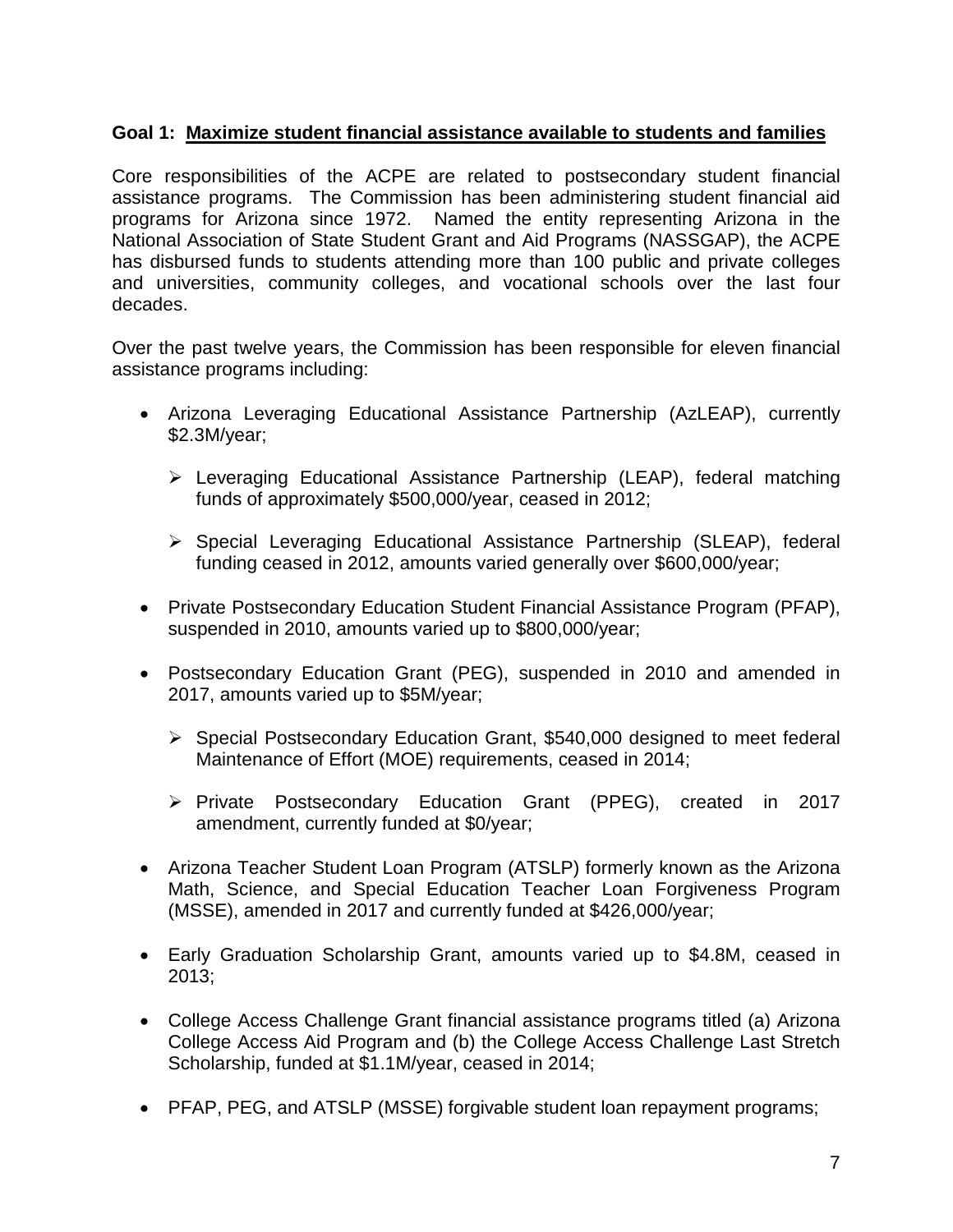- The Arizona Family College Savings (529) Program; and
- AZGrants Student Financial Assistance Web Portal.

Dramatic changes have occurred in many of the student financial aid programs listed above, at both the state and federal levels during the years depicted in the "Historical Review" table on page 4 of the Introduction. Most notable are the suspension or termination of several successful financial aid programs administered by the Commission as well as the restructuring of several programs.

Funding for the Private Postsecondary Education Student Financial Assistance Program (PFAP) was placed on suspension in 2010 and the program remains suspended. The Postsecondary Education Grant (PEG) was also suspended in 2010 and then ceased in 2017. The Early Graduation Scholarship Grant (EGSG) ceased in 2013. Additionally, the Special Postsecondary Education Grant (Special PEG) and the College Access Challenge Last Stretch Scholarship (CAC Last Stretch) ceased in 2014. PFAP, PEG and Special PEG programs successfully achieved their intended outcomes including:

- 1. strengthening the private sector of postsecondary education in Arizona,
- 2. reducing the tax burden of Arizona higher education by incentivizing students to attend private institutions, and
- 3. providing financial aid to adult students to increase motivation and persistence to complete a baccalaureate degree.

The College Access Challenge Last Stretch Scholarship (CAC Last Stretch) was designed to foster partnerships among federal, state and local government entities, and philanthropic organizations to significantly increase the number of underrepresented students in postsecondary education. The Governor's Office partnered with the Commission to provide student scholarships through the second cycle of the federal formula-based College Access Challenge Grant (CACG). The ACPE administered more than \$1M in student scholarships to low-income students with 60 or more credit hours to sustain their attendance for the final years of degree completion. Unfortunately, FY 2014 was the last year of funding for the Last Stretch Scholarship due to the denial of Governor Brewer's request for a federal waiver of Arizona's Maintenance of Effort (MOE) toward the Arizona College Access Challenge Grant.

Federal matching funds for the three-part (federal, state, institutional) Leveraging Educational Assistance Partnership (LEAP) program were eliminated in FY 2012. The program was re-structured and re-titled the Arizona Leveraging Educational Assistance Partnership (AzLEAP) and continues to serve low-income students with matching dollars from the state and postsecondary institutions. Sadly, no solution was found to offset the loss of federal funding for the Special Leveraging Educational Assistance Partnership, which was eliminated in FY 2012, and the program was terminated.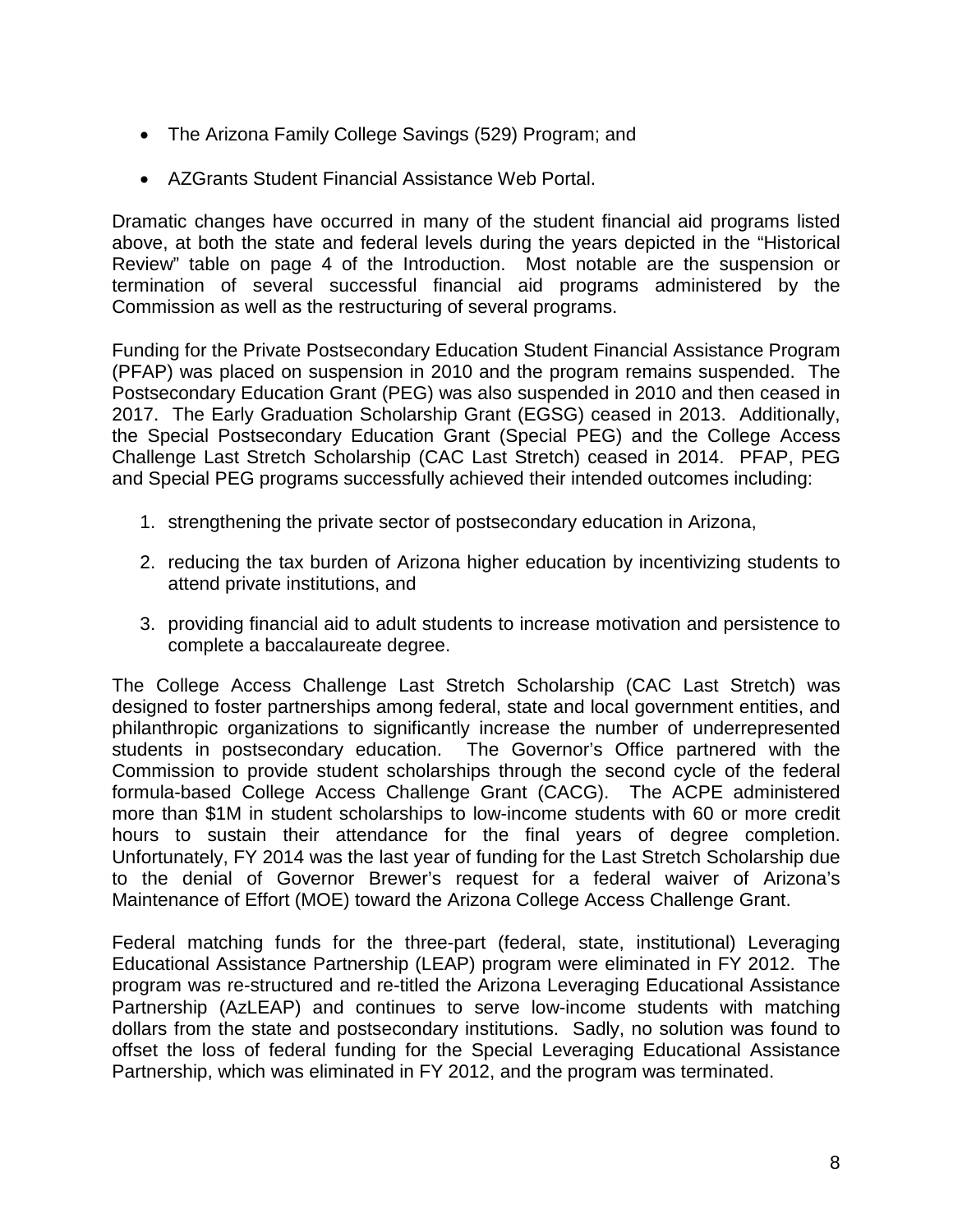The Commission has just completed its sixth full year of administration of the newly renamed Arizona Teacher Student Loan Program (ATSLP) formerly the Arizona Math, Science, and Special Education Teacher Loan Forgiveness Program (MSSE). Established in FY 2007, this program was transferred to the Commission in FY 2012. In addition to verification of eligibility and fund disbursement, responsibilities also include loan administration, borrower service tracking, and loan repayment servicing. Unfortunately, funding for the program was reduced from \$2M to \$176,000, drastically limiting the number of students served by this popular forgivable loan for teachers-intraining. In 2017, funding was modestly increased to \$426,000. To better serve the eligible pool of Arizona teachers-in-training, the ACPE requests one FTE, one computer, and an additional \$312,400 in its FY 2020 Decision Package.

A detailed description of the implementation and outcomes of all active and inactive student aid programs under the administration of the ACPE are outlined in the following section. A description of the student loan repayment programs, the secure web portal which provides both information and a single application for all grants, as well as the Arizona Family College Savings Program are covered in the last pages of the Goal 1 section.

# *Active Student Aid Programs*

#### **1.1 Arizona Leveraging Educational Assistance Partnership (AzLEAP)**

The Leveraging Educational Assistance Partnership (LEAP) has been in existence in Arizona since 1972 and has served as Arizona's "primary" low-income student grant program. LEAP was first offered in the 1970's to encourage states to establish their own primary low-income student grant and was always considered a temporary incentive program offered by the federal government. Arizona and approximately four other states never progressed beyond the initial contribution and therefore LEAP remained Arizona's "primary grant" because it served low-income students across all sectors of public and private education. A unique aspect of the Arizona LEAP program was that it leveraged the federal dollars twice. This occurred by requiring each institution to match the state funds in order to participate in the Arizona LEAP program. The Arizona Commission for Postsecondary Education has administered the program, ensuring adherence to all federal regulations and the Arizona Administrative Code.

The Commission was notified in the spring of 2011 that the federal grant funding for LEAP and the companion grant SLEAP would be eliminated beginning in FY 2012 and thereafter. This represented a \$1.3M reduction in available grant aid for low-income Arizona students. An ACPE survey of participating institutions indicated that they had a strong desire to continue the program and were willing to continue to provide institutional matching funds. Institutions also agreed to allow the administrative fees for this program to be removed from the institutional match. Therefore, the program continued using the \$1.2M state funding for LEAP and the institutional match of the same amount. The restructured Arizona Leveraging Educational Assistance Partnership (AzLEAP) program originated from the former Leveraging Educational Assistance Partnership (LEAP) program.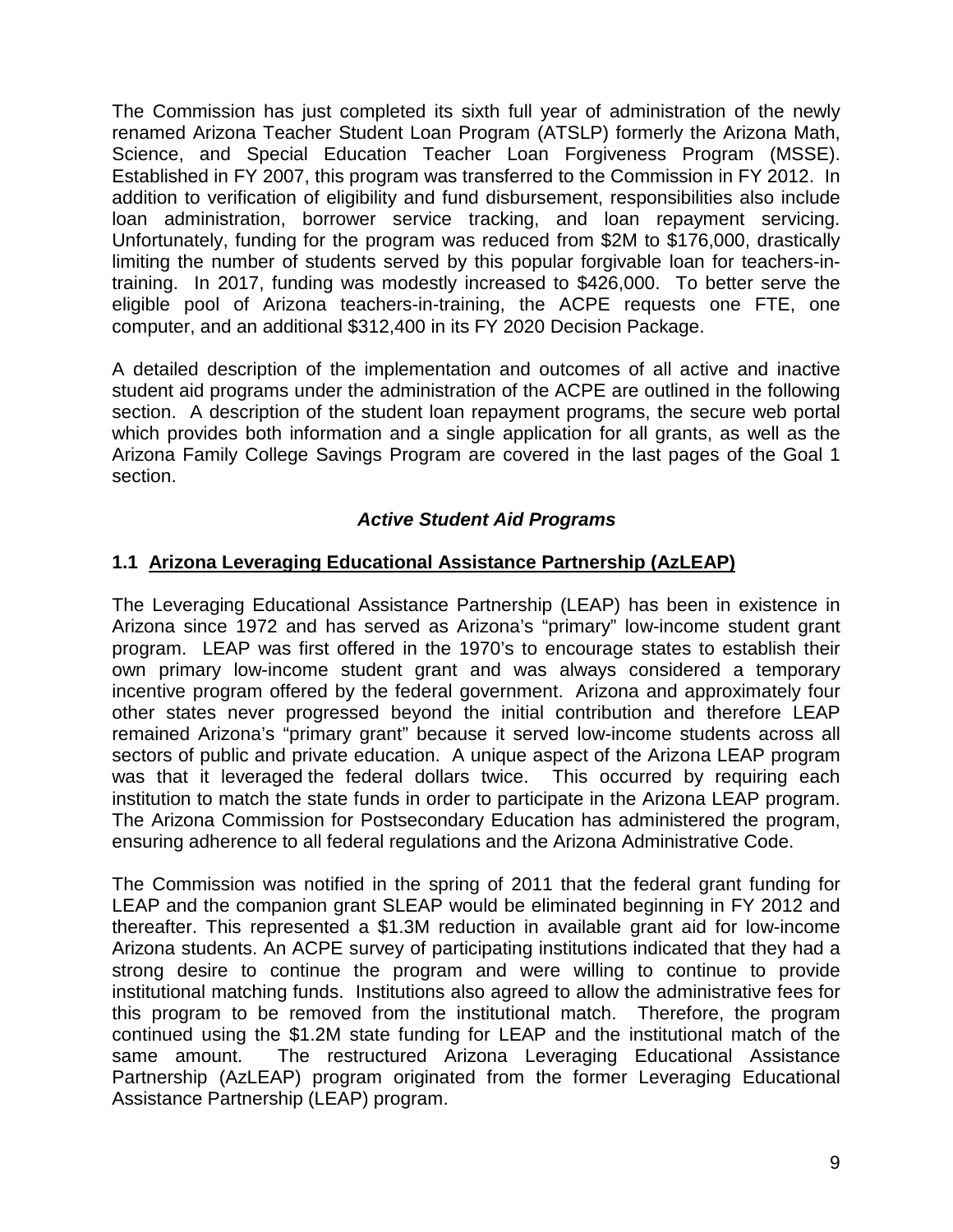FY 2018 was the seventh year the Commission administered the restructured AzLEAP program. Private and public higher education institutions apply to the ACPE and the ACPE certifies institutional eligibility and determines a proportional distribution of funds to institutions (based on the number of Arizona resident students). AzLEAP recipients are selected by the institutions on the basis of financial need established through federal methodology and state administrative rules. Near the end of the fiscal year the institutions provide reports to the Commission regarding the students awarded. The Commission reviews the students awarded to assure program compliance.

In FY 2018, three thousand fifteen (3,015) Arizona Leveraging Educational Assistance Partnership (AzLEAP) awards were provided through 37 postsecondary institutions totaling over \$2.3 million in leveraged financial aid (state and institutional) to low-income students.

The table below provides a description of those who received awards in FY 2018.

| Total<br><b>Recipients</b> | Total<br><b>Disbursement</b> | <b>Dependent</b><br><b>Recipients</b> | Independent<br><b>Recipients</b> | <b>Recipients</b><br>w/Income<br>Less than<br>\$19,999 | <b>Recipients</b><br>w/Income<br><b>Between</b><br>\$20,000 and<br>39,999 | <b>Recipients</b><br>w/Income<br>Over<br>\$40,000 |
|----------------------------|------------------------------|---------------------------------------|----------------------------------|--------------------------------------------------------|---------------------------------------------------------------------------|---------------------------------------------------|
| 3,015                      | \$2,319,500                  | 1,218                                 | 1,797                            | 1,706                                                  | 940                                                                       | 369                                               |

# **Description of AzLEAP Recipients in FY 2018**

It is important to note that 88% of the recipients had incomes below \$40,000 with over 57% of the total recipients reporting incomes under \$20,000. The percentage of students whose incomes reported was less than \$19,999 illustrates the need is still present for this financial aid program. Institutional distribution of AzLEAP awards in FY 2018 resulted in the following distribution percentages: 33% to public universities, 51% to community colleges, and 16% to private institutions as illustrated in the pie chart on the following page.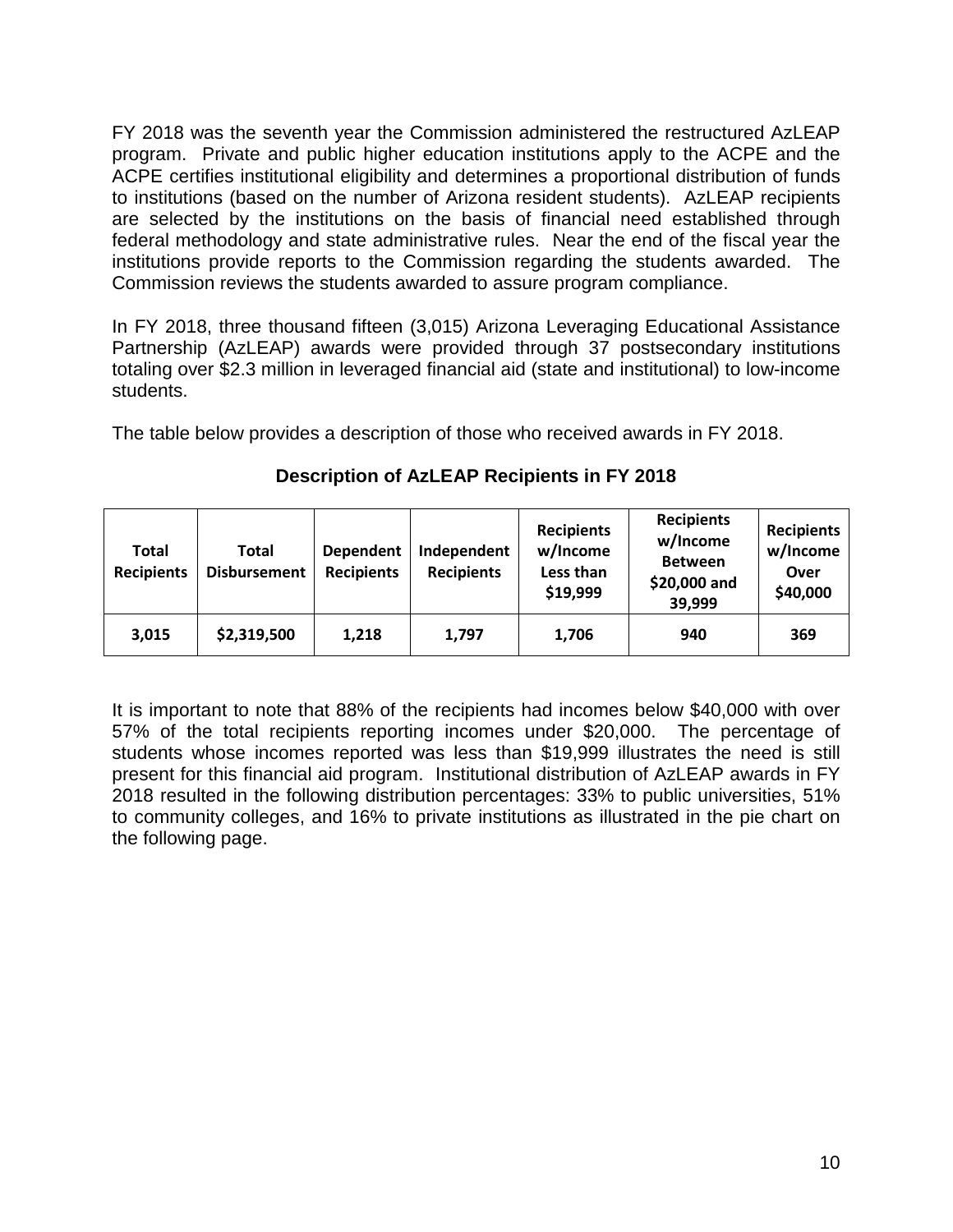

# **Distribution of AzLEAP Recipients by Institution in FY 2018**

Annual AzLEAP administration performance measures are collected through surveys from institutional financial aid administrators and reviewed by ACPE staff. Based on the 2017-2018 surveys, 95% of financial aid administrators indicated that they agreed or strongly agreed that they were satisfied with administration of this program by the Commission. The Commissioners are pleased that the State recognizes the need to continue this important financial aid program. With the rising tuition costs and limited or reduced financial aid available, the Commission is gratified to be able to partner with the participating institutions to offer this much needed aid to low-income students.

#### **1.2 Arizona Teacher Student Loan Program (ATSLP) Formerly the Arizona Math, Science Special Education Teacher Loan Forgiveness Program (MSSE)**

The Math, Science, and Special Education Teacher Loan Forgiveness Program (MSSE) was created in 2007. During the 2017 Fifty-Third Legislature, First Regular Session, Senate Bill 1040 made significant changes along with renaming the program to the Arizona Teacher Student Loan Program (ATSLP). Effective FY 2018, the new changes are:

- 1. Elimination of the service area of teaching in elementary schools that are located in geographic areas that are experiencing a shortage of teachers,
- 2. Inclusion of three additional service areas: low-income schools, rural schools, or schools located on an Indian reservation,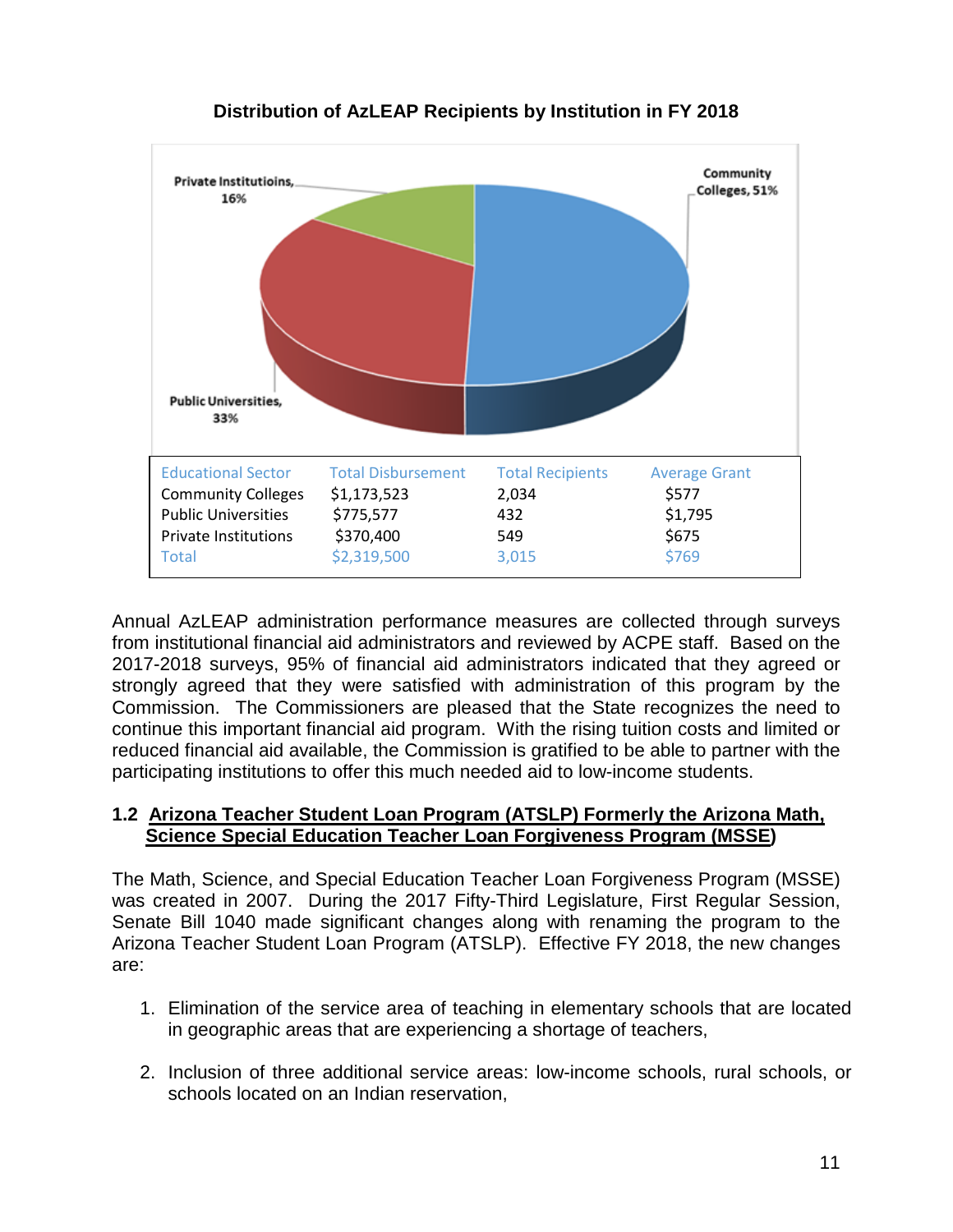- 3. Inclusion of students who are pursuing a teaching certificate through an alternative teacher certificate program as eligible students for the forgivable loan,
- 4. Inclusion of students who have a bachelor's degree and are in an alternative teacher certification program as eligible students for the forgivable loan, and
- 5. The allocation of forty percent of the annual amount appropriated to students who agree to provide instruction in a low-income school, rural school, or a school located on an Indian reservation.

During FY 2018, this student-centered, need-based forgivable loan was designed to increase the number of teachers in Arizona's public K-12 system in the following areas: math, science, special education, low-income schools, rural schools, or schools located on an Indian reservation. The forgivable loan supports and encourages Arizona resident college students to take on a mission of service in order to repay their obligation by pursuing a teaching career in identified high need areas and to remain in the State after graduation. Forgivable loans to help defray the cost of tuition, fees, and instructional materials were granted to eligible junior or senior undergraduate education majors and students enrolled in an alternative teacher certificate program offered at qualifying postsecondary education institutions in the State. Additionally, students must complete the Free Application for Federal Student Aid (FAFSA). The maximum forgivable loan is \$7,000 per academic year for up to three years. To have the loan forgiven, students must sign a promissory note each year agreeing to teach in select service areas in a public K-12 school in Arizona for the number of years they received the loan funding plus one year. The selected service areas in FY 2018 are math, science, special education, or a low-income school, rural school, or a school located on an Indian reservation. Students who do not meet the forgiveness criteria must repay the amount borrowed plus any interest.

In FY 2018 ATSLP loans were disbursed to 56 students, 49 loans to initial recipients (1<sup>st</sup> time recipients) and 7 loans to continuing recipients (prior recipients). The loan recipients attended both public and private postsecondary institutions for a total disbursement of \$292,717.

The table below provides a student profile for those who received loans in FY 2018.

| Total<br><b>Applicants</b> | Total<br><b>Recipients</b> | Total<br>Disbursement | Average<br>Loan<br><b>Amount</b> | Average<br>Age of<br><b>Recipients</b> | <b>Initial</b><br><b>Recipients</b> | <b>Continuing</b><br><b>Recipients</b> | Good<br><b>Cause</b><br><b>Exceptions</b> |
|----------------------------|----------------------------|-----------------------|----------------------------------|----------------------------------------|-------------------------------------|----------------------------------------|-------------------------------------------|
| 84                         | 56                         | \$292,717             | \$5,227                          | 29                                     | 49                                  |                                        |                                           |

# **ATSLP FY 2018 Student Profile**

The difference between the total applicants and the total recipients is comprised of twenty-eight applicants who did not meet program requirements.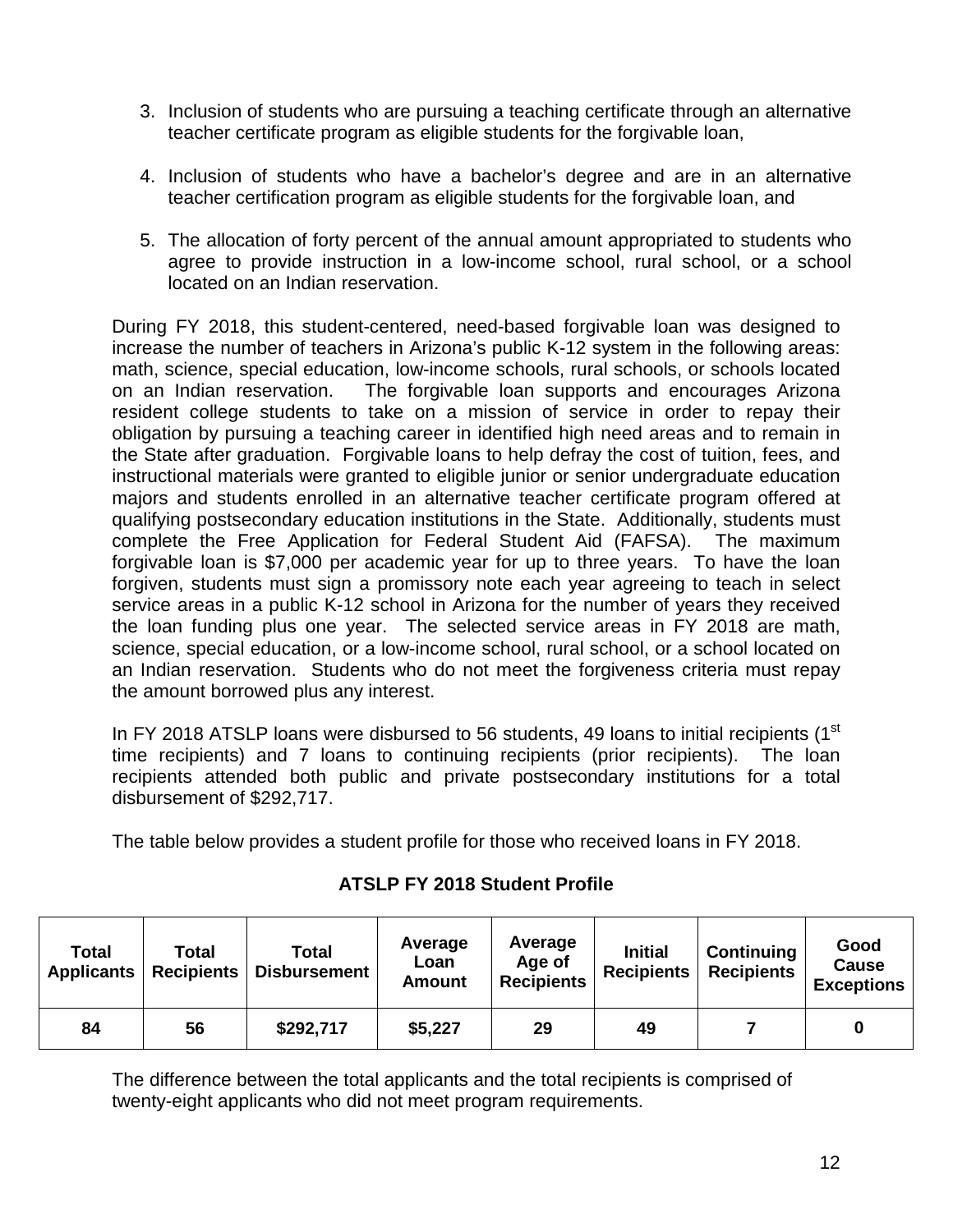The following pie charts represent a breakout of the institutions the 56 loan recipients attended and the areas recipients indicated that they would be teaching.



#### **Recipients by Institution in FY 2018**



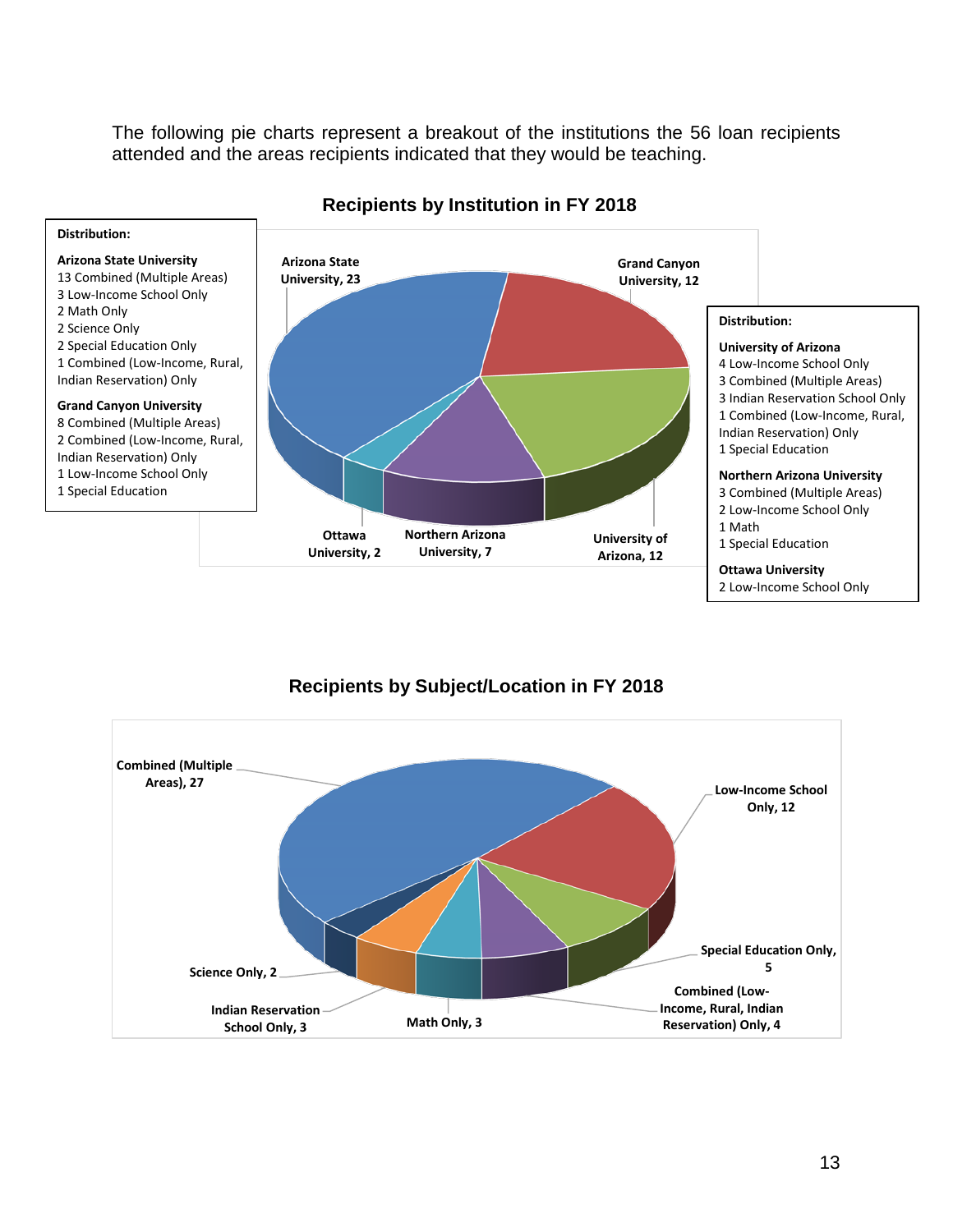# **Status of Recipients in ATSLP (MSSE) Program from Inception through FY 2018**

Tracking responsibilities are significant for the ATSLP (MSSE) Program as each loan recipient is required to be tracked between seven to eleven years, depending on the number of years each student received funding. For students who enter into repayment, the relationship can increase up to 15 years. With the conclusion of FY 2018, 338 students have participated in the ATSLP (MSSE) Program since its inception in 2007.



**History of ATSLP Loan Recipients**

In the graphs above 203 (60.1%) loan recipients are or have been teachers. Of those 203 teachers 177 (52.4%) have had their loan forgiven, while 26 (7.7%) are still working on loan forgiveness, with the prospect of an additional 76 (22.5%) loan recipients becoming teachers.

In FY 2019 the Commission will continue collecting the five-year teacher retention data for the 76 individuals whose loans have been forgiven through teaching.

The following is a list of the public K-12 schools in Arizona at which the 26 currently teaching loan recipients are employed.

| <b>School</b>                       | <b>City</b> | <b>Subject Taught</b>         |  |  |  |
|-------------------------------------|-------------|-------------------------------|--|--|--|
| Camp Verde School                   | Camp Verde  | Elem Education - Geo Shortage |  |  |  |
| Perry High School                   | Chandler    | Math                          |  |  |  |
| <b>Cottonwood Elementary School</b> | Cottonwood  | Elem Education - Geo Shortage |  |  |  |
| Coconino High School                | Flagstaff   | Math-Science                  |  |  |  |
| <b>WF Killip Elementary School</b>  | Flagstaff   | <b>Special Education</b>      |  |  |  |
| Williams Field High School          | Gilbert     | Math                          |  |  |  |

#### **K-12 Schools where ATSLP (MSSE) Graduates Served their Teaching Obligation in FY 2018**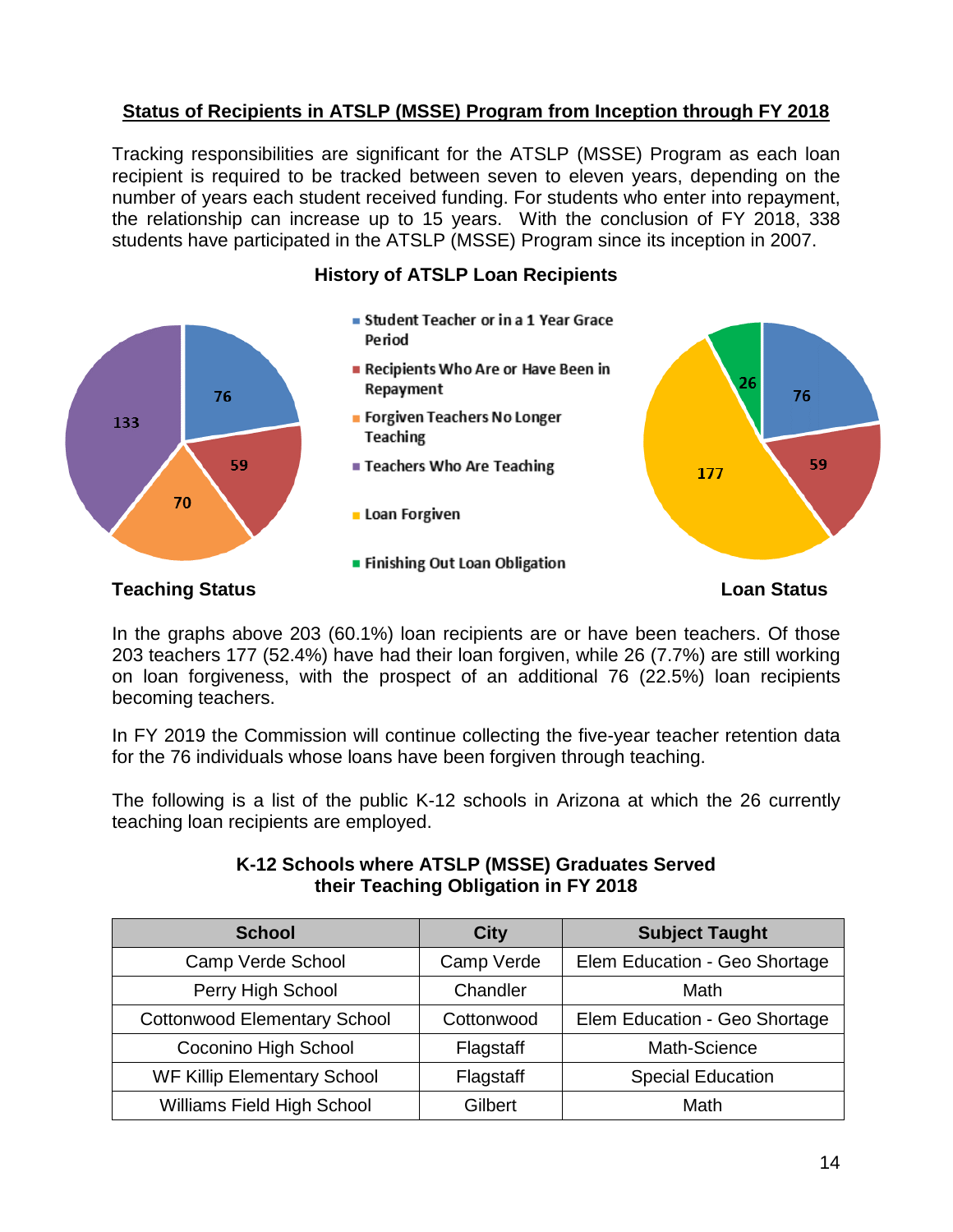| Apollo High School               | Glendale   | Science                       |
|----------------------------------|------------|-------------------------------|
| <b>Glendale Success Academy</b>  | Glendale   | Math                          |
| <b>Legend Springs Elementary</b> | Glendale   | <b>Special Education</b>      |
| Paseo Pointe Elementary School   | Laveen     | Elem Education - Geo Shortage |
| <b>Trailside Point School</b>    | Laveen     | <b>Special Education</b>      |
| <b>Emerson Elementary</b>        | Mesa       | Elem Education - Geo Shortage |
| <b>Noah Webster Schools</b>      | Mesa       | Elem Education - Geo Shortage |
| Peoria Accelerated High School   | Peoria     | Math                          |
| Academia Del Pueblo              | Phoenix    | Elem Education - Geo Shortage |
| Amy Houston Academy              | Phoenix    | <b>Special Education</b>      |
| Catalina Ventura                 | Phoenix    | <b>Special Education</b>      |
| Phoenix Advantage Charter School | Phoenix    | Elem Education - Geo Shortage |
| Cocopah Middle School            | Scottsdale | Science                       |
| Desert Sun Academy               | Scottsdale | Math                          |
| Show Low Jr High School          | Show Low   | Math                          |
| <b>Tempe High School</b>         | Tempe      | <b>Special Education</b>      |
| <b>Centennial Elementary</b>     | Tucson     | Science                       |
| Pima Prevention Partnership      | Tucson     | <b>Special Education</b>      |
| <b>Rincon High School</b>        | Tucson     | Math                          |
| Senita Valley                    | Tucson     | Elem Education - Geo Shortage |

Due to the level of appropriation in FY 2018 limited advertising or promotion of the program was undertaken. The ACPE and staff are assessing different avenues of advertising, like 1) individual letters to K-12 principals promoting the program among the school's student teachers, aids, or other personnel, and 2) promotional material readily available at educational conferences throughout the state.

ATSLP provides an important vehicle to shape student choices and bring new teachers to the profession in order to meet Arizona's teacher shortage needs. Furthermore, ATSLP provides those students not eligible for the Arizona Teachers Academy a pathway to financial assistance. This also includes students who attend private postsecondary institutions and students pursuing a teaching certificate through an alternative teacher certificate program. Additionally, the staff believes that ATSLP will support the recruitment of teachers in public schools and support the Governor's investment in education. The Commissioners and staff are honored to provide financial aid to this cadre of teachers who are critical to the success of the Governor's goal of addressing the growing teacher shortage in our State.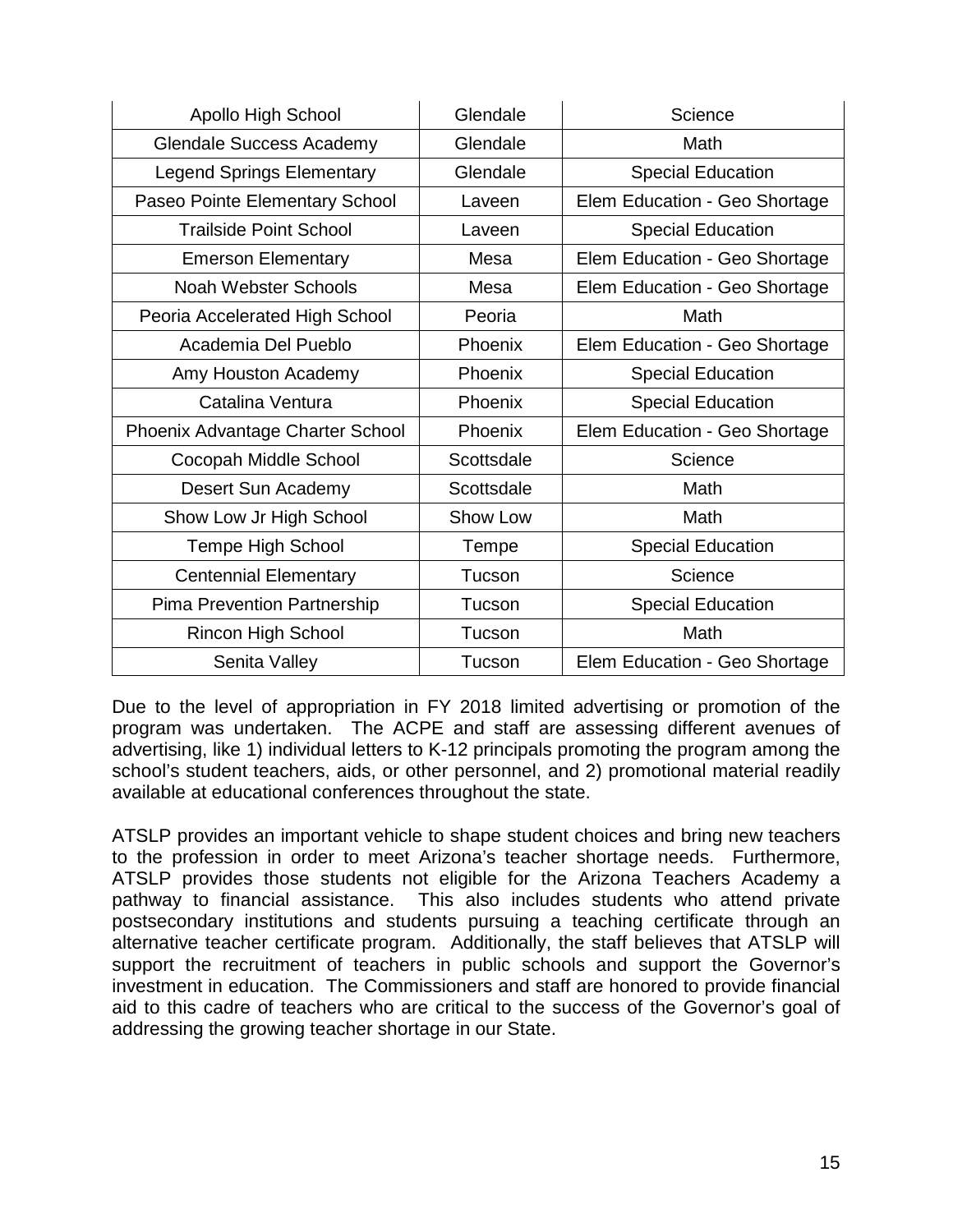Teacher retention contributes significantly to school success and Arizona is struggling in this area. Evidence of this problem is found in Arizona Department of Education's January 2015 *Arizona Education Retention and Recruitment Report[1](#page-18-0)* where it is reported that 24% of first year teachers and 20% of second year teachers left their positions and were not teaching in the 2013-2014 school year. Moreover, the August 31, 2018 *Human Resources Professionals in Arizona Schools Survey[2](#page-18-1)* found that 24.8% or 1,547 teacher positions remained vacant a few weeks into the school year and 47.9% or 2,980 teacher positions were filled by individuals not meeting standard teaching requirements.

Unfortunately, the FY 2018 level of appropriations for the ATSLP program will not solve the shortage. In FY 2019, the Commission has requested the increase of \$312,400 for a total of \$738,400 in FY 2020. This includes one full time employee at \$60,900 and one computer for \$1,500. The increase in funding will reach an additional 30-40 teachers intraining annually.

The increase in funding for this program will aid the State in meeting the Governor's education goals and will contribute to the Achieve60AZ overall goal of 60% of Arizona working adults holding a degree or certificate.

# *Inactive Student Aid Programs*

#### **1.3 Private Postsecondary Education Student Financial Assistance Program (PFAP), A Forgivable Loan – Suspended**

The Arizona Private Postsecondary Education Student Financial Assistance (PFAP) program was initiated in the spring of 1996. This student-centered program was designed to encourage Arizona community college graduates with financial need to enroll as a full-time student and complete a baccalaureate degree from a private postsecondary institution; thereby realizing a savings to the State of Arizona. Students who failed to achieve a baccalaureate degree within three years from the first disbursement of funds, or those who did not enroll for a period of time greater than twelve months, entered into a repayment program.

More than 1,600 students have benefited from the PFAP Program since its inception representing a 90% graduation rate. With the average PFAP recipient being 31 years of age, this program was successful at providing financial aid to adult students. However, after several years of repeated reductions, the Private Postsecondary Education Student Financial Assistance Program (PFAP) awarded the last 161 recipients a total of \$275,000 during FY 2010. The program was placed on suspension in FY 2011.

<span id="page-18-1"></span><span id="page-18-0"></span><sup>&</sup>lt;sup>1</sup> January 2015. "Educator Retention and Recruitment Report." *Arizona Department of Education.*<br><sup>2</sup> August 2018. "Human Resources Professionals in Arizona Schools Survey." *Arizona School Personnel Administrators Association.*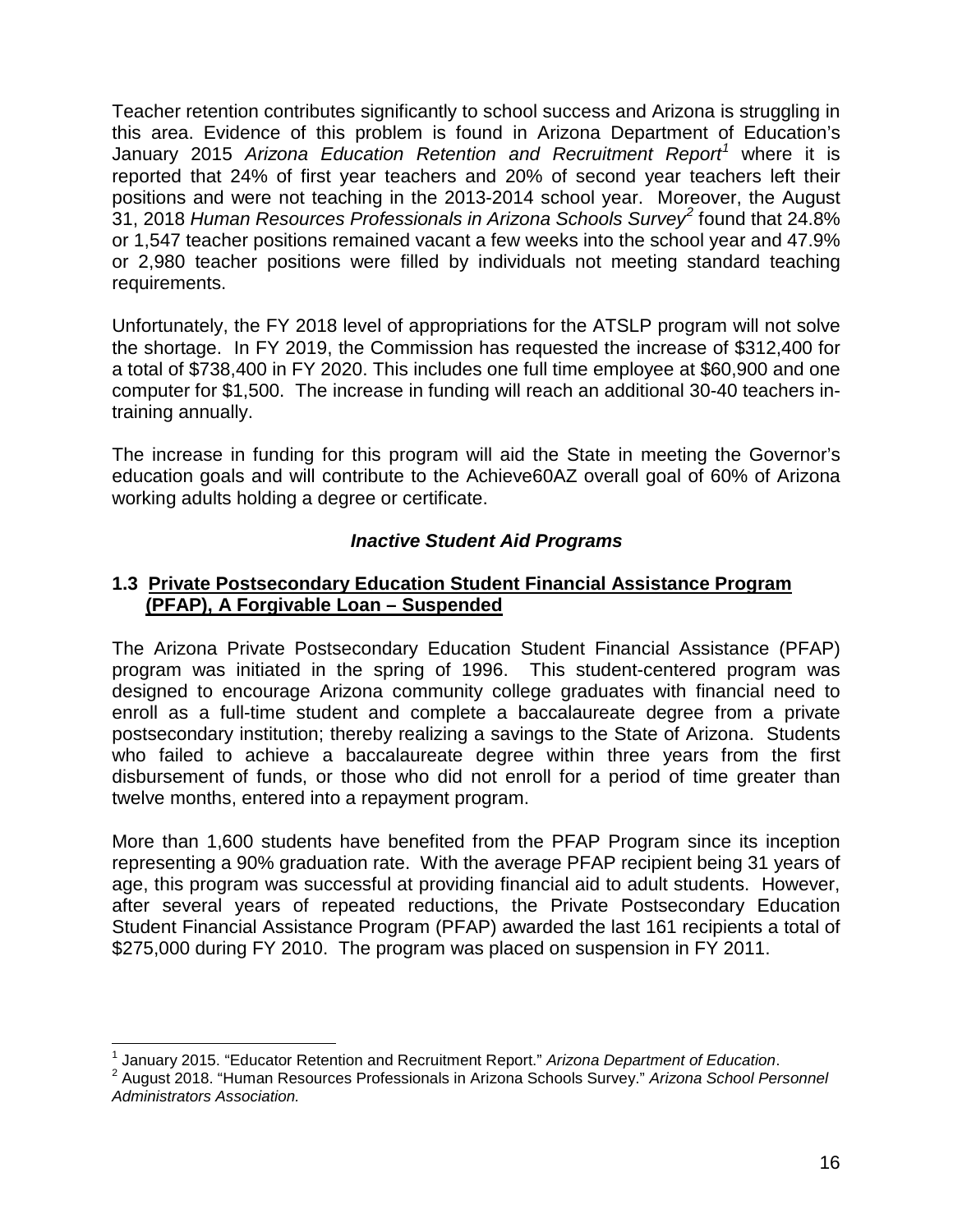The Commission continues to focus on the remaining 6 promissory note holders who are in repayment. Information on PFAP repayments can be found in section 1.7 titled *Forgivable Student Loan Repayment Programs*.

# **1.4 Postsecondary Education Grant (PEG), Ceased**

The Postsecondary Education Grant (PEG) program, created in the 2006 legislative session, was a student-centered, non-need based forgivable loan designed to financially support and encourage Arizona resident students to attend a private postsecondary baccalaureate degree granting institution in Arizona. The maximum grant was \$2,000 per year for up to four academic years (eight semesters/terms). These funds could only be used for tuition, books, and fee expenses. Students were required to obtain a bachelor's degree within five years after the first PEG disbursement. If a student did not obtain a bachelor's degree within five years or did not enroll for a period of time greater than twelve months, the grant became a loan that the borrower must repay, and the student entered into a repayment program.

The PEG program was patterned after the successful student-centered Private Postsecondary Education Student Financial Assistance (PFAP) program. Goals for the PEG program included (1) strengthening the private higher education sector, (2) providing cost savings to the State by encouraging residents to attend private colleges and universities over publically funded universities, and (3) increasing the number of baccalaureate degrees in the State of Arizona, thus increasing the tax revenues from a more readily available educated and higher wage-earning workforce.

In addition to strengthening the private sector of postsecondary education in Arizona, PEG successfully achieved its intended outcome of providing financial aid to adult students, increasing motivation and persistence to complete a baccalaureate degree. The average age of PEG recipients was 28 years.

More than 4,000 recipients benefited from the PEG program during its short existence (FY 2006 – FY 2010). The Commission has confirmed that over 3,300 recipients have already graduated from a private college or university and had their loans forgiven. This represents a remarkable 75% graduation rate for this program. FY 2010 was the last year forgivable loans were awarded in this program. The ACPE awarded 1,400 students for a total of \$2,242,678.

The Commission continues to focus on the remaining 178 promissory note holders who are in repayment. Information on PEG repayments can be found in section 1.7 titled *Forgivable Student Loan Repayment Programs.*

# **1.4A. Special Postsecondary Education Grant (SPEG), A Forgivable Loan – Ceased**

The Special Postsecondary Education Grant (Special PEG) program was created in FY 2013, to financially support and to encourage college students to graduate from a private postsecondary baccalaureate degree-granting institution in Arizona while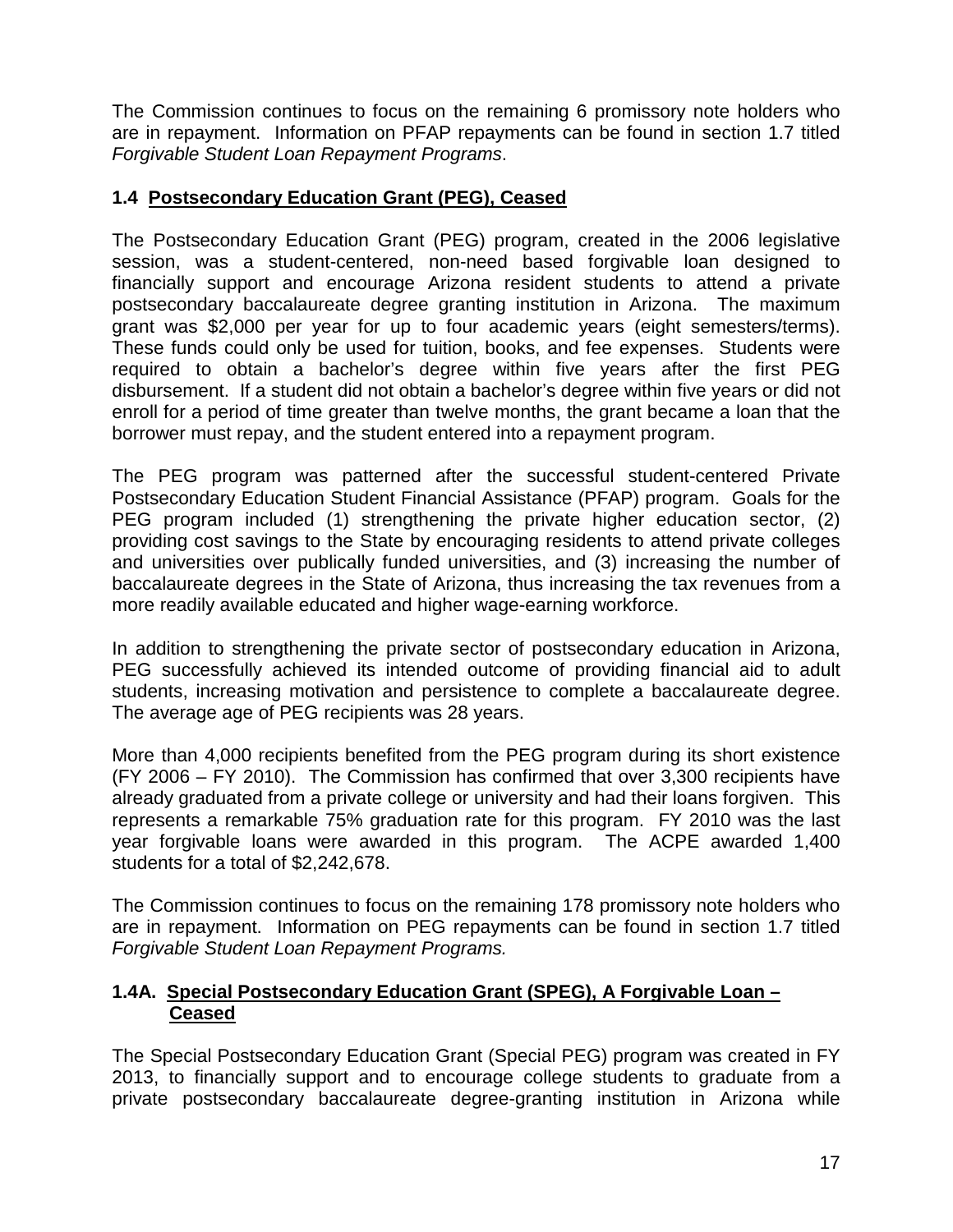strengthening the private higher education sector. The maximum grant (forgivable loan) was \$2,000 per year for up to two academic years. Funds could only be used for tuition, books and fee expenses. If a student did not obtain a bachelor's degree within three years or did not enroll, at least half-time, for a period of time greater than twelve months, the grant became a loan that the student must repay.

More than 300 students have benefited from the Special PEG Program since its inception. Special PEG successfully achieved its intended outcome of providing financial aid to adult students and increasing baccalaureate degree completion, as the average recipient age was 32 years. In FY 2014, the Special Postsecondary Education Grant Program (Special PEG) ceased.

# **1.4B. Private Postsecondary Education Grant (PPEG)**

During the 2017 Fifty-Third Legislature, First Regular Session, House Bill 2388 repealed the Private Postsecondary Education Grant (PEG) program and created the Private Postsecondary Education Grant (PPEG). PPEG is a student-centered forgivable loan designed to financially support and encourage Arizona resident students to attend a private postsecondary baccalaureate, certificate, or associate degree granting institution in Arizona.

The PPEG program was patterned after the successful student-centered PEG program. Funds must be used for tuition books, and fee expenses. Grant recipients must graduate in seven years if completing a baccalaureate degree or four if completing an associate degree; otherwise, the grant recipients must reimburse the Commission the granted funds.

The Commission looks forward to the administration of the PPEG program once funds are appropriated. Currently no funds have been appropriated for PPEG.

# **1.5 Early Graduation Scholarship Grant – Ceased**

The Early Graduation Scholarship Grant (EGSG) was created in 2007. This non-need based college access scholarship was designed to provide an incentive for high school students to graduate early and promptly transition into a postsecondary experience. Students who graduated from a public high school district or charter school at least one year early and enrolled full-time at an eligible Arizona postsecondary institution could receive up to \$2,000 (over two academic years) to be used to defray the cost of tuition, fees and book expenses. The Early Graduation Scholarship was available for three years after graduation. This grant program which rewarded high school students who graduated early was funded through shared revenue with high schools and collaboration with the Arizona Department of Education (ADE).

All students who graduated at least six months early, from public high schools or charter schools, and then immediately enrolled full time at an eligible post-secondary institution in Arizona were eligible to apply for this grant. EGSG funds were available to early graduates to attend over 100 regionally or nationally accredited public/private colleges,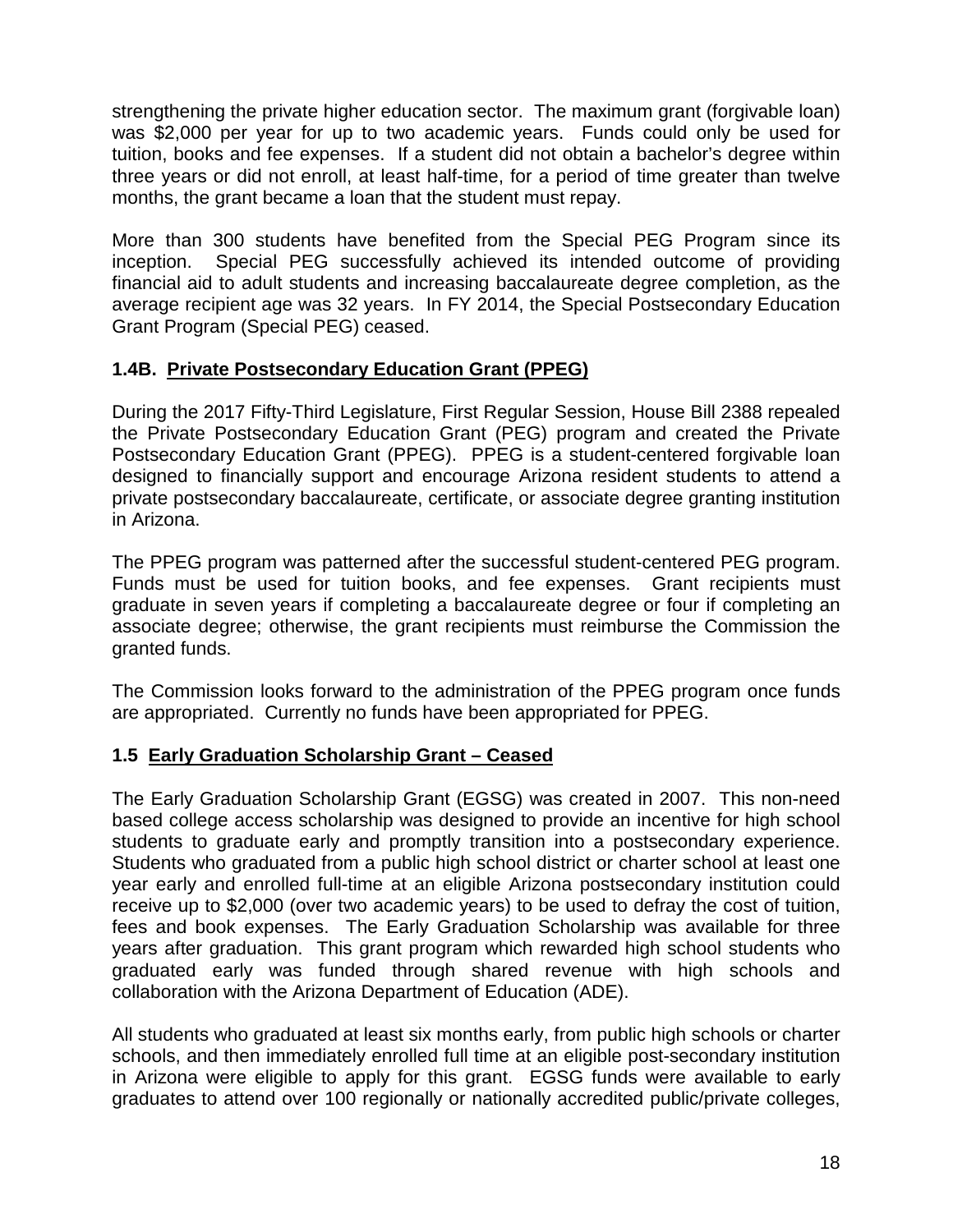universities, community colleges or vocational postsecondary institutions in the State of Arizona. The funds were disbursed over two years and were eligible to be combined with most other merit scholarship awards.

Since the program inception a total of 464 early graduates received awards totaling \$543,212. The program was suspended in FY 2011 and in FY 2013, the Early Graduation Scholarship Grant (EGSG) ceased.

# **1.6 College Access Challenge Grant Last Stretch Scholarship – Ceased**

The College Access Challenge Grant (CACG) program was a formula grant designed to foster partnerships among federal, state and local government entities, and philanthropic organizations to significantly increase the number of underrepresented students in postsecondary education. Through the grant the College Access Challenge Last Stretch Scholarship was created.

As a need-based scholarship, the CAC Last Stretch Scholarship program was designed to assist low-income college students who have completed over 60 college credit hours to achieve their baccalaureate degree at any regionally or nationally accredited institution. Eligible students were required to have substantial financial need as determined by the Free Application for Federal Student Aid (FAFSA). Students could receive the scholarship for a maximum of three academic years or until they received their first baccalaureate degree. Funds were limited and awarded on a first-come, firstserved basis at the time of application completion. The maximum grant awarded for the academic year was \$2,000 based on full-time enrollment. Scholarship funds could be applied toward any educational expenses documented in the student's Cost of Attendance (COA) at their institution.

More than 1,300 students for a total of \$3,102,000 benefited from the College Access Challenge Last Stretch Scholarship since its inception. In FY 2014, the College Access Challenge Last Stretch Scholarship ceased.

# **1.7 Forgivable Student Loan Repayment Programs**

Currently the Commission administers three repayment programs: (1) the Private Postsecondary Education Student Financial Assistance Program (PFAP); (2) the Postsecondary Education Grant (PEG); and (3) the Arizona Teacher Student Loan Program (ATSLP), formerly the Arizona Math, Science and Special Education Teacher Loan Forgiveness Program (MSSE).

The ACPE responsibility for the tracking and collection of forgivable loans has dramatically increased. In FY 2013, the initial group of PEG borrowers entered potential repayment status and the tracking responsibilities for the ATSLP/MSSE program could take up to 15 years to fulfill. The ACPE lost all administrative financial support for the Postsecondary Education Grant Program in FY 2011 concurrently with staff reductions making the task formidable.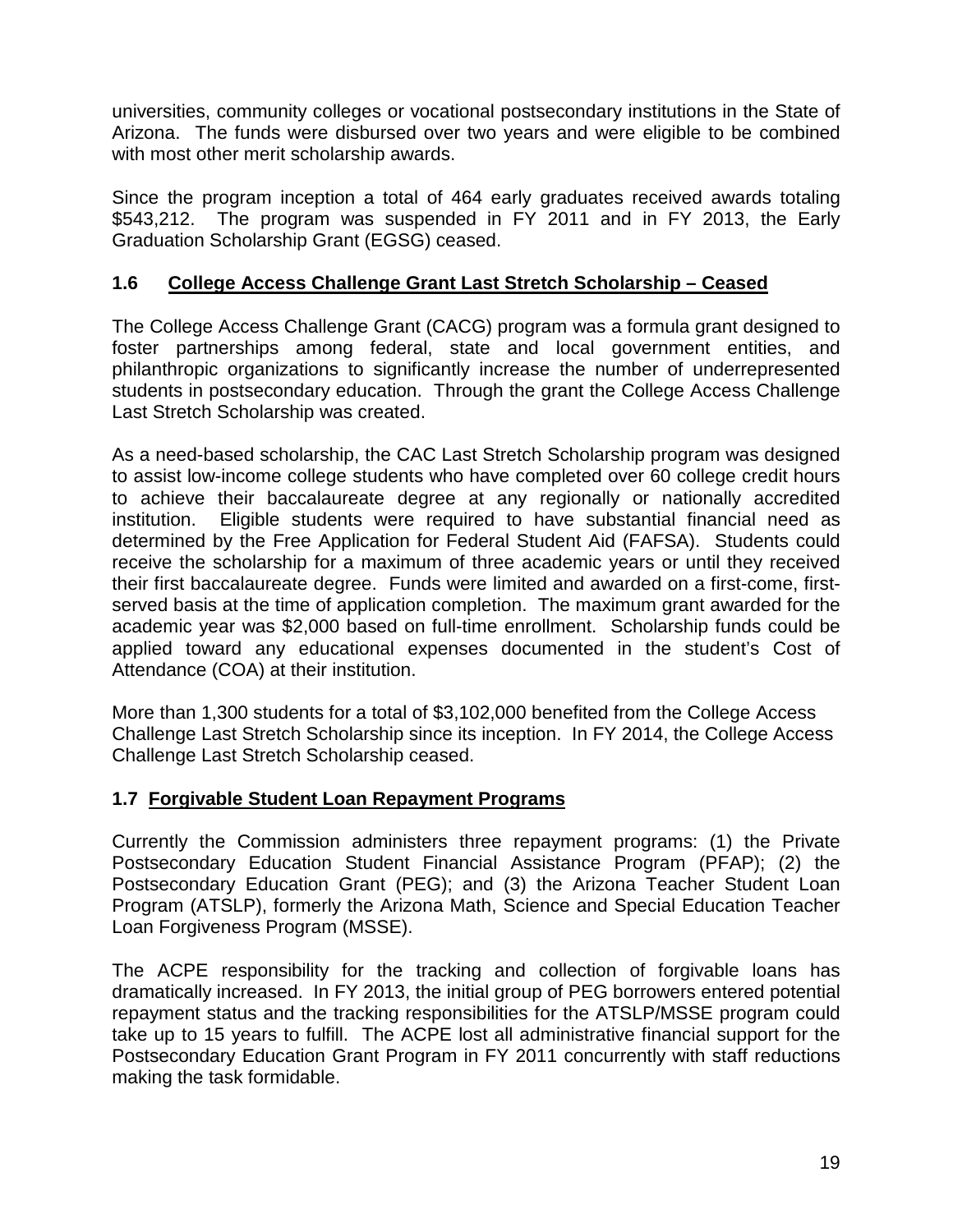The Office of the Attorney General is used by ACPE for collections when normal investigative means to locate the former student are unsuccessful or when grantees have been contacted multiple times and refuse to enter the repayment program. The Attorney General's office performs this service for a variable fee on every dollar collected.

A brief summary of the status of each of the repayment programs administered by the ACPE follows.

The Private Postsecondary Education Student Financial Assistance Program (PFAP), a forgivable loan program, is a need-based program designed to financially support Arizona community college graduates to continue their education at a private postsecondary baccalaureate degree granting institution in Arizona. The program requires that the student achieve a bachelor's degree within three years or they must repay the loan. There have been 1,651 students awarded PFAP forgivable loans since its inception in 1996, and 6 borrowers are currently being tracked in the repayment program 60 have been referred to the Attorney General.

The Postsecondary Education Grant (PEG), a forgivable loan program created in the 2006 legislative session, is a non-need-based program designed to financially support and encourage students to attend a private postsecondary baccalaureate degree granting institution in Arizona. The program requires that the student achieve a bachelor's degree within five years from the initial disbursement date or they must repay the loan. Since the program's FY 2007 inception, 4,467 students received the forgivable loan. Of those recipients, 3,350 have graduated with a baccalaureate degree within the required five-year time frame. Of the remaining 1,117 promissory note holders, 163 are in repayment, 728 have been referred to the Attorney General, 8 are deceased, 17 have been forgiven, 186 have paid their grant in full and 15 are in deferment. Promissory note holders who fail to meet the requirements of the forgivable loan must enter into the repayment program.

As previously mentioned, the Arizona Student Teacher Loan Program (ATSLP) formerly Arizona Math, Science and Special Education Teacher Loan Forgiveness Program (MSSE) has added the responsibility of administering an additional forgivable loan program. Moreover, the ACPE acquired responsibility for the required compliance and retention tracking of the 338 students who have been granted ATSLP/MSSE forgivable loans since the program's inception, plus the collection of repayments, including interest, from those who fail to meet the requirements of the program. Of those students, 16 have paid their loan balance in full, 15 are currently in repayment, 28 have been referred to the Attorney General's Office, 101 have completed the tracking and the remaining 178 will require tracking for up to 15 years. The tracking requirements of ATSLP/MSSE students are two-fold: (1) tracking for compliance to meet the promissory note obligation (up to six years) and (2) tracking for an additional five years to determine retention rates. The ATSLP/MSSE program is described in its entirety in section 1.2 of this report.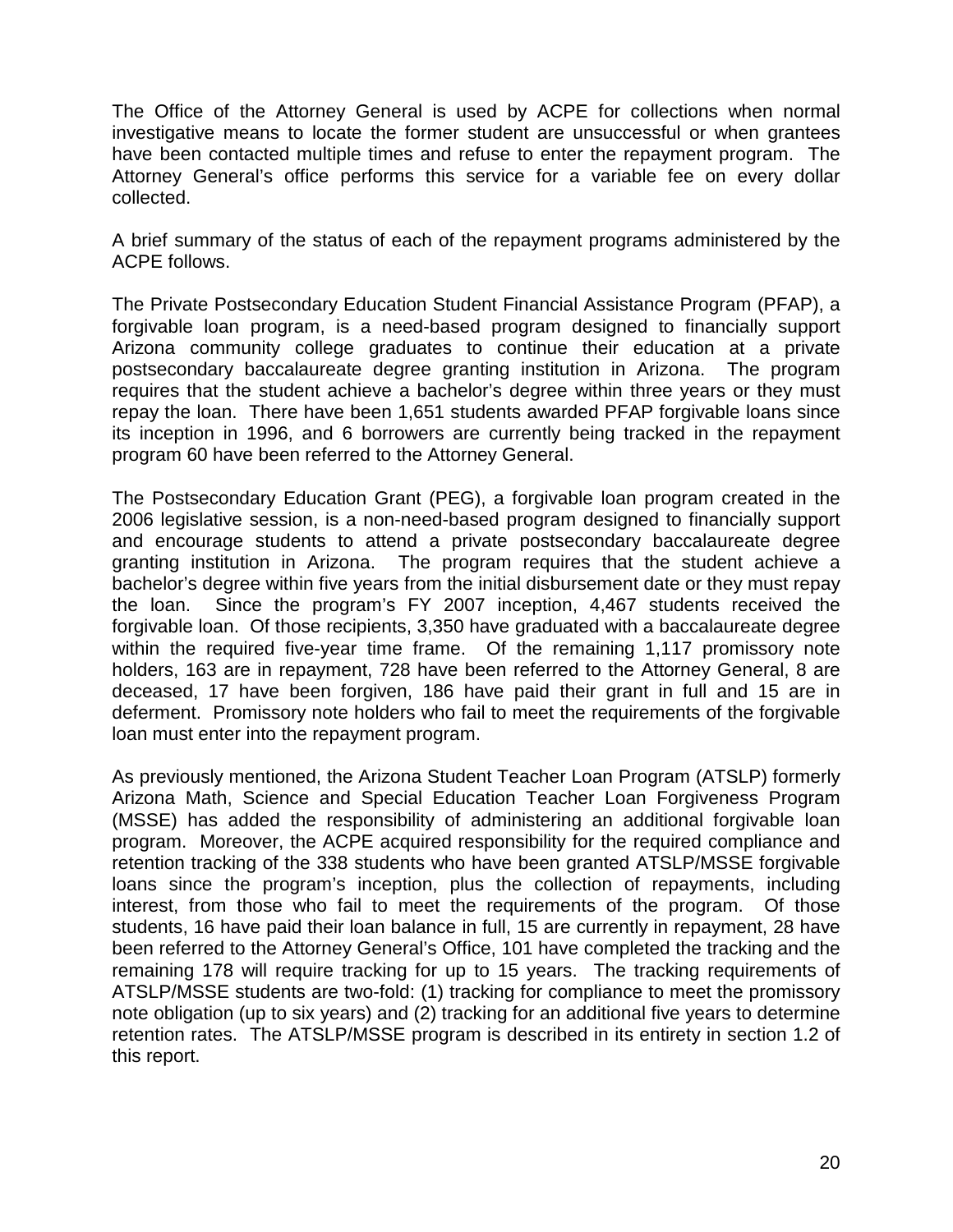# **1.8 A Single Web Portal with Information for Families and Students Regarding Arizona Grants, Scholarships, Forgivable Loans, Student Loan Repayments, and Links to Financial Aid Resources**

The Arizona Commission for Postsecondary Education (ACPE) is the designated State entity representing Arizona in the National Association of State Student Grant and Aid Programs. As the designated State entity for student financial assistance the ACPE receives all Free Application for Federal Student Aid (FAFSA) data for Arizona residents and houses it in a database within a fully-automated and secure AZGrants student grant portal. Fulfilling several critical needs for the state, the portal:

- 1. accepts and stores FAFSA data for all Arizona resident filings awaiting use in financial aid administration;
- 2. provides students and families a user-friendly single approach application for grants, scholarships, and forgivable loans administered by the Commission;
- 3. ensures security compliance with FERPA and Title IV regulations related to student personal information by allowing for secure transmission and storage of data;
- 4. provides interface and communication with financial aid staff and academic personnel in more than 100 postsecondary institutions who are required to certify student eligibility factors such as verification of attendance, certification of Satisfactory Academic Progress (SAP), program of study, and other eligibility requirements;
- 5. performs back office tasks such as awarding of funds, disbursement of funds, and has the capability of monitoring students through repayment thereby reducing the manual labor necessary for the ACPE to administer student aid programs;
- 6. provides high schools and counselors with a FERPA secure portal to receive FAF\$A Finish Line Reports on individual students' applications;
- 7. has the capability to provide in "real time" data to Arizona's educational leaders and policy decision makers regarding student demographics, performance, success, and behavioral barriers to continuing their education.

The ACPE is using this secure portal for the Free Application for Federal Student Aid (FAFSA) Completion Initiative and FAF\$A Finish Line reports. The portal can provide automation of the following: 1) a search and match for the specific high school senior's application among more than 800,000 Institutional Student Information Records (ISIR) in the Commission's database; 2) extraction of the allowable ISIR information; 3)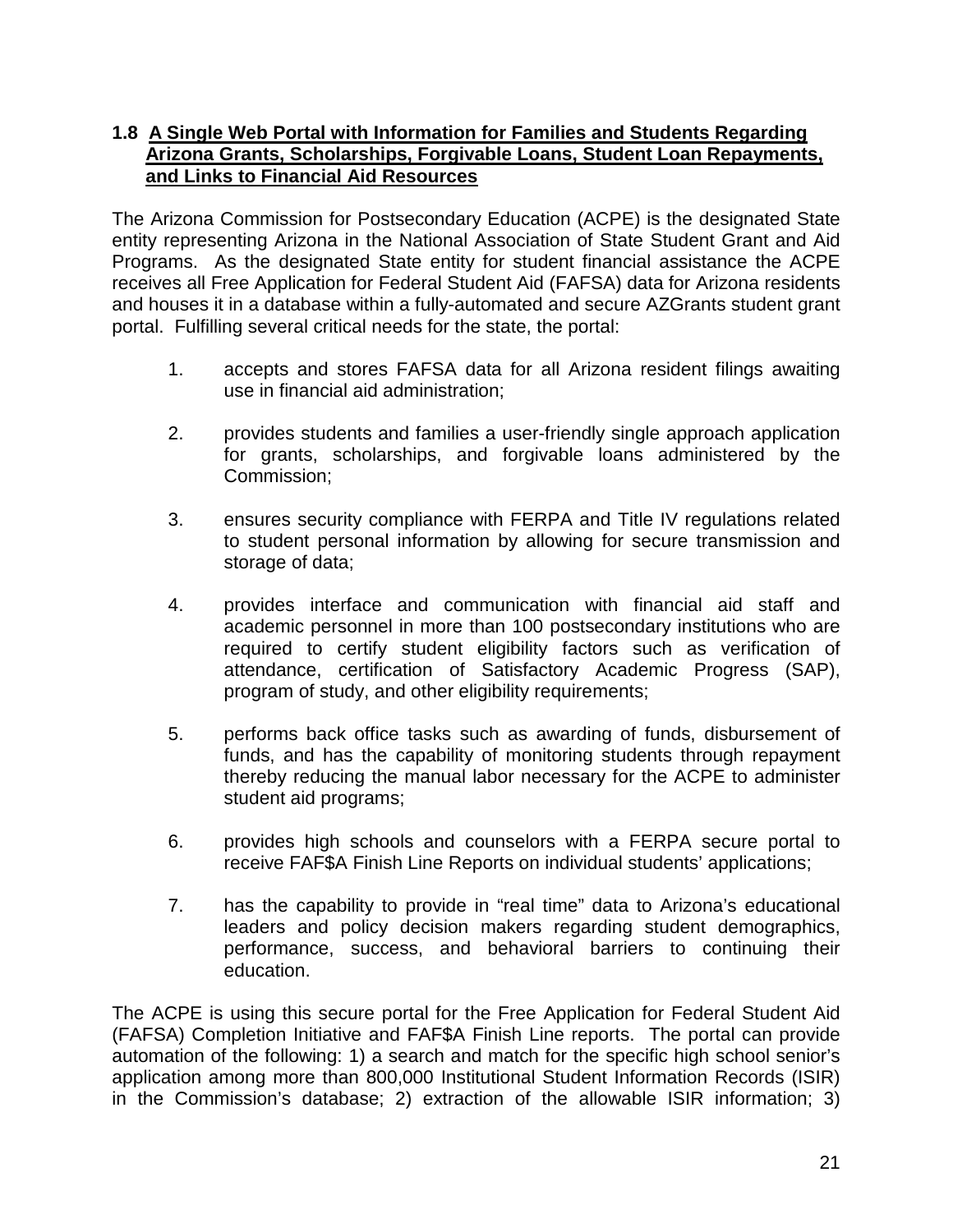compilation of specific data elements into reports and unique records; 4) preparation of summary reports for authorized entities; and 5) secure dissemination of these reports. Moreover, a secure web portal is necessary for the high school counselors to submit lists of student information to the Commission for the data match process which results in an output report describing the progress of each student's application and if something is preventing it from moving forward to completion. Participating high schools and districts have signed data sharing agreements with the ACPE and have identified authorized staff members with valid user credentials to access these data reports via the Commission's secure web portal.

The public information pages of the web portal provide important information about additional sources of financial aid beyond state aid; thereby linking students and families to important funding resources. More information about the portal and its use is included in Section 2.2.C of this report.

# **1.9 Arizona Family College Savings Program (AFCSP)**

The AFCSP continues to focus on increasing public awareness on the importance of Arizona families saving for college, through public events, enhanced social media and an enriched web presence. The 529 college savings plans are the single most accessible option for Arizona families to save for college and reduce reliance on student loan debt to finance a postsecondary education.

The Arizona Commission for Postsecondary Education administers the Arizona Family College Savings (529) Program (AFCSP). In 1997, the AFCSP was established as Arizona's qualified tuition program under section 529 of the Internal Revenue Code (also referred to as a QTP or Qualified Tuition Program) and began accepting accounts in 1999. In 2004, State legislation established the Family College Savings Program Trust Fund as a public instrumentality of the State of Arizona, of which the Arizona Commission for Postsecondary Education acts as its sole Trustee. All AFCSP accounts are held in trust for its participants and beneficiaries.

A state-sponsored 529 plan is a tax-advantaged program intended to help individuals and families pay the cost of higher education. Each state is allowed one qualified tuition program. The AFCSP is designed to encourage savings by allowing 529 plan earnings to grow tax-deferred and distributions to be withdrawn tax-free if used for qualified higher education expenses. Qualified expenses include tuition, supplies, room and board, books, and required equipment at any accredited public or private college/university, community college, proprietary, vocational, career, or technical postsecondary educational institution in the United States as well as eligible foreign institutions.

In August 2006, the Pension Protection Act passed and made permanent the 529 plan provisions allowing federal income tax-free withdrawals from 529 College Savings Plans for qualified higher education expenses. An additional tax benefit was added January 1, 2008, when a state income tax deduction was extended to Arizona residents for up to \$750 per individual or \$1,500 per married couple for annual contributions made to a 529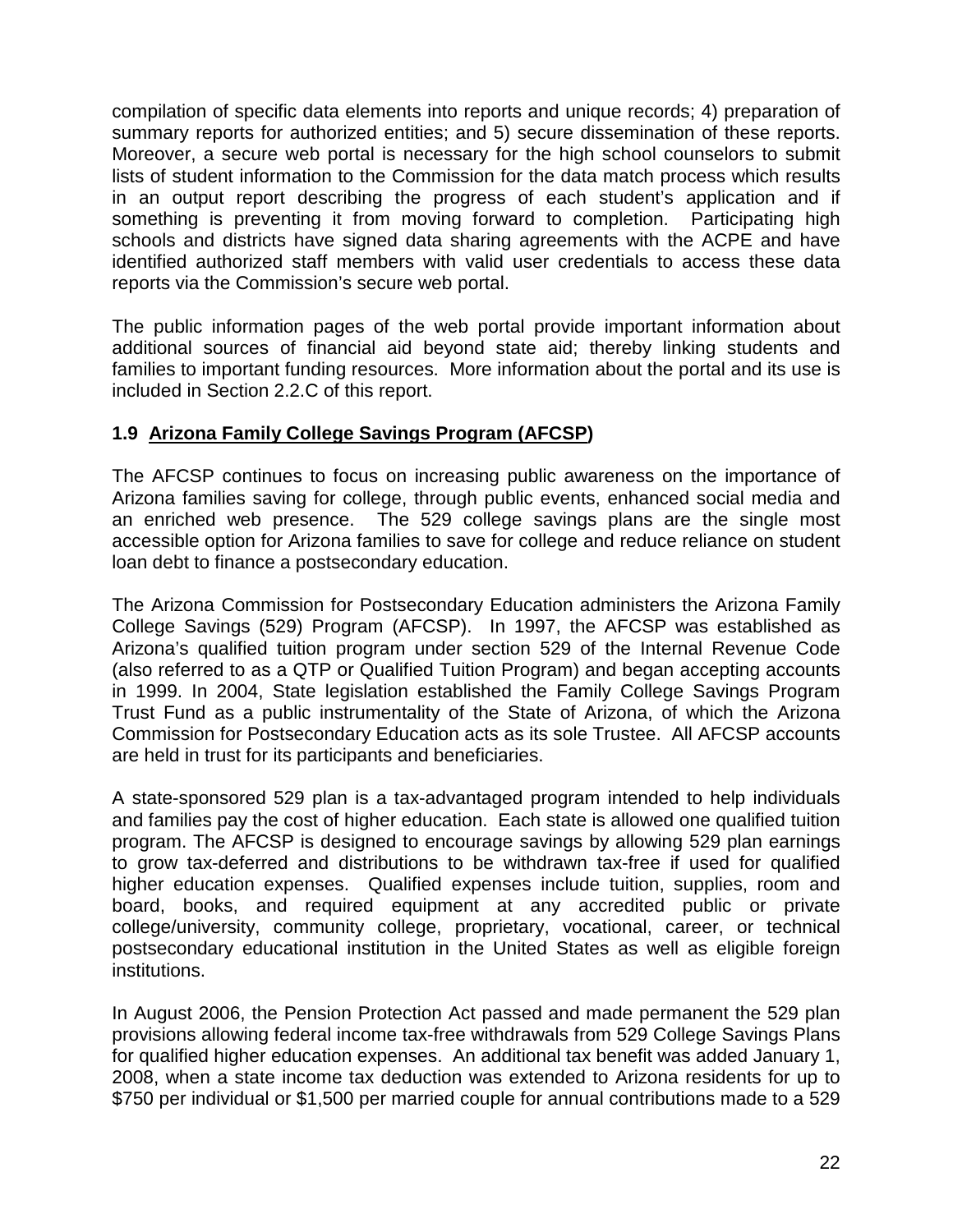plan. This incentive was set to expire on December 30, 2012. Fortunately, State legislative action initially extended the tax incentive into perpetuity and subsequent action more than doubled the benefit when the State Legislature increased the state tax deduction to \$2,000 for individuals and up to \$4,000 for married filers, effective January 1, 2013. Compared to other states who offer tax incentives, Arizona tax incentive amounts are in the bottom 20%. The goal of the increased tax incentive is to encourage more Arizona families to participate in college savings. While eighty percent of all student financial aid is provided by the federal government and focused on low-income students, the 529 program offers an important vehicle to save for college expenses and reduce student loan debt for families.

The AFCSP was established as a multiple program manager or financial institution plan, ensuring a variety of investment choices for diverse investment needs and risk tolerances of families saving for college**.** Today, three well-respected financial institutions offer a diverse array of investment options for families saving for college. A brief description of the providers and their investment offerings follows.

# **AFCSP Investment Offerings[3](#page-25-0)**

**College Savings Bank, a Division of NexBank SSB (direct-sold, FDIC Insured)**

- Fixed Rate CD: fixed rate CD with principle and interest guaranteed
- Honors Savings Account: high yield, tax-advantaged savings account. No fees, no penalties, no fixed term

#### **Fidelity Investments (direct-sold)**

- Three (3) age-based strategies: actively managed, indexed, and multi-firm portfolios
- Six (6) static mutual fund portfolios
- Five (5) individual fund portfolios
- Bank Deposit Portfolio, FDIC Insured interest-bearing account

**Ivy Funds InvestED: Waddell & Reed (advisor-sold)**

- Six (6) Age-Based Portfolios customized based on college time horizon
- Six (6) Static Portfolio options in which investor selects risk level: conservative, moderate or aggressive
- Twenty (20) Individual Fund Portfolios invest in a single mutual fund; including domestic and international equity funds, specialty funds and fixed income funds

Critical to the success of the Arizona Family College Savings (529) Program (ASFCP) is the expertise and advice from the AFSCP Oversight Committee. The AFCSP Oversight

<span id="page-25-0"></span> $3$  Details of individual offerings can be found at www.az529.gov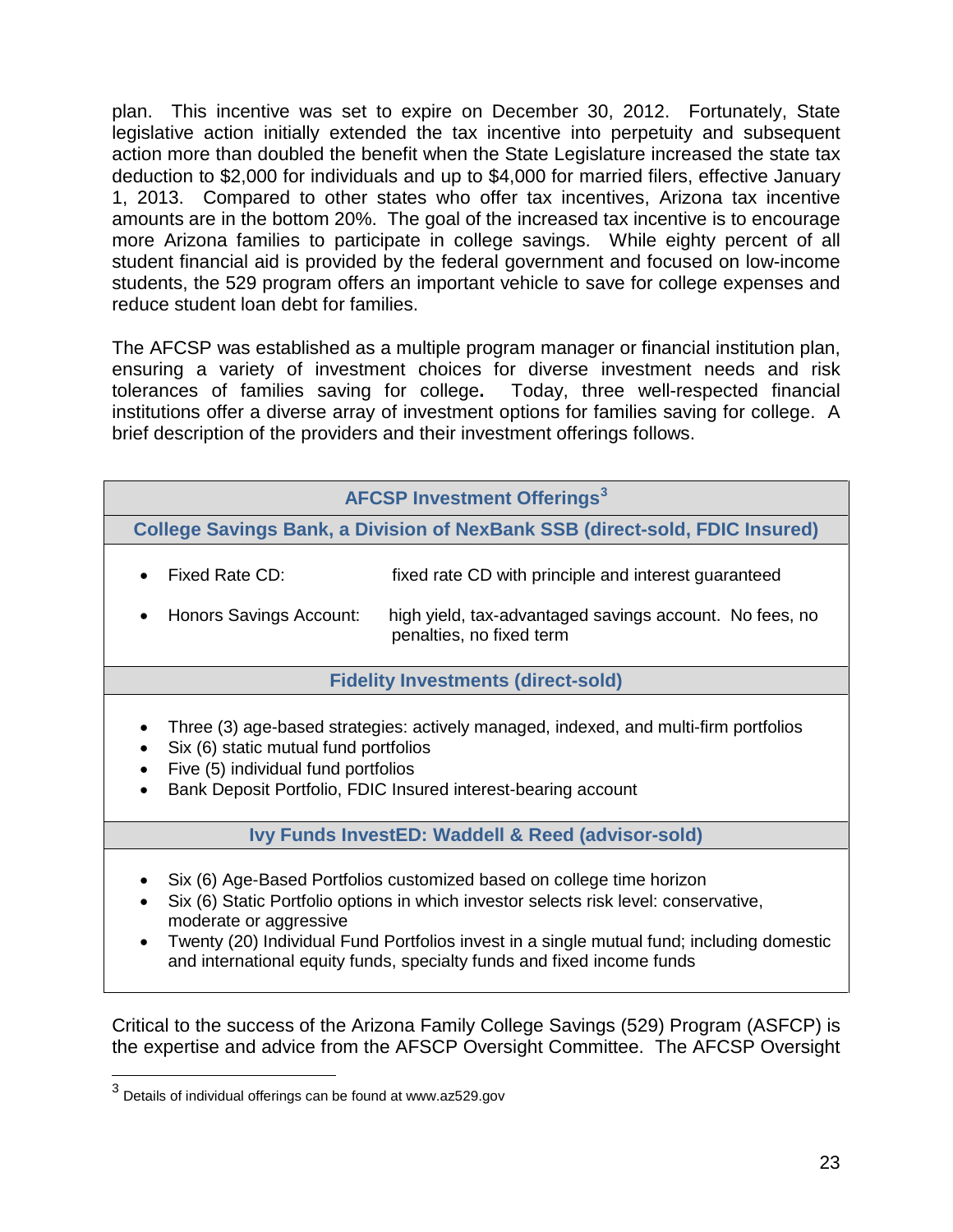Committee, as defined by state statute, comprises 10 members with financial, tax and legal expertise. The Oversight Committee's main responsibility is to make recommendations to the Arizona Commission for Postsecondary Education, the AFCSP Trustee. The Oversight Committee makes recommendations of providers along with reviewing and advising the staff and Trustee regarding investment and operational procedures. In addition, the Oversight Committee is responsible for an extensive annual review of each provider, through both a written report and in-person presentation and interview process. Each of the providers is evaluated on their success in meeting contract identified outcomes. The current roster of the AFCSP Oversight Committee follows.

#### **Arizona Family College Saving Program Oversight Committee Member Roster as of June 30, 2018**

#### **Roger D. Curley**

*Committee Chair* Attorney at Law Curley & Allison LLP

#### **Mark Swenson**

Deputy Treasurer State Treasurer Office

#### **Henry DeSpain**

Actuary Matthews, Gold, Kennedy and Snow, Inc.

#### **Serida Fong**

Development Manager for Corporate Services Charles Schwab

#### **Jeff Ratje**

Associate Dean, Finance and Administration University of Arizona

**Michael Rooney Attorney** Sacks Tierney, PA

**Mark P. Stein**  CFP Galvin, Gaustad and Stein, LLC

**Sally A. Taylor** CPA, CFP Director of Financial Planning Keats Connelly

#### **Vacant**

Public Member with knowledge, skill and experience in accounting, risk management or investment management or as an actuary

#### **Vacant**

State Board for Private Postsecondary Education Designee

The report titled *Accounts and Assets Under Management* following this section summarizes data as of June 30, 2018 regarding AFCSP funded accounts, Assets Under Management (AUM), as well as the average account balance for each of the three providers.

The table on the following page indicates that as of June 30, 2018, there were 81,346 AFCSP funded accounts. This represents a 3.44% increase in the number of funded accounts since June 30, 2017. The growth in new accounts is driven by both Arizona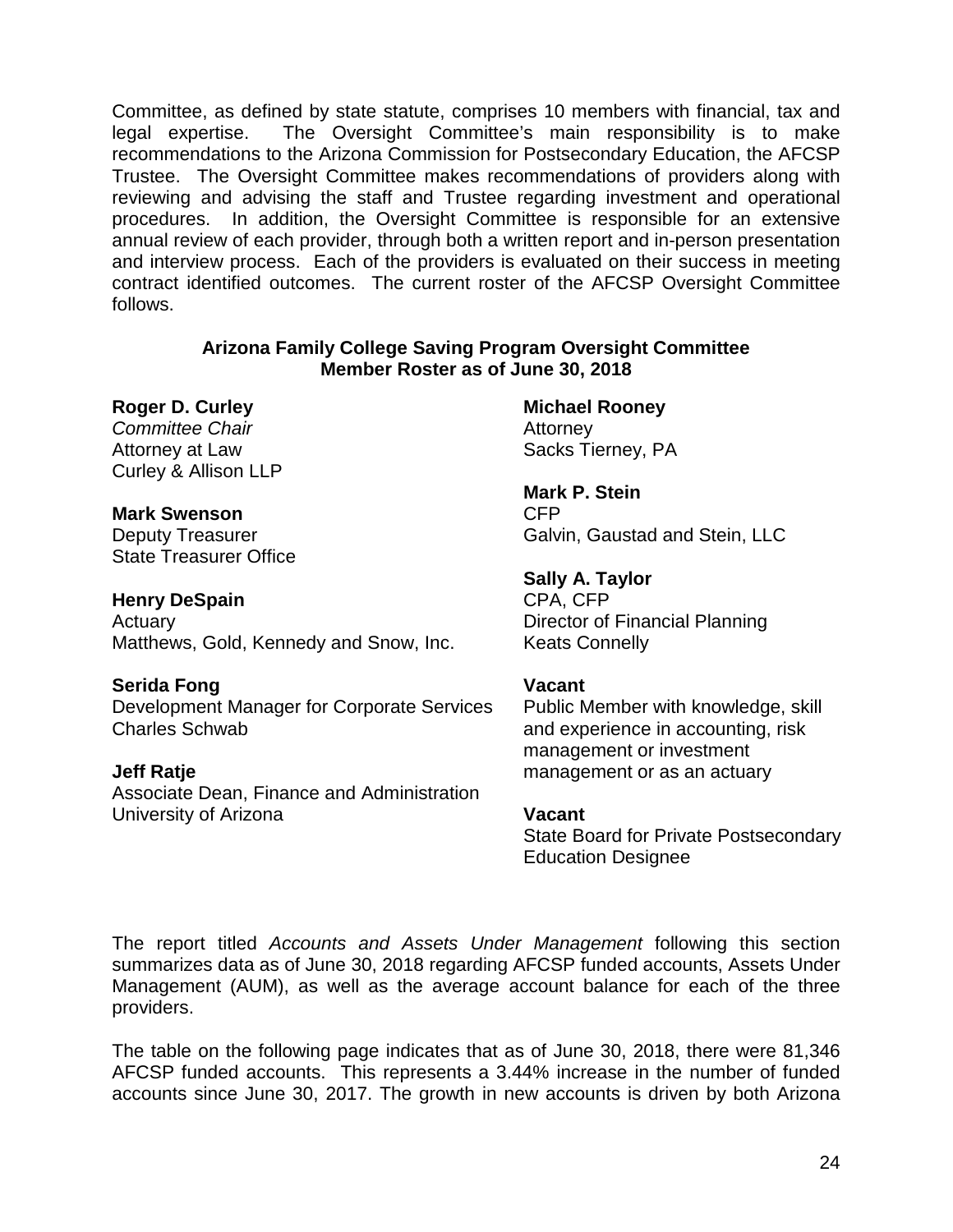residents as well as residents of other states, indicating that the AFCSP provides attractive investments to both those inside and outside of Arizona.

The bar chart in the report titled *Assets Under Management* illustrates the growth of AFCSP Assets Under Management (AUM) by year. Since its launch in 1999, the Arizona 529 Program has grown steadily, with the exception of FY 2008, the height of the Great Recession. As of June 30, 2018, total AUM increased just over \$130 million to \$1,323,374,808 compared to the \$1,193,343,518 under management on June 30, 2017. This 10.9% growth in assets reflects a combination of new money deposited in accounts, as well as significant investment performance. As the AFCSP continues to mature, more families take advantage of distributions to pay for college expenses. These distributions denote the success of the Program in helping families meet their postsecondary education financial goals.

#### **ARIZONA FAMILY COLLEGE SAVINGS PROGRAM (AFCSP) Reports as of June 30, 2018 Accounts and Assets Under Management (A.U.M) As reported by providers**

|                                                  |                 |              |                      |                           | A.U.M. Held by AZ Residents |              |                            |                      | A.U.M. Held by Non-AZ Residents |              |                            |                      |
|--------------------------------------------------|-----------------|--------------|----------------------|---------------------------|-----------------------------|--------------|----------------------------|----------------------|---------------------------------|--------------|----------------------------|----------------------|
| <b>Program Manager</b>                           |                 | Total A.U.M. | % of Total<br>A.U.M. | Average<br><b>Balance</b> |                             | Total A.U.M. | % of A.U.M.<br>by Provider | % of Total<br>A.U.M. |                                 | Total A.U.M. | % of A.U.M.<br>by Provider | % of Total<br>A.U.M. |
|                                                  |                 |              |                      |                           |                             |              |                            |                      |                                 |              |                            |                      |
| College Savings Bank   \$                        |                 | 62,523,998   | 5%                   | \$18,776                  |                             | 16,015,861   | 26%                        | 3%                   |                                 | 46,508,137   | 74%                        | 6%                   |
| Fidelity                                         |                 | 621,680,706  | 47%                  | \$16,162                  |                             | 438,615,348  | 71%                        | 90%                  |                                 | 183,065,357  | 29%                        | 22%                  |
| Waddell & Reed<br>48%<br>\$16,161<br>639,170,104 |                 |              | 32,043,228           | 5%                        | 7%                          |              | 607,126,877                | 95%                  | 73%                             |              |                            |                      |
|                                                  | \$1,323,374,808 |              |                      | 486,674,437               | 37%                         |              |                            | 836,700,371          | 63%                             |              |                            |                      |

| <b>Program Manager</b>    | <b>Total Accounts</b> | % of Total<br><b>Accounts</b> |
|---------------------------|-----------------------|-------------------------------|
| College Savings Bank      | 3.330                 | 4.1%                          |
| Fidelity                  | 38,466                | 47.3%                         |
| <b>Waddell &amp; Reed</b> | 39,550                | 48.6%                         |
|                           | 81,346                |                               |





**Accounts Held by AZ Residents** 



| <b>Accounts Held by Non-AZ Residents</b> |                                          |                               |  |  |  |  |  |  |  |  |  |
|------------------------------------------|------------------------------------------|-------------------------------|--|--|--|--|--|--|--|--|--|
| <b>Total Accounts</b>                    | $%$ of<br><b>Accounts by</b><br>Provider | % of Total<br><b>Accounts</b> |  |  |  |  |  |  |  |  |  |
|                                          |                                          |                               |  |  |  |  |  |  |  |  |  |
| 1,936                                    | 58%                                      | 4.1%                          |  |  |  |  |  |  |  |  |  |
|                                          | $\sim$ $\sim$ $\sim$                     |                               |  |  |  |  |  |  |  |  |  |

| 47.752 | 59%     |       |
|--------|---------|-------|
| 37,381 | 95%     | 78.3% |
|        | , , , , | 17.7% |



Due to rounding formulas, some of the percentages may not total 100%.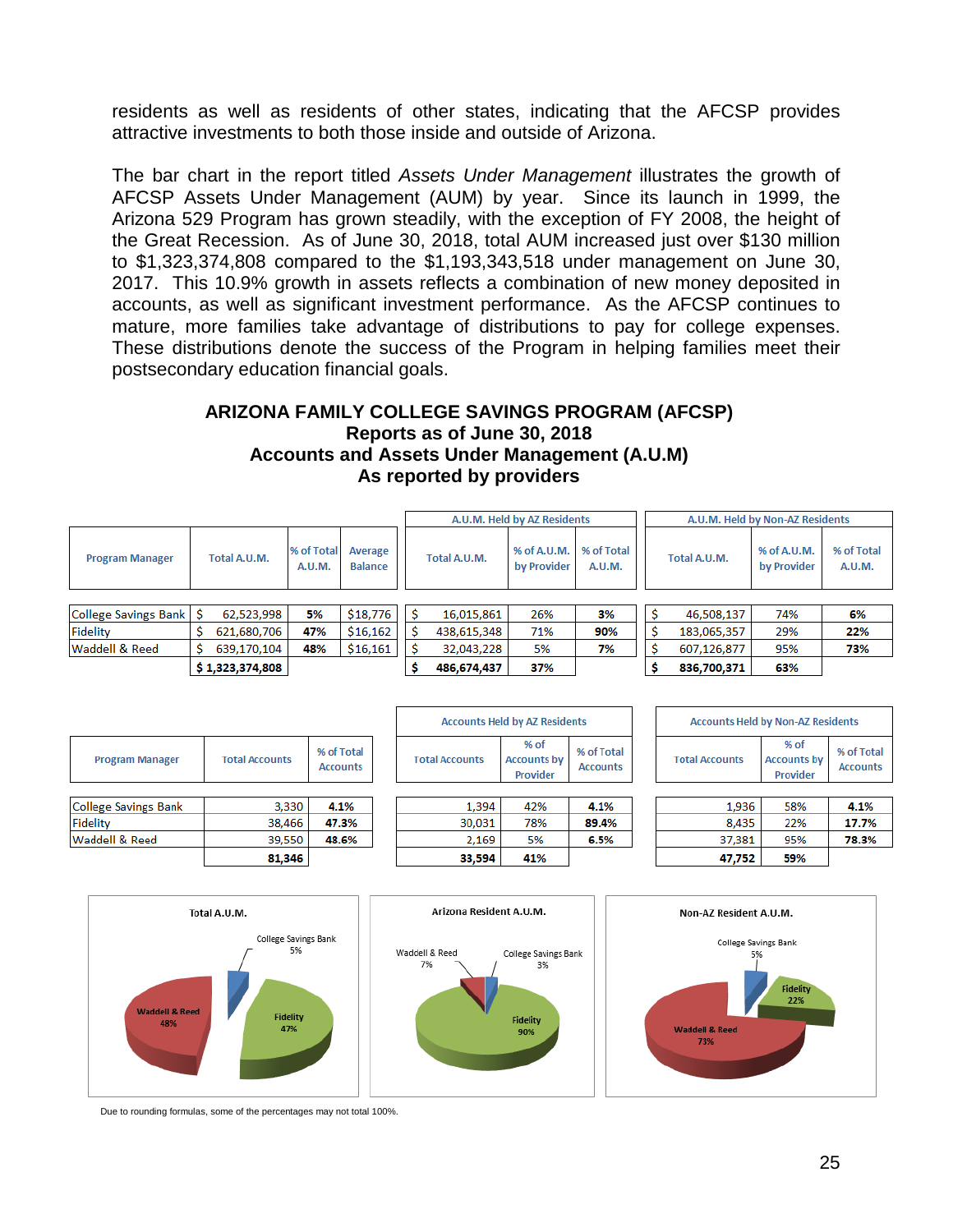

The ACPE and its three program providers have taken measures to increase public awareness and increase accessibility of the Program for the benefit of Arizona families. These initiatives included a public awareness campaign promoting saving for college with an AZ 529 Plan during October for Arizona's College Savings Month, all of November and December for Gift Giving Season, and tips to help children learn to be savers not spenders during Financial Literacy Month in April and the month of May, leading up to 529 Day (5/29/2018). Fidelity Investments continued to promote its Social Gifting platform to current account holders throughout the fiscal year, highlighting traditional gifting opportunities (back to school, holidays, graduation and birthdays). Social Gifting enlists the help of friends and family in making college dreams a reality.

During fiscal year 2018, the Commission oversaw several initiatives to strengthen the Program for the benefit of Arizona families. These initiatives included: (1) preserving and strengthening long term relationships with all three program providers, (2) a continued focus on working with the providers to reduce plan expenses and offer improved investment options each year, (3) working with the Auditor General's Office to fulfill Performance Audit requests, (4) working with the Governor's office to fill vacant Oversight Committee positions, and (5) maintaining the integrity of the Program by providing continued oversight of the Program including a rigorous Annual Provider Review Process.

Capital Cities, Inc. entered a second year of service as the AFCSP's independent 529 investment consulting firm. The firm provides expertise, proactive reviews and continuous performance monitoring of three AFCSP program providers in support of the ACPE staff and Oversight Committee. Throughout the year, the firm has improved the 529 industry knowledge base of the Commissioners and shared industry insights with the Oversight Committee and ACPE staff. The depth of their year-round performance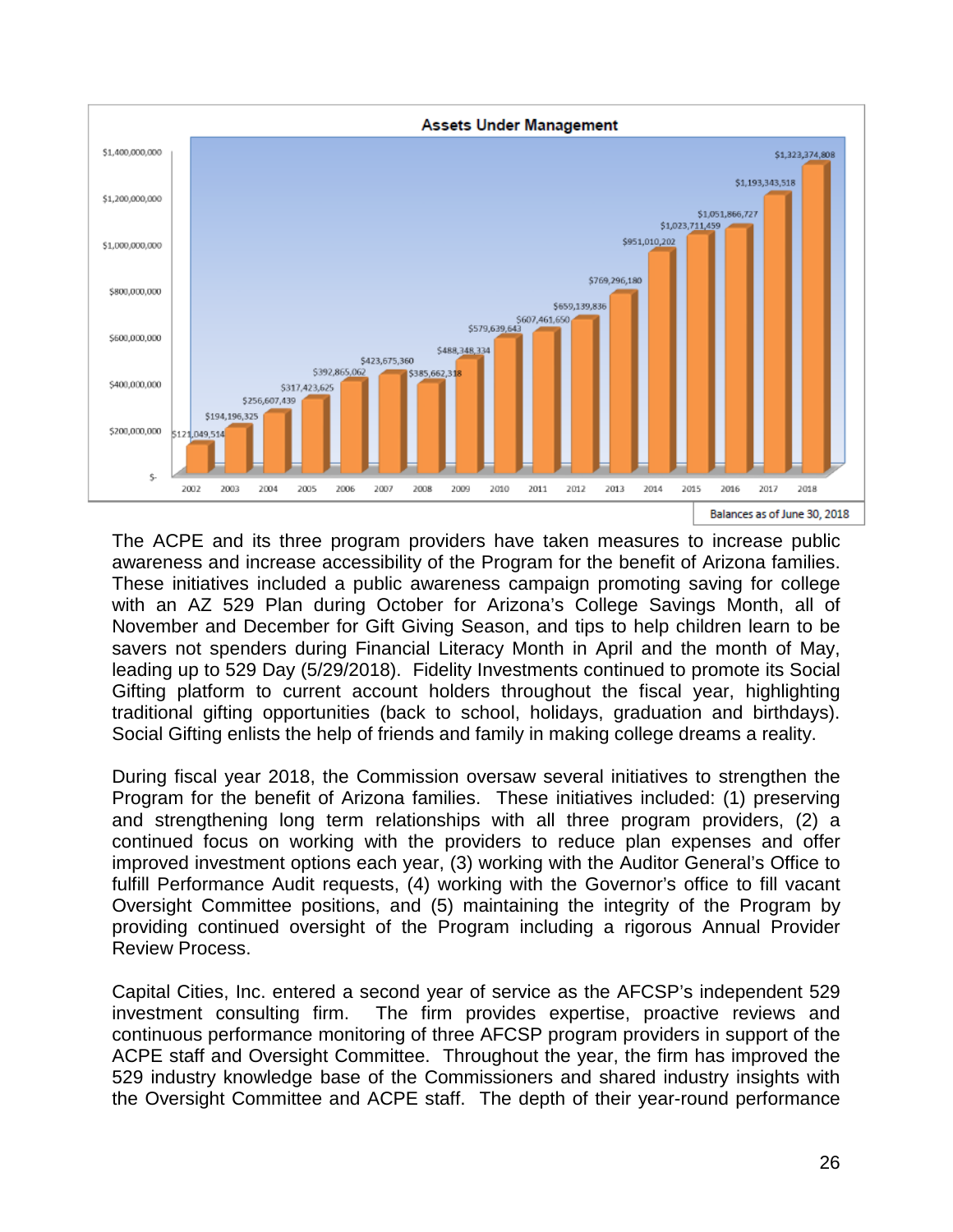and expense evaluation process spurs each of the program providers to focus on continuous improvements. Capital Cities is based in Indianapolis, Indiana and has been providing investment consulting expertise in a co-fiduciary capacity for more than 20 years. They currently consult to three other 529 Plans, including Indiana, the District of Columbia, and Rhode Island – representing over \$10 billion in assets and more than 15 years of 529-specific expertise.

After reviewing Waddell & Reed's new investment menu lineup and upon recommendation of the Oversight Committee, the Commission guaranteed stability and continuity for account holders of the Waddell & Reed Ivy InvestEd program by approving, in August 2017, a new four-year contract with the option for a three-year extension. The following month, Waddell & Reed launched a new and improved investment menu which included an increased number of Age-Based portfolios and passive index fund options in addition to Waddell & Reed's customary actively managed funds. These new menu options offer improved capital preservation, reduced risk for families, more diverse investment options and lower expense ratios.

Fidelity Investments maintained its position as one of the 529 college savings plans recognized by SavingforCollege.com as being one of the least expensive direct-sold mutual fund investment offerings available in the industry. Fidelity and Waddell & Reed improved investment options by consolidating lesser used mutual fund options in their respective investment menus, giving account holders greater purchasing power, better performance and reduced expense ratios. This effort was in line with 529 industry best practices in 2018 as many financial institutions sought to consolidate fund types to further reduce investor expenses. College Savings Bank continues to increase interest rates on all of its FDIC insured product offerings in line with the Federal Reserve rate increases. All Program enhancements are designed to enrich the Arizona Family College Savings Program and ensure it remains a highly desirable plan.

In December 2017, the Office of the Auditor General completed a Performance Audit of the Arizona Commission for Postsecondary Education. The Performance Audit provided an evaluation of the Agency's programs and conducted a very thorough review of the Arizona Family College Savings Program. The Auditor General's Office presented one finding and provided five recommendations to further enhance the<br>Arizona Family College Savings Program. The Auditor General stated: "The Arizona Family College Savings Program. Commission and Oversight Committee should further strengthen 529 program oversight."

The Auditor General's evaluation concluded that while the Oversight Committee does monitor each provider's performance, it could enhance its annual provider review process in three areas. In addition, the Auditor General also made two recommendations to improve some of the 529 program administrative oversight responsibilities. The Auditor General's Office will continue to follow up with the Commission at 6-month and 18-month intervals regarding the status of those recommendations that have not yet been fully implemented. The current status of the Auditor General's recommendations as of September 21, 2018 are as follows: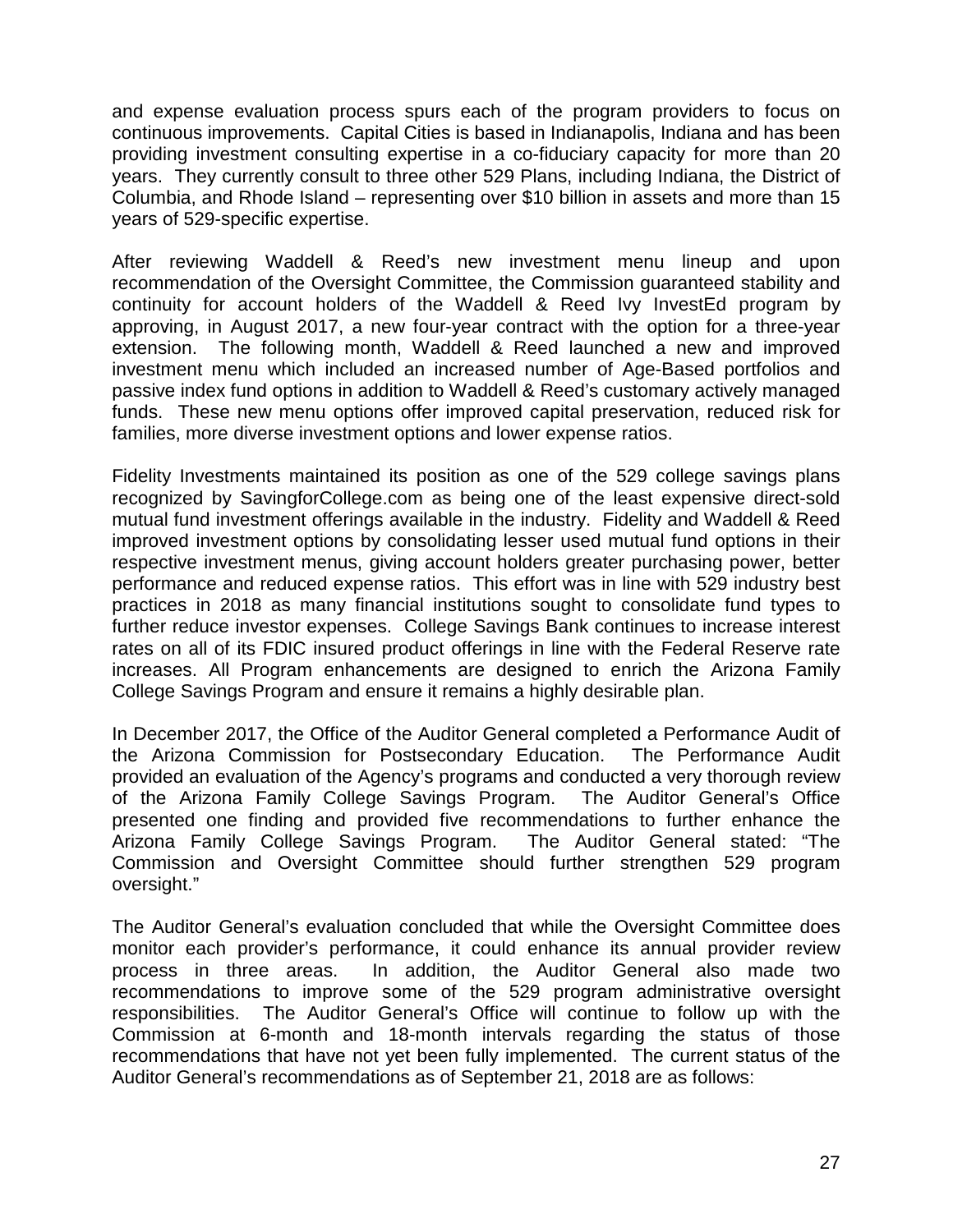- 2 have been implemented;
- 2 are in the process of being implemented; and
- 1 has not yet been implemented

In conclusion, this June 30, 2018 summary reflects continued account growth and positive market performance. Plan assets increased through both new plan accounts opened, regular and continuous deposits from current account holders, and steady investment gains in this still slow-growing economy. Both Fidelity Investments and Waddell & Reed have continued to drive down costs while strengthening their 529 plans. In addition, College Savings Bank still offers the highest interest rates in the 529 industry in the category of certificates of deposit and high-yield savings accounts. The AFCSP also benefits from recent Oversight Committee appointments, positioning the committee to effectively oversee the program well into the future. Most importantly, the number of Arizona families who recognize the importance of saving for college continues to grow as they look for ways to reduce their dependence on student loans.

The AFCSP Oversight Committee and the Commissioners who serve as Trustees continue to identify improvements and initiatives that will lead to the AFSCP mission of *assisting Arizona families to financially prepare for postsecondary education by providing quality college savings choices*. The Arizona Family College Savings Program's Annual Report will be issued in March and provides an analysis by calendar year. For a copy, please visit [https://highered.az.gov/.](https://highered.az.gov/)

#### **Goal 2: Provide support from knowledgeable professionals and accurate and timely information to help students and families take steps to enroll, finance, and succeed in postsecondary education**

The Commission is committed to aiding the Governor and the state in achieving the important priorities of equal access to education, growing the economy, and eliminating the achievement gap experienced by low-income and minority students.

We join our education and business colleagues in seeking to increase to 60% the percentage of working-age adults who hold a degree or professional certificate through the Achieve60AZ Alliance. The state has several pools of residents who could bring us closer to this number. For example, research indicates that almost every parent holds the dream of college attendance for their child. Yet, only 54% of Arizona seniors in 2012 went on to a postsecondary education. Moreover, only 24% of the 2005-2006 senior class attained a college degree in six years (National Student Clearing House data on ABOR website).

Today only 42% of Arizona adults hold an education beyond high school. Yet in the next five years, 70% of jobs will require some form of postsecondary education. Workforce data shows that large numbers of Arizona adults are under-employed and seeking higher education for personal/professional development. Surprisingly, twentysix percent of Arizona adults, according to 2010 census data, have earned some college credit yet do not hold a degree. It is the potential within these statistics that propels the Arizona Commission for Postsecondary Education to engage in leading,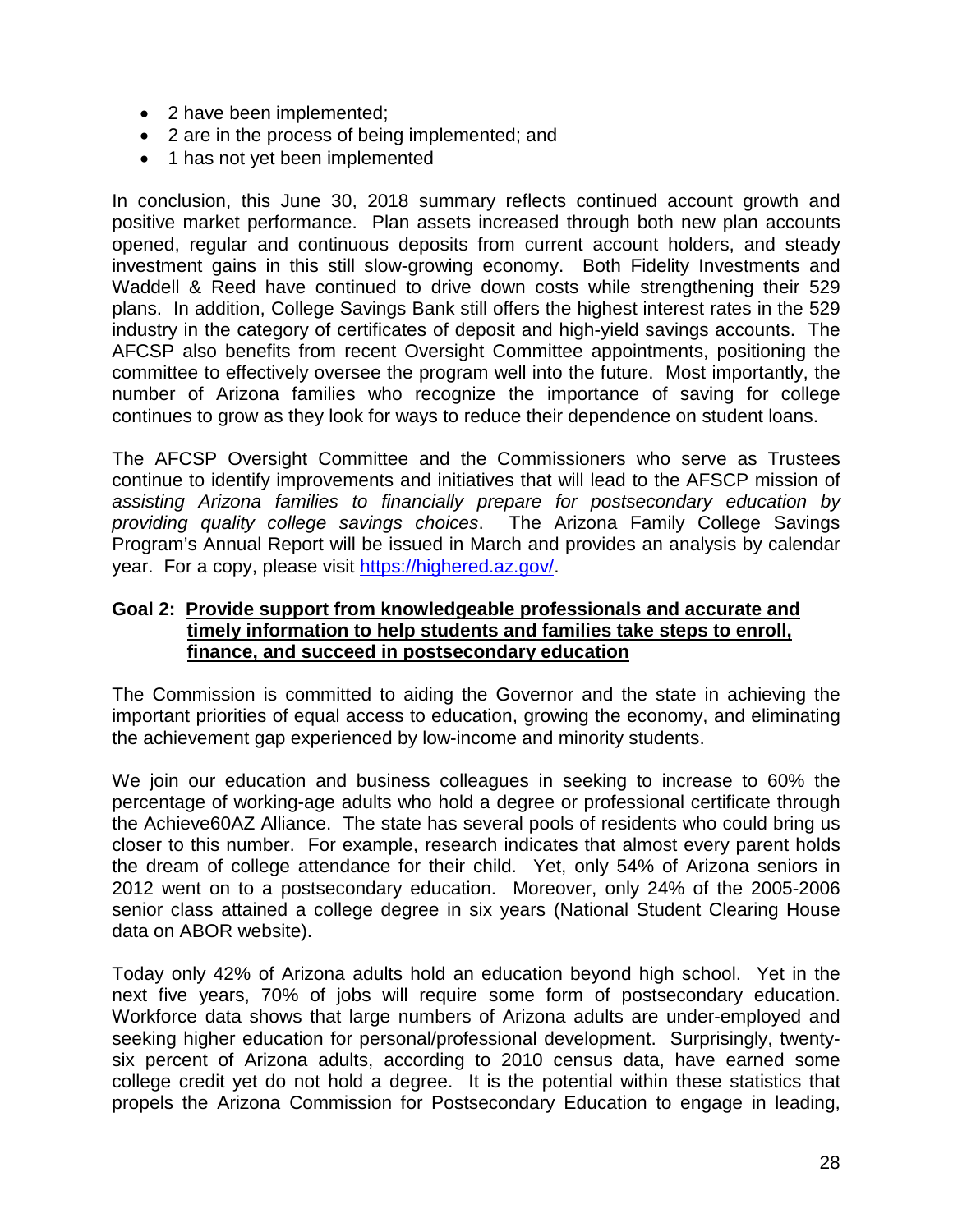strengthening, and supporting college access and success initiatives for both high school students and adults.

Realistic planning with appropriate and accurate information will ensure a potential student is academically ready, the family is financially prepared, and that student and family expectations are in line with the realities of postsecondary education. Two specific strategies are employed by the ACPE to engender realistic planning.

First, the Commission provides current and relevant print and web-based information for college planning and decision-making to students and their families. Two methods are employed to provide this information and assistance. First, over 600 free publications were disseminated statewide to provide current and appropriate college-going information. The Commission also hosts multiple websites which attracted 217,791 unique visits in FY 2018. Online information is especially attractive to the adult learner. Each website is designed to provide specific and timely college-going information to the public including financial aid literacy, FAFSA completion, and a web-based compilation of postsecondary education opportunities statewide.

Second, the Commission supports knowledgeable professionals who assist first generation and low-income students to enroll, finance and succeed in postsecondary education. Public school counselors and college access professionals are two groups who are leading these efforts. The Commission both supports and leads activities including the College Goal FAF\$A Financial Literacy Initiative; the Arizona College Application Campaign, and the FAF\$A Finish Line Report Pilot Project which was successfully initiated in 2015. Each of these efforts is designed to add to the knowledge base, provide tools to professionals who guide low-income students and families in educational planning, and develop a college-going community in low-income serving high schools.

All strategies under Goal 2 are funded through grants, fees, donations, and sales; no general funds are used to support these college access tools and programs. The following is a description of the work of the Commission toward these goals.

#### **2.1 College and Career Goal Arizona supports and develops a culture where every high school senior is encouraged and expected to apply for and participate in a postsecondary education experience**

College and Career Goal Arizona ( $C^2GA$ ) is a statewide initiative coordinated by the Arizona Commission for Postsecondary Education that promotes partnerships among high schools and postsecondary institutions statewide. The purpose is to implement strategies designed to help seniors complete the two most critical applications for their future.

College and Career Goal Arizona has three goals:

1. every eligible senior completes at least one postsecondary education application,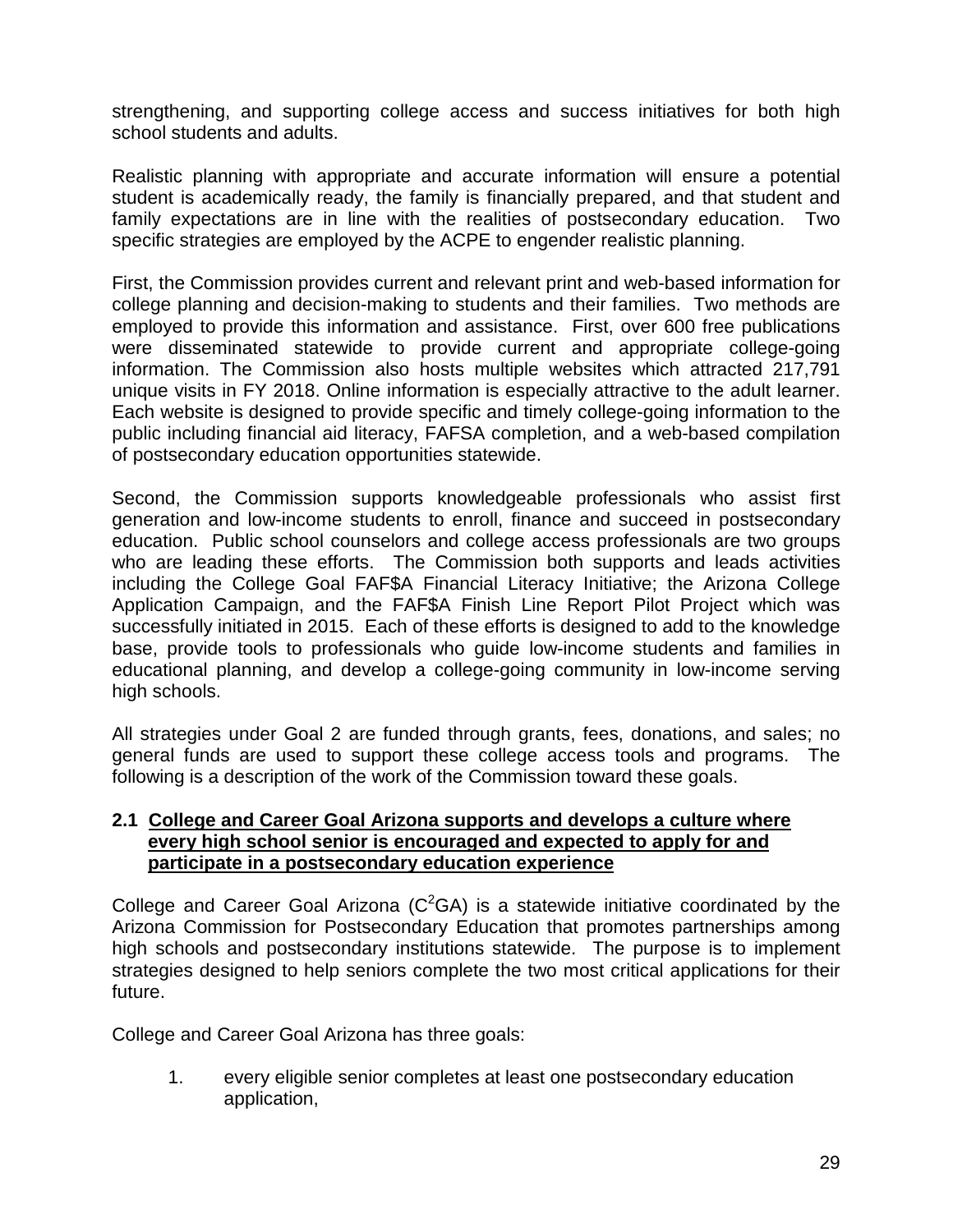- 2. every senior files, on time, a Free Application for Federal Student Aid (FAFSA), and
- 3. every senior attends a high school which provides a college-going community.

This approach works because high schools across the state are stepping up to advise and guide seniors and their families through the challenging milieu of decisions and timelines related to college and financial aid applications. High schools are building a college-going community where staff lead a cohort approach among peers supporting first-generation and low-income students as they take the steps to enroll in college or some form of postsecondary education.

# **2.1A The Arizona College Application Campaign (AzCAC)**

The Arizona College Application Campaign (AzCAC) is a statewide initiative with three main goals: (1) increase the number of low-income students who apply to at least one postsecondary education opportunity during their senior year in high school, (2) support and enhance existing high school efforts that encourage all students to have a postsecondary plan and take timely steps toward postsecondary education opportunities and success, and (3) contribute to a college-going community within and among the school staff, the student body and their families, and the community. The campaign is inclusive of all sectors of public and private postsecondary education, with the objective of fostering a statewide effort that expands students' postsecondary education or training opportunities leading to a certificate, associate, or baccalaureate degree.

The first College Application Campaign began in 2005 in North Carolina as a pilot effort at a single high school. Since then, many other states have initiated College Application Campaigns to meet the needs of their respective states' goals to increase the percentage of first-generation and low-income students who pursue a postsecondary education. Arizona was encouraged to take part in the College Application Campaign initiative by Lumina Foundation and the American Council on Education.

Following a brief pilot by the three public universities in 2012, the Arizona Commission for Postsecondary Education (ACPE) was asked to assume leadership for the Campaign going forward. In 2013, the Commission piloted AzCAC with eight partner high schools with a data collection component for ongoing program evaluation. The Commission established an Advisory Committee for the initiative comprising stakeholders across the state including representation from the Governor's Office, Arizona Board of Regents, Arizona Department of Education, public and private universities, community colleges, businesses, and college access professionals.

All agreed that the goal would be to increase the number of students statewide who submit applications for postsecondary education in the fall of their senior year. In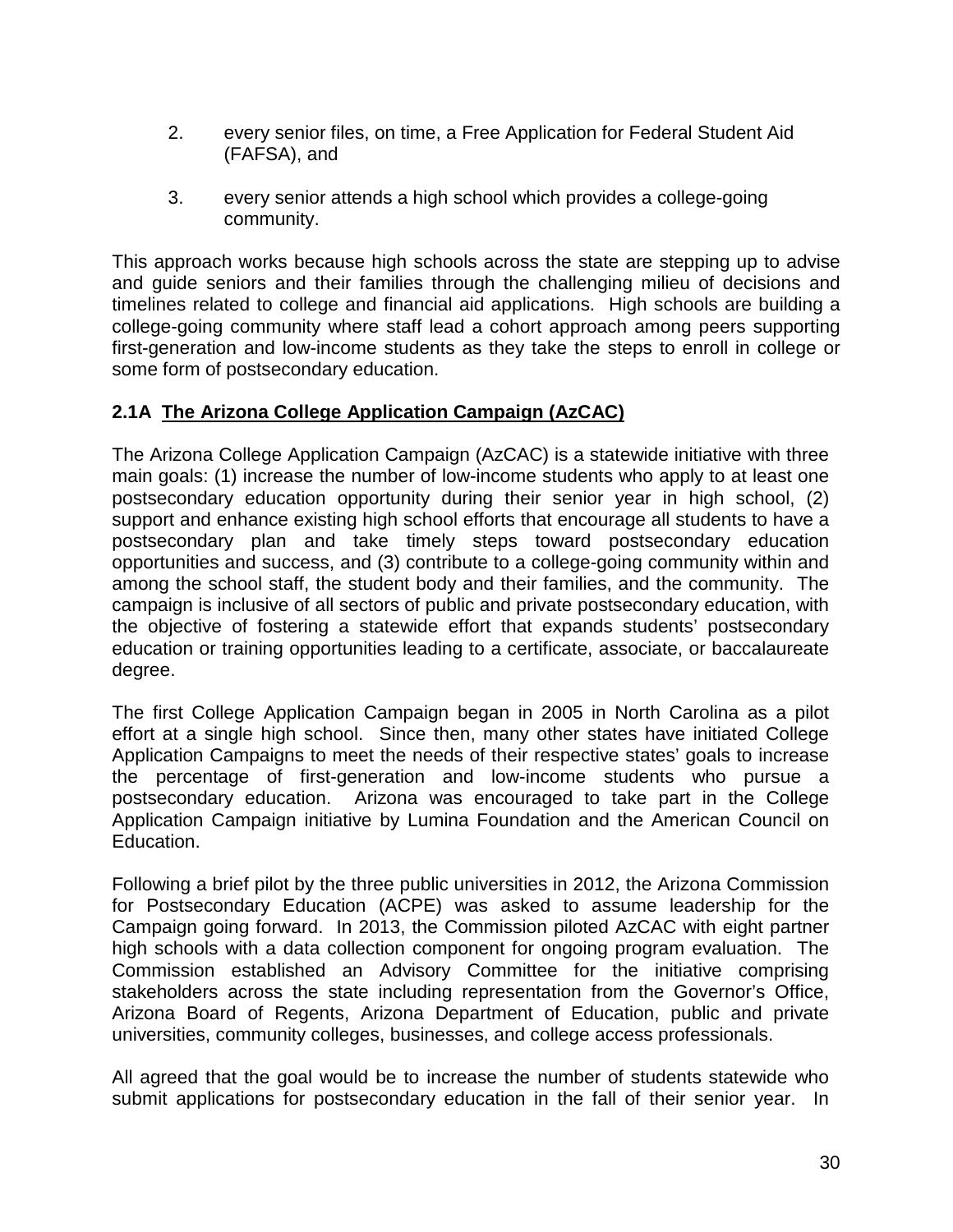addition, success would be measured by:

- 1. The number of student reported FIRST applications submitted and the number of total applications submitted to date as compared to previous years.
- 2. The number of students matriculating in the summer, fall, or spring semester/quarter following their participation in the campaign as compared to the number of students matriculating in previous years.

The fall 2017 campaign was very successful. Sixty-seven high schools serving 20,109 seniors participated in College Application Campaign with the goal of 100% of their senior classes completing an application to at least one postsecondary institution. Eighty-seven percent were Title I high schools. Additionally, high schools agreed to maximize student participation and school-wide engagement by staging AzCAC events on school grounds, during the school day. A total of 7,847 applications were filed during the AzCAC events and remarkably, 2,808 or 22% of these students filed an application for the FIRST time during the event.

The Commission continues to promote the College Application Campaign on the College and Career Goal Arizona website developed in June of 2014. The website received 25,536 unique visits from July 1, 2017 to June 30, 2018.

Similar evaluation and planning were used to prepare for and implement the 2017 campaign. The outcomes and the data were presented to the Advisory Committee on April 26, 2018 for review and input. The Commission is currently seeking outside funding to continue this intensive and highly valuable work for 2018 and beyond.

# **2.1B College Goal FAF\$A Completion Initiative**

Arizona's College Goal FAF\$A (CG FAF\$A) Initiative is a sponsorship and grant-funded statewide program that provides free information and professional assistance to Arizona students and families seeking student financial aid for postsecondary education experiences. The Arizona Commission for Postsecondary Education has planned and coordinated the initiative for the past 22 years. The mission of the CG FAF\$A Initiative is to increase the number of under-served and first-generation students entering postsecondary education.

The goals of the College Goal FAF\$A Initiative are to:

- 1. provide high school staff, site coordinators and volunteers with online resources and interactive training to host successful Free Application for Federal Student Aid (FAFSA) completion workshops,
- 2. support high schools as they work with families to assist all high school seniors to complete a FAFSA on time,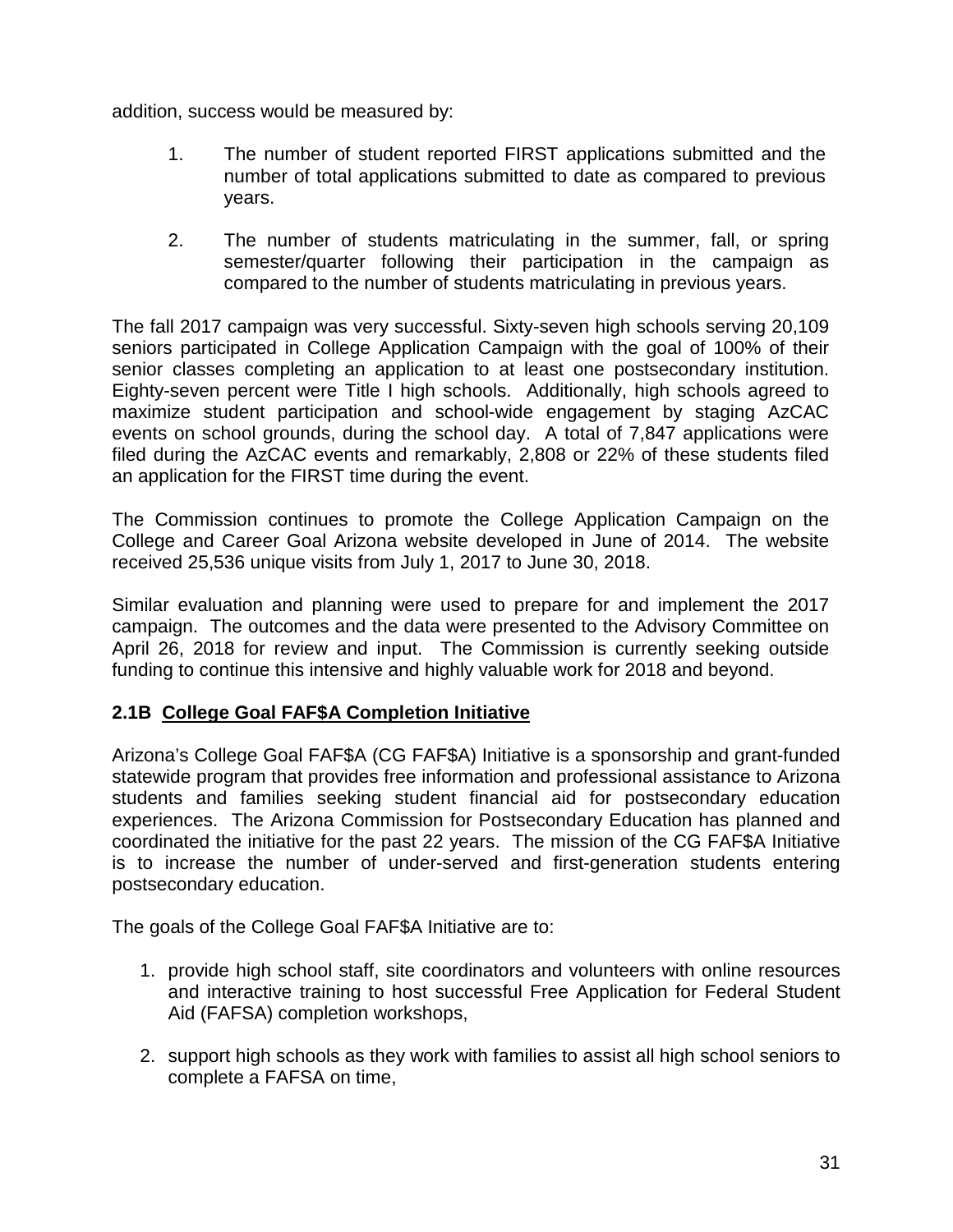- 3. support community partners and postsecondary institutions who help prospective, current or returning students in their community to complete the FAFSA on time, and
- 4. maintain online resources for students, families, and the public to access accurate and timely information regarding financial aid and financial aid processes.

All of these efforts are undertaken using no general funds. As the host of the initiative, the Commission secures grants and sponsorships to fund the activities and provides the leadership to implement the campaign events. Long standing partnerships developed by the Commission with the Arizona Association of Student Financial Aid Administrators (AASFAA), the Arizona College Access Network (AzCAN), the Arizona Department of Education (ADE), and the Arizona School Counselors Association (AzSCA) have proven to be great assets in this work.

# **2.1.B1. Develop Material and Provide Assistance on Financial Aid Processes and Applications**

The College Goal FAF\$A Initiative undertaken by the Commission, is designed to help fill the information gap for students of all ages and their families by providing year round information including important messages such as:

- 1. financial assistance is available to help pay for college costs,
- 2. the FAFSA is the first step in applying for financial assistance,
- 3. it is necessary to file the FAFSA early in order to be considered for all available aid, and
- 4. there are additional steps to take after filing the FAFSA.

When surveyed, high school students report in large percentages that they aspire to go to college and that they intend to file a FAFSA, yet their actions speak very differently. The FAFSA is the first critical step in applying for all types of financial assistance, yet the form and the application process are often overwhelming to students and families, especially for those whose parents did not attend college. It can be a challenge for students and their families to fully understand what they need to do and when. Many do not have adequate information about the availability of financial aid, the application process, nor the deadlines for filing the application.

The Commission promotes financial literacy providing accurate and timely information related to financial aid on both the College and Career Goal Arizona  $(C^2GA)$  and AZGrants websites. Line-by-line instructions on how to complete the FAFSA are included on the College Goal FAF\$A website to help students and their families who could not attend an in-person event. In 2012, the Commission added a social media (Facebook) component to the financial literacy campaign. Social media is one of the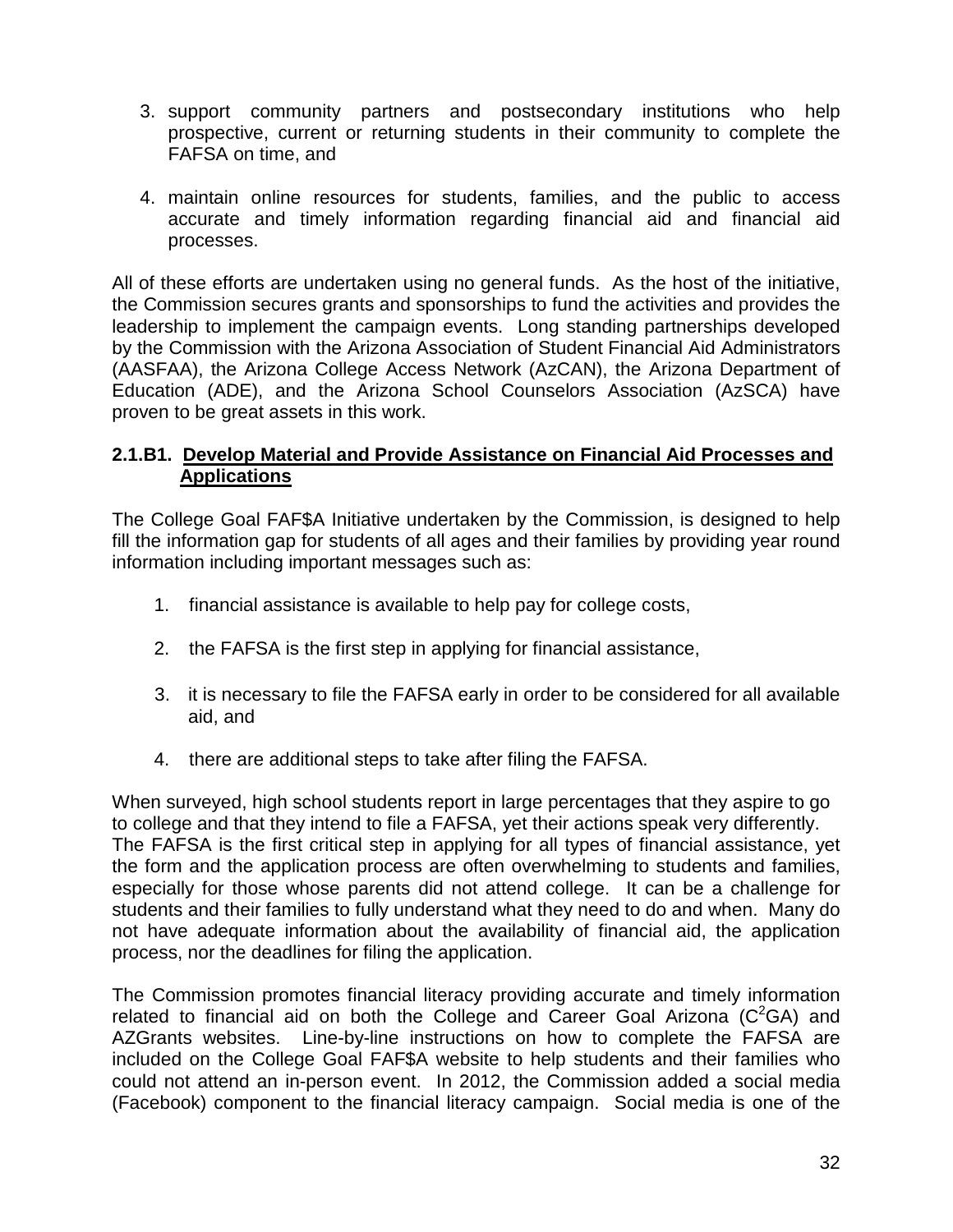best ways to reach high school seniors. At the end of FY 2018, the College Goal Arizona Facebook page had 1,042 followers and received 1,061 "likes."

# **2.1.B2. College Goal FAF\$A (CG FAF\$A) Community Workshops**

Each year, in-person FAFSA completion workshops are offered at various locations around the state in partnership with postsecondary institutions and the Arizona Association of Student Financial Aid Administrators (AASFAA). College Goal FAF\$A workshops are supported by more than 280 volunteer financial aid professionals and community members from Arizona's colleges, universities, high schools, non-profit organizations, and members of the Arizona College Access Network (AzCAN). In 2018, 14 community-based College Goal FAF\$A workshops across the state provided assistance to returning adult students, high school seniors, and parents in completing the online FAFSA form. Over 300 participants attended the 2018 community workshops to get FAFSA help and learn about the financial aid process.

The student/parent surveys tell a compelling story of the need for College Goal FAF\$A (CG FAF\$A). Seventy percent of respondents were able to complete their FAFSA during a CG FAF\$A community workshop. Ninety-six percent of respondents who attended a FAFSA completion workshop in their community reported that they found the workshop valuable.

# **2.1.B3. College Goal FAF\$A (CG FAF\$A) High School Workshops**

The CG FAF\$A initiative, continued its evolution in FY 2018, and grew the number of participating high schools to 71 from 42 in the prior year. Resulting in a 69% growth in the number of participating CG FAF\$A high schools. The incorporation of more high schools is seen as a positive move by the Commission. By holding workshops at high schools where students and families are comfortable, financial aid professionals will be better able to assist under-served and first-generation students entering postsecondary education.

Both community and high school FAFSA completion workshops are offered in partnership with the Arizona Association of Student Financial Aid Administrators (AASFAA). At the high school workshops counselors, staff, and volunteer financial aid professionals from Arizona's colleges and universities mobilized to assist high school seniors and their parents in completing the online FAFSA form and to learn about financial aid processes. Over 7,250 students and families attended the 2018 high school workshops.

# **2.1.B4. FAF\$A Finish Line Project**

The Arizona Commission for Postsecondary Education was identified as the entity to lead the Free Application for Federal Student Aid (FAFSA) Completion Initiative in Arizona, inclusive of FAF\$A Finish Line reports. Through this Federal initiative the U.S. Department of Education permits the Commission to disclose limited information about individual students' FAFSA application status to authorized high school and district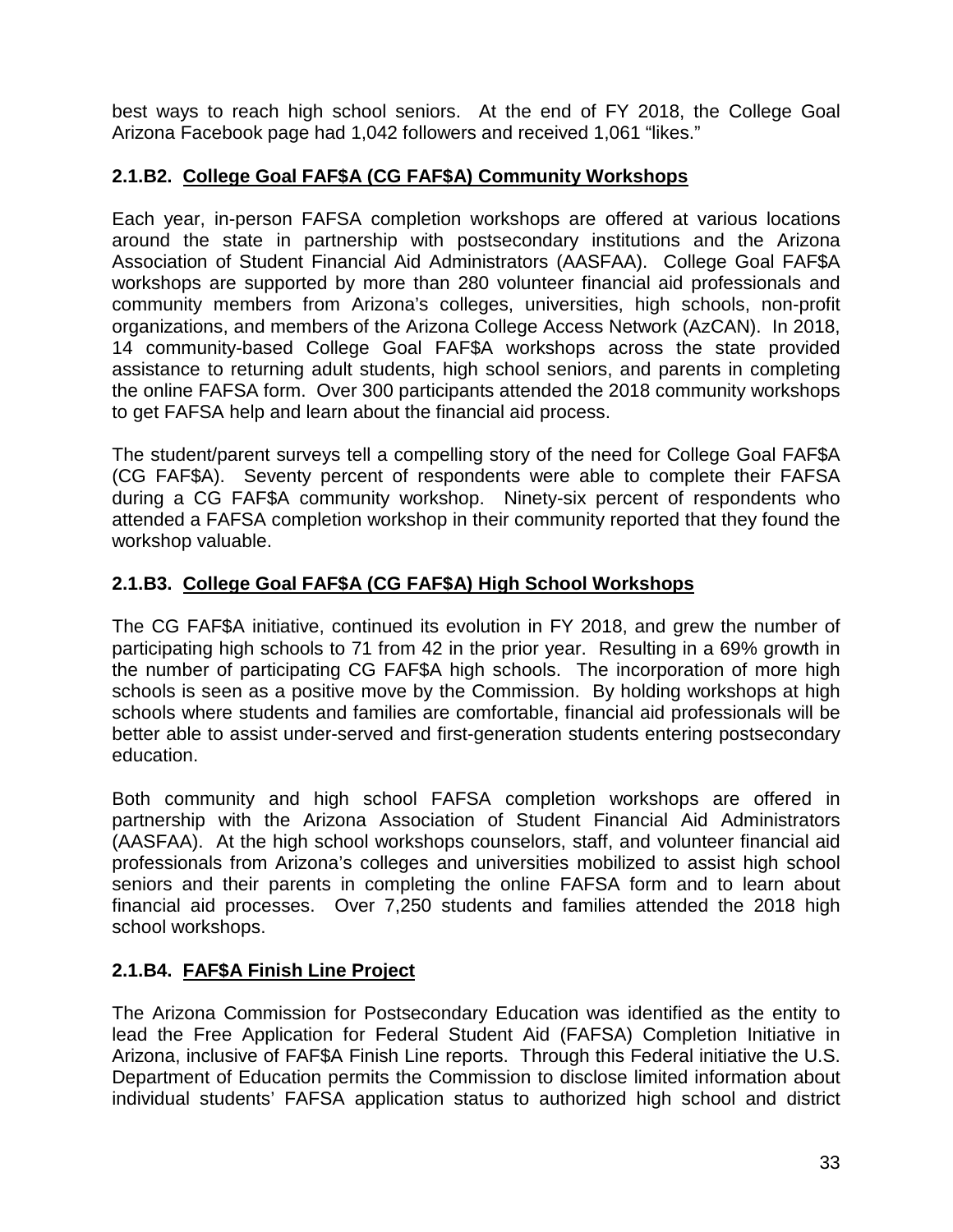personnel, empowering high school personnel to provide help for a student to complete their FAFSA.

The Commission is the State repository for all FAFSA's filed by Arizona residents. Through a data sharing agreement between the Commission and the school or district, weekly updated reports describing the status of a high school senior's FAFSA application can be accessed by staff prepared to assist the student in completing the application.

Some states are increasing access to Pell grants for their students through the FAFSA Completion Initiative. The same is possible for Arizona. This would be a major contribution to the State's economy, further support the Governor's investment in education, boost Achieve60AZ, and provide more educated citizens to bolster the available workforce.

By the end of FY 2018, 133 high schools had submitted the required data sharing agreement. Sixty-nine high schools actively participated, in the FAF\$A Finish Line campaign. The data enabled staff to target their limited time and resources, resulting in 38% of their seniors completing a FAFSA. The Commission and high schools partnering in the FAFSA Completion Initiative learned two important lessons: 1) that training of counselors/staff in reading and acting upon status reports is critical to success, and 2) that students should submit a FAFSA as early in their senior year as possible. The Commission currently is working with more than 155 high schools, 30 districts, and 6 designated entities for this next round of FAFSA applications.

# **2.1.B5. Arizona FAF\$A Challenge**

The Arizona FAF\$A Challenge is a statewide initiative designed to increase the Free Application for Federal Student Aid (FAFSA) completion rates among Arizona high school seniors. The goal is to develop a state-wide college-going initiative that will result in an educated workforce to serve a growing Arizona economy. The goal for the 2018-2019 school year is to achieve a 50% FAFSA completion rate. In order to contribute to the state goal, high schools are encouraged to increase their senior cohort FAFSA completion rate by 5% over the prior year. The State intends to gradually increase the goal to a 78% FAFSA completion rate by year 2030 in order to support Achieve60AZ target of 60% of Arizonans in the workforce holding a certificate or degree.

In late February 2018, the Arizona Commission for Postsecondary Education hired the Arizona FAF\$A Challenge Project Manager to develop and lead this initiative. The Project Manager would develop a full scale program, including a statewide FAFSA completion dashboard, website, and social media campaign. In the early stages of the project, a FAFSA Completion Coalition was established which consists of the Governor's Office of Education, Helios Education Foundation, Arizona College Access Network, Northern Arizona University, Achieve60AZ and the Arizona Commission for Postsecondary Education. This coalition is to serve as a network of partners to support the program and its statewide goal.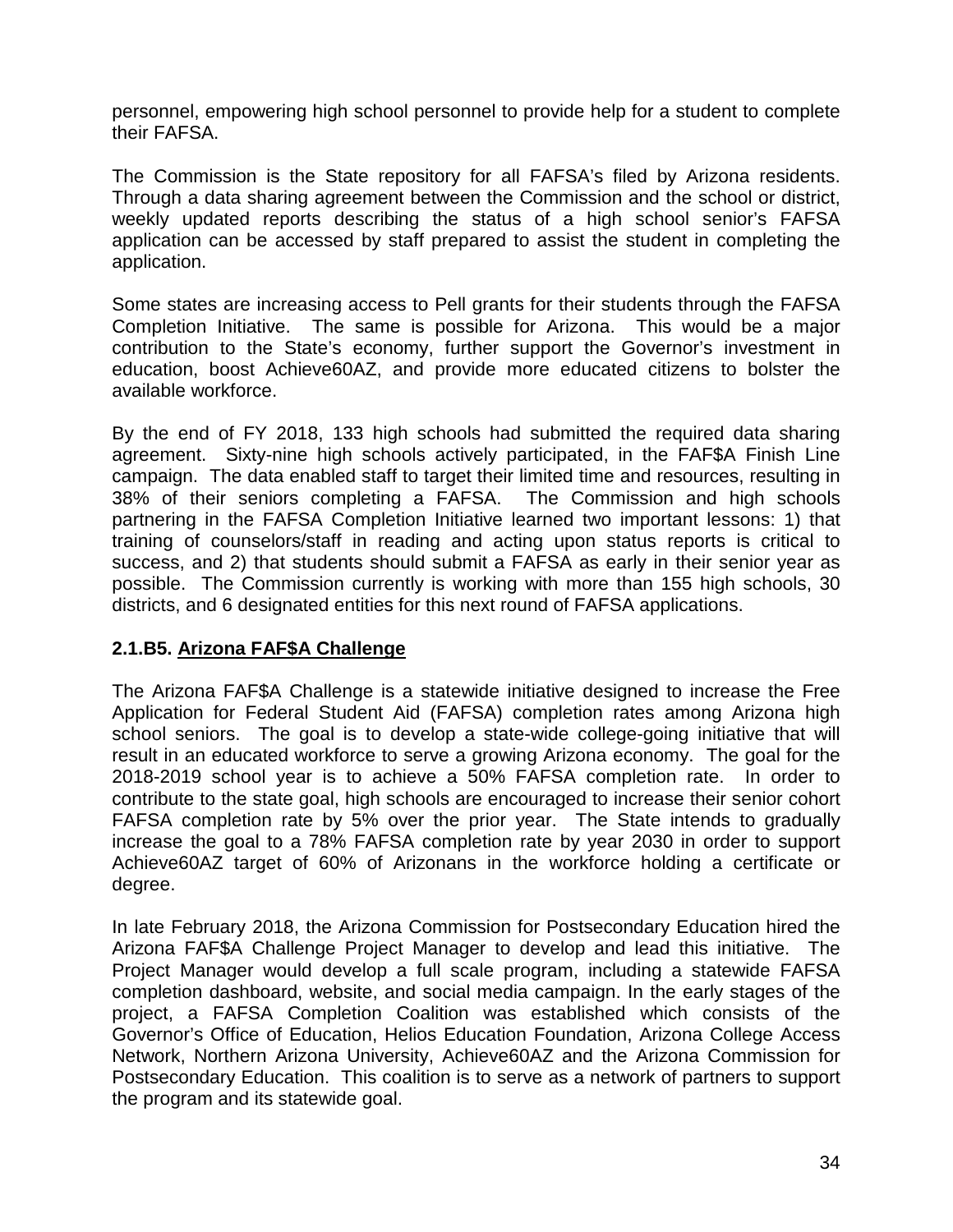A critical step to the formation of this program was the development of an interactive website and FAFSA completion dashboard. Extensive research regarding website development and design was conducted by the Project Manager. As a result, the ACPE generated a user friendly website to promote the initiative and to host a centralized platform where school staff, administrators, students, and the general public can learn about the program. Website links, content, and graphics were tested to ensure that all content displayed was working properly. In addition to website development and program promotion, it was vital to incorporate resources such as FAFSA training webinars, handouts and helpful sites for those who are supporting the initiative. The Arizona FAF\$A Challenge Project Manager collaborated with ADOA - Arizona Strategic Enterprise Technology (ASET) Office to develop the site, house the website on its server and provide a website domain name to access the site [\(FAFSAChallenge.az.gov\)](https://fafsachallenge.az.gov/).

Similarly, research was conducted on various software technologies to build a statewide FAFSA completion dashboard that would track the FAFSA completion rates for Arizona high schools. High school enrollment data and FAFSA completion data was collected and analyzed to determine data capacities and calculations needed for an interactive dashboard. In addition, the creation of dashboard functionality was developed to allow users the ability to view and compare FAFSA completion rates by county, district, or for each individual high school. Senior enrollment data was gathered and analyzed by county, school designation, and district from over 400 public high schools in Arizona using data from the Arizona Department of Education and the United States Department of Education. A consultant was hired to assist with creating a Tableau dashboard to organize and calculate the FAFSA data according to the given specifications listed above. Various professional groups in education, school administration, and partner organizations were utilized to test the dashboard functionality in order to ensure that users were able to view and compare FAFSA completion rates for schools represented in the dashboard.

The website and dashboard were launched to the public on September 21, 2018 on the following website: [FAFSAChallenge.az.gov.](https://fafsachallenge.az.gov/) The website and dashboard have proven to be a useful resource for all stakeholders involved with the project.

# **2.1C The Nationally Recognized College-Readiness Examination (CRE) Pilot Program**

Another program designed to enhance Arizona students' college success was assigned to the ACPE through House Bill 2545. The Commission established a one-year pilot program for school districts and charter schools to receive a grant for the administration of a nationally recognized college-readiness examination to eleventh grade students. The Nationally Recognized College-Readiness Examination (CRE) Pilot Program championed by Representative Heather Carter through House Bill 2545. A total of \$235,000 was provided for academic year FY 2017-18 for school districts and charter schools to participate in the Pilot Program.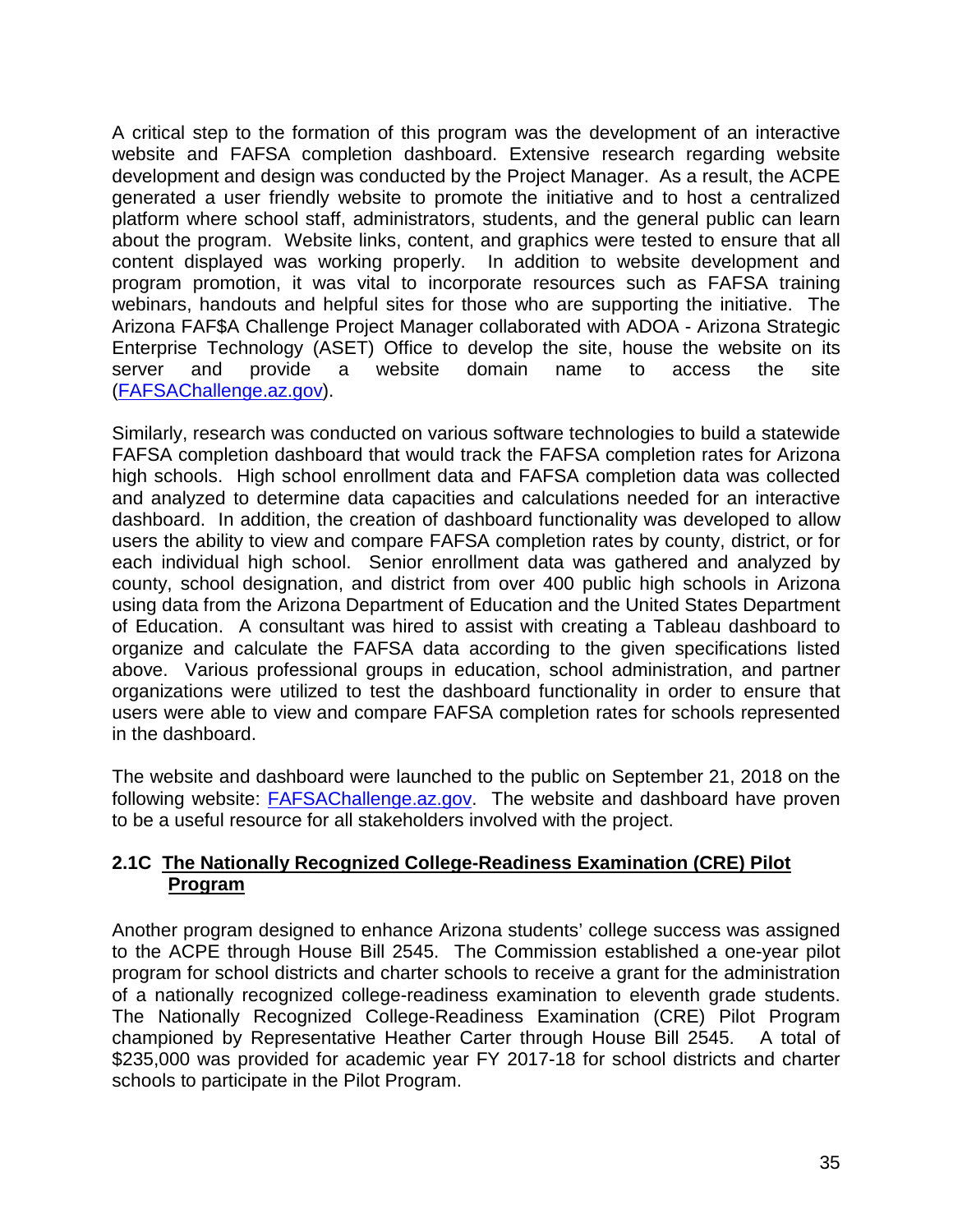The State Office of Procurement along with the Commission staff established a review committee to develop and issue a Request for Proposal (RFP) for this pilot project. The review committee determined that ACT and College Board's SAT exams were the appropriate nationally-recognized college readiness examinations to be administered. Numerous school districts and charters applied for the grant and within one week available grant funds were exhausted.

The Governor's Senior Education Policy Advisor informed the Commission that Governor Ducey would provide an additional \$600,000 to expand the Nationally Recognized College-Readiness Examination Pilot Program in order to support his goals of workforce development and postsecondary achievement. With this additional funding a total of 51 more high schools/charters were included in the Pilot.

In addition to the funds, Helios Education Foundation was recruited by the Governor's Office to partner with the Commission and provide an analysis of the program data, which allowed the public to gain knowledge regarding these tests and the benefits to students. With the combined funds, a total of 81 high schools/charters, were able to participate in the CRE Pilot Program, administering their choice of ACT or SAT to 16,830 eleventh graders in the Spring of 2018.

On November 30, 2018, as requested in HB 2545, the Commission submitted a report developed by Helios Education Foundation and the Commission to the Governor, the President of the Senate and the Speaker of the House of Representatives that summarized the results of the Pilot Program, including the number and amounts of grants distributed to school districts and charter schools, the number of students who took a college-readiness examination, the name of the college-readiness examination and the aggregate achievement of students who took the college-readiness examination. This information is available on the ACPE website.

# **2.2 Provide Current and Relevant Web- and Print-Based Information on College-Going and Financial Assistance for Families and Students**

# **2.2A The Arizona College and Career Guide (ACCG)**

The *Arizona College & Career Guide* (ACCG) lists all Arizona public and private postsecondary institutions including proprietary, vocational, and career schools. This document is a one-stop source for information on Arizona postsecondary institutions' accreditations, course offerings, length of study, costs to attend, financial aid programs available, and the institution's website. This publication is widely used by high school counselors, Workforce Connections personnel, college access programs, and the information seeking public. The ACPE has compiled and disseminated this publication since 1975 in print and online.

Emphasis is put on marketing and distributing the ACCG to Title I high schools. In addition to the Title I high schools, GEAR UP, Workforce Connections, Vocational Rehabilitation offices, Tribal Vocational/Education offices, and Correctional Institutions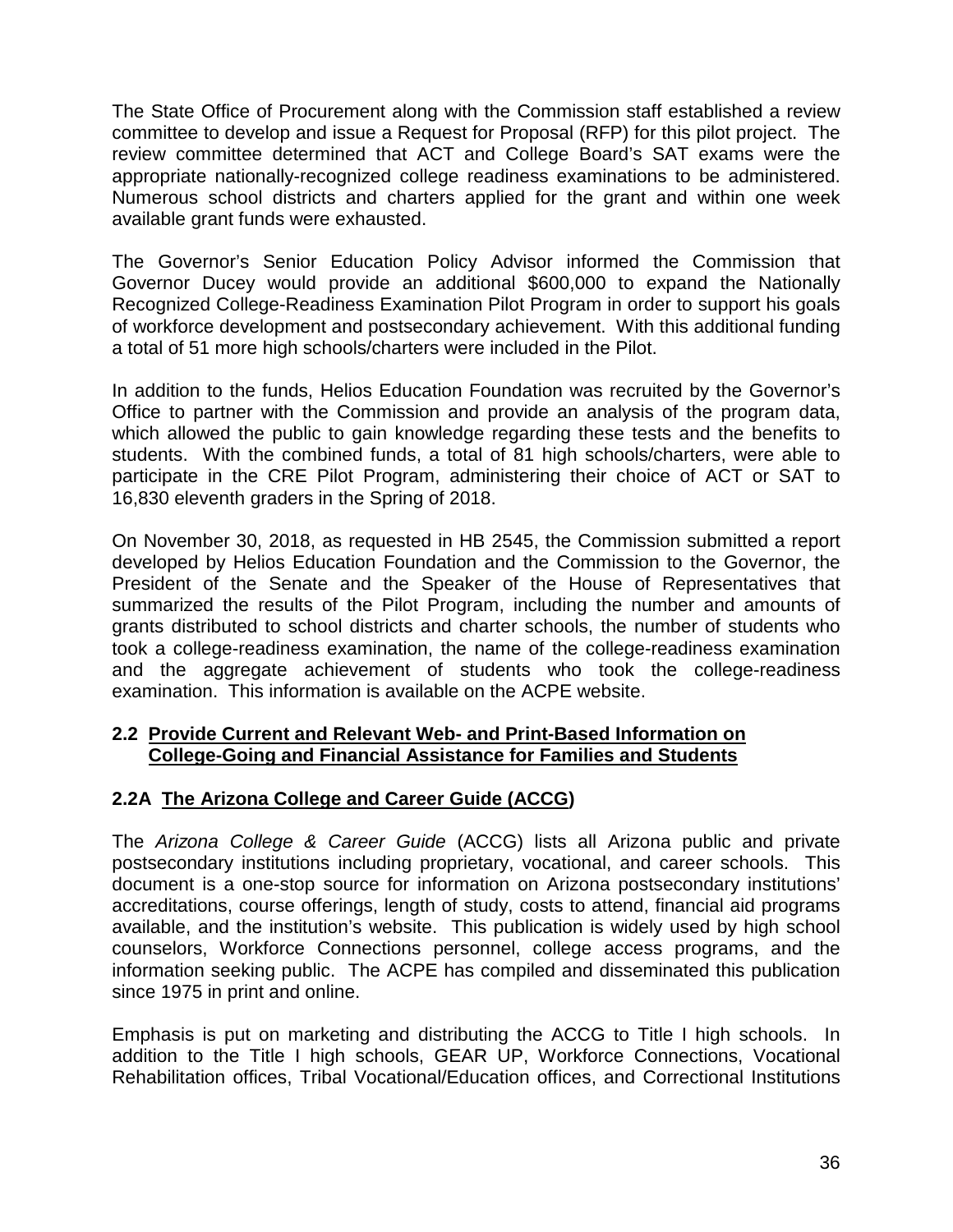also receive the *Arizona College and Career Guide* free of charge to use with their students and clients.

The *Arizona College and Career Guide* is used as a promotional tool to inform families of College and Career Goal Arizona programs and the Arizona Family College Savings Program (Arizona 529 Plan), as well as the various Arizona grants administered by the ACPE. In FY 2018, over 600 copies of the ACCG had been distributed and the online version had a total of 2,222 unique visits.

In keeping with today's communication trends, it has been decided that in FY 2019, the *Arizona College and Career Guide* will only be available as a digital publication and will no longer be a printed hard copy.

# **2.2B AZhighered.gov: Arizona Commission for Postsecondary Education**

With the implementation of Drupal as the State's content management platform the [www.azhighered.gov](http://www.azhighered.gov/) website has now become [www.highered.az.gov.](http://www.highered.az.gov/) This website serves as a resource for links to information about educational agencies and institutions, financial aid, college savings programs, and a myriad of local and national resources for parents, students, and the public seeking sources of information regarding higher education. It is the portal through which the public can easily access the information in the ACCG, the Arizona 529 Plan, AMEPAC reports, Arizona grants, and College and Career Goal Arizona programs. Information regarding the Commission, AMEPAC, and Arizona Family College Savings Program Oversight Committee public meetings are also located on this site. The website received 63,588 unique visits during FY 2018.

#### **2.2C AZgrants.gov: One Secure Portal to Access All Arizona Student Grants, Scholarships, Forgivable Loans, and Financial Aid Resources**

The AZGrants website is located at [www.azgrants.az.gov.](http://www.azgrants.az.gov/) This website is an easy to use, single secure portal, for students to access information. Since 2006, there have been 8 different grants and their awards supported by this portal. During FY 2018, the website received 63,199 unique visits.

The portal fills several critical needs:

- 1. accepts and stores ISIR data (approximately 800,000 annually);
- 2. provides a user-friendly application for all grants, scholarships, and forgivable loans administered by the Commission;
- 3. ensures security compliance with FERPA and Title IV regulations:
- 4. provides an interface and communication channel/tool/mechanism, etc. with financial aid staff and academic personnel at more than 100 postsecondary institutions;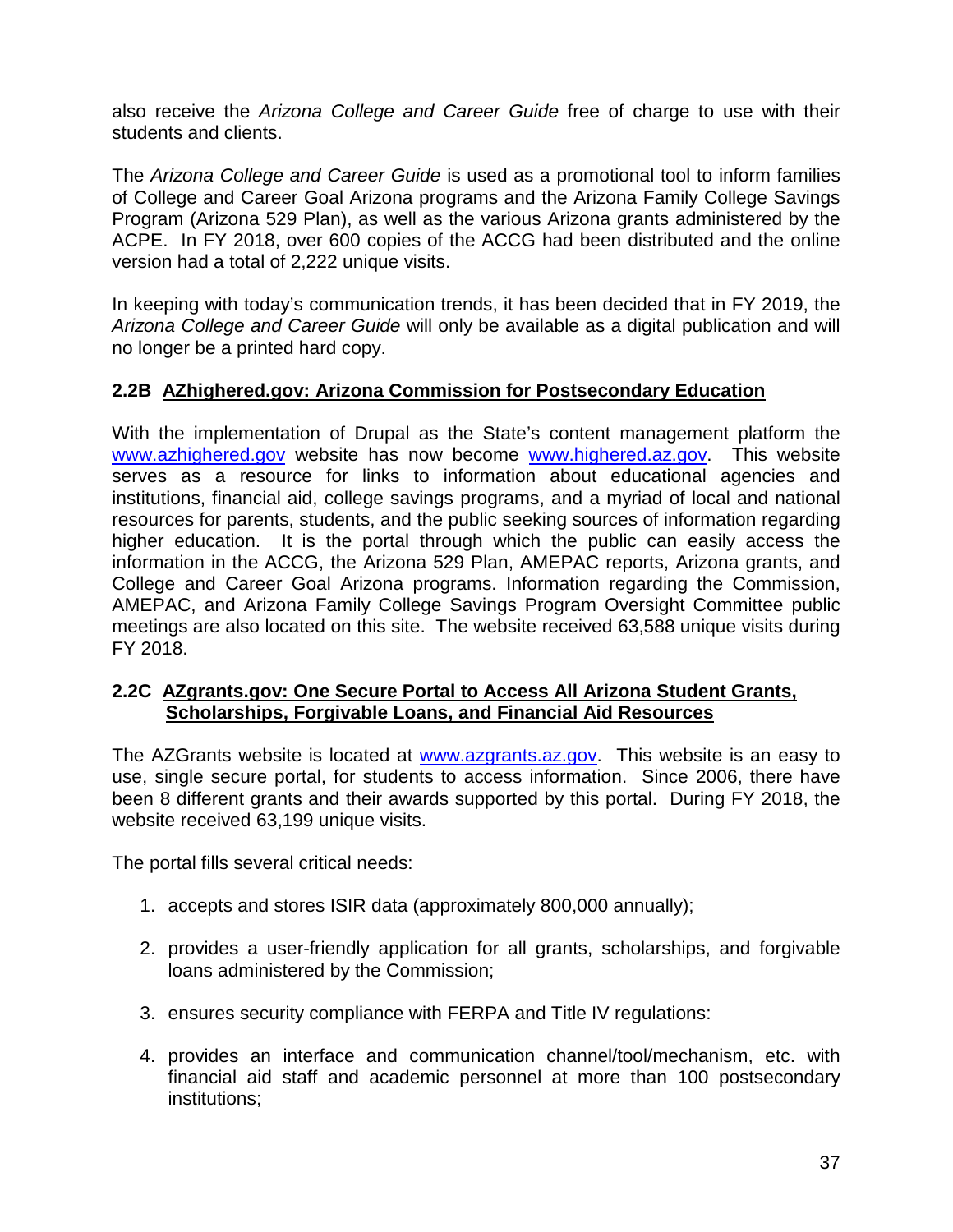- 5. performs back office tasks such as awarding, disbursing of funds and monitoring students in repayment;
- 6. provides a secure portal to receive and disseminate reports;
- 7. provides real time data regarding student demographics, performance, success, and behavioral barriers to degree completion.

A recent and important function added to the [www.AZGrants.az.gov](http://www.azgrants.az.gov/) website has been the use of the secure portal to compile and disseminate FAF\$A Finish Line reports to high schools. More information can be found in Section 1.8 and 2.1.B4 regarding the FAF\$A Finish Line which is now part of College and Career Goal Arizona.

#### **2.2D Pay4CollegeArizona**

Pay4CollegeArizona is now located under the umbrella site, [https://collegegoal.az.gov.](https://collegegoal.az.gov/) Pay4CollegeArizona provides accurate and timely resources on how to financially prepare for college using current and relevant information on topics such as scholarships, using credit wisely, how to prevent identity theft, and much more. During FY 2018, this site received 5,516 unique visits.

# **2.2E College Goal FAF\$A**

College Goal FAF\$A is located under the umbrella site [https://collegegoal.az.gov.](https://collegegoal.az.gov/) College Goal FAF\$A, provides accurate and timely information related to completing the FAFSA, as well as financial literacy information. This portal provides handouts, marketing materials, and FAFSA training webinars for College Goal FAF\$A site coordinators hosting in-person workshops. Also, students and their families, who could not attend an in-person workshop, can find line-by-line instructions on how to complete the FAFSA in addition to other financial literacy handouts, including steps to take after completing the FAFSA. During FY 2018, this site received 9,028 unique visits.

# **2.2F AZ529.gov: Help for Families Saving for College**

The Arizona Family College Savings Program website, [www.az529.gov,](http://www.az529.gov/) provides parents, grandparents and families with information regarding college savings plans established by IRS Code Section 529, which includes information specific to the Arizona Family College Savings Program. This website provides help for middle class families as they prepare to bear the costs of college for themselves and/or their children. Here, parents and other family members can learn about tax-advantaged ways to save for a college education.

Especially popular on this website, and also available in print, is the College Savings Planner which provides information on the college costs for different types of colleges and universities, as well as the various forms of financial aid available. The 529 website also provides information on when to begin saving for college, and compares various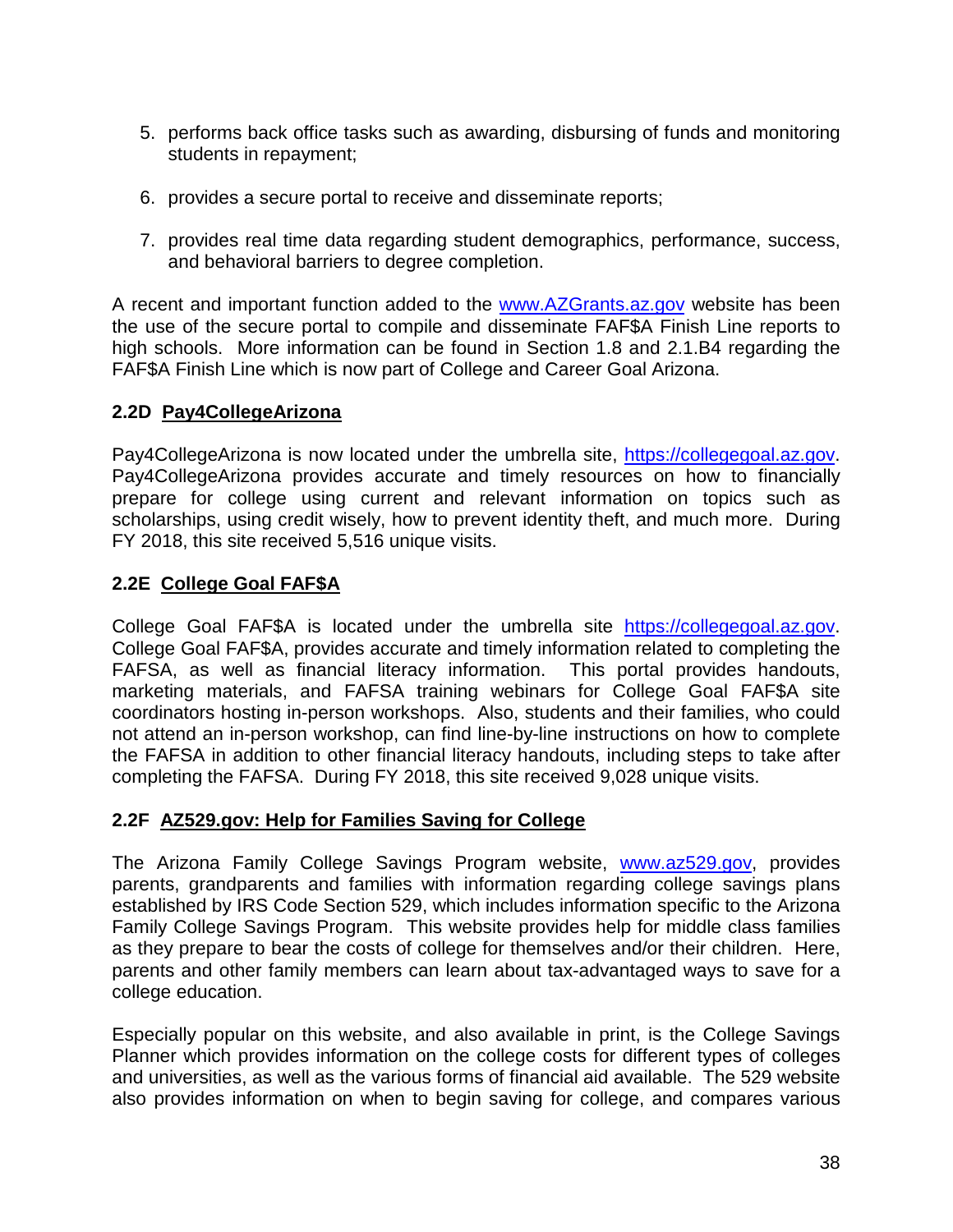tax-advantaged college savings options. In 2018, the Commission continued to build public awareness, encouraging families to visit AZ529.gov to learn more about the Arizona's College Savings Program through a series of radio and television interviews and also at information sharing events throughout the year. The Commission leveraged these information channels to promote financial literacy and the value of saving for college during Financial Literacy Month in April, leading up to 529 Day in May, and to celebrate College Savings Month during October, reaching an estimated 635,000 Arizona residents. This site received 57,926 unique visits between July 2017 and June 2018, averaging almost 5,000 visitors each month. The Arizona 529 Program continues to increase public awareness efforts through organic social media growth and public relations efforts which resulted in 6,725 Facebook followers and 6,848 likes as of June 30, 2018.

# **2.2G Arizona Minority Education Policy Analysis Center (AMEPAC): Research and Policy Analysis Reports**

The Arizona Minority Education Policy Analysis Center website, [https://highered.az.gov/amepac,](https://highered.az.gov/amepac) currently showcases the policy analysis studies and current research reports commissioned by AMEPAC and the Commission. These studies and reports can be downloaded from this site. AMEPAC research is discussed under Goal 3. During FY 2018, this site received 5,320 unique visits.

# **2.2H Leveraging Media: Phoenix Magazine Higher Education Section**

The Commission staff seeks ways to promote college going and provide critical information to the public about the opportunities presented through Arizona's higher education system. Each year for the past 14 years, ACPE has provided editorial direction for the *Phoenix Magazine* special higher education section published in the magazine's August edition. This opportunity provides information for families across the state to learn more about higher education by featuring articles about the innovative programs and degrees offered throughout Arizona. *Phoenix Magazine* reaches over an estimated 350,000 monthly total readership.

# **Goal 3: Provide a forum where all sectors of postsecondary education dialogue, partner, and problem solve issues of mutual interest**

The Arizona Commission for Postsecondary Education provides a unique statewide forum where senior level representatives from universities, community colleges, independent colleges, and private training and career colleges assemble to identify mutual opportunities and problems in postsecondary education. In addition to the postsecondary membership, two superintendents of school districts and a CEO of a charter school provide insight about transition into, preparation for, and awareness of postsecondary education opportunities from the K-12 perspective.

Issues arise from discussion among Commissioners, policy makers, and business leaders at ACPE meetings and events that warrant further investigation and policy analysis. Issues that have been identified as important include the achievement gap for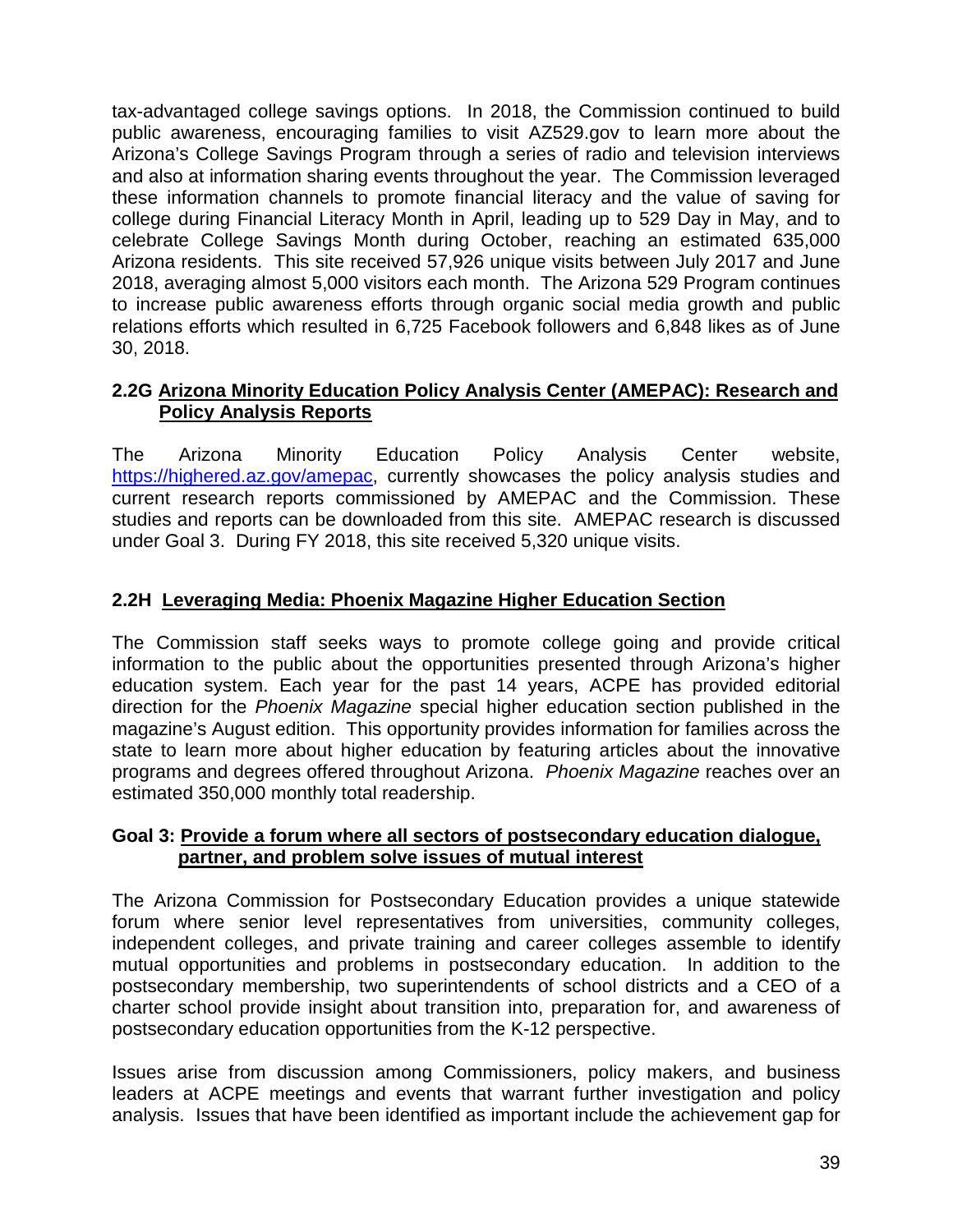minority populations, low-income, and first generation individuals in accessing and succeeding in postsecondary education; low high school completion rates; barriers to student advancement among the segments of Arizona's higher education system toward a baccalaureate degree; and reduction or elimination of the financial barriers experienced by students and their families to postsecondary education.

Two strategies have been identified to meet Goal 3. The first is to raise awareness and develop a knowledge base for solutions through policy analysis and commissioned research studies. The second strategy is to establish, lead, or participate in collaborative action groups or task forces, informed by research, to plan strategies to develop opportunities or solve problems identified by the Commission.

# **3.1 Arizona Minority Education Policy Analysis Center (AMEPAC)**

The mission of the Arizona Minority Education Policy Analysis Center (AMEPAC) is to stimulate through studies, statewide discussion, and debate improvement of Arizona minority students' early awareness, access and achievement throughout all sectors of education. AMEPAC is funded through donations from postsecondary institutions and non-profit organizations committed to its mission. Since 1996, AMEPAC has addressed numerous issues affecting minority access to and achievement in higher education. Results of this policy analysis are published (print and web-based) research papers and the initiation of forums or task forces to consider pressing issues related to the mission. Research can be viewed at [www.highered.az.gov/amepac](http://www.highered.az.gov/amepac)

In 2018, AMEPAC continued work toward its strategic plan of conducting policy research and analysis, and promotion of public discourse through its research. AMEPAC published and distributed the  $7<sup>th</sup>$  Edition of the Arizona Student Minority Progress Report, completed in late June 2018, by Dr. Robert Vagi from the Morison Institute for Public Policy at Arizona State University.

The report provides not only a snapshot of Arizona's educational achievement with the most recent data available in the form of easily identifiable and understandable charts and tables but also includes trend analysis, county data, graduate program data and policy recommendations. Earlier iterations of this study were issued in 2003, 2005, 2007, 2009, 2013, and 2016.

Currently, a developmental education research paper is underway and is being written by Dr. Nicola Richmond from Pima Community College. This research paper will focus on the state of developmental education in Arizona. The report will identify what postsecondary education institutions are doing to address developmental education, what the barriers are to developmental education students, what programs/solutions are having an impact, and the percentage of students who receive an associate's degree, transfer to a 4-year institutions, etc.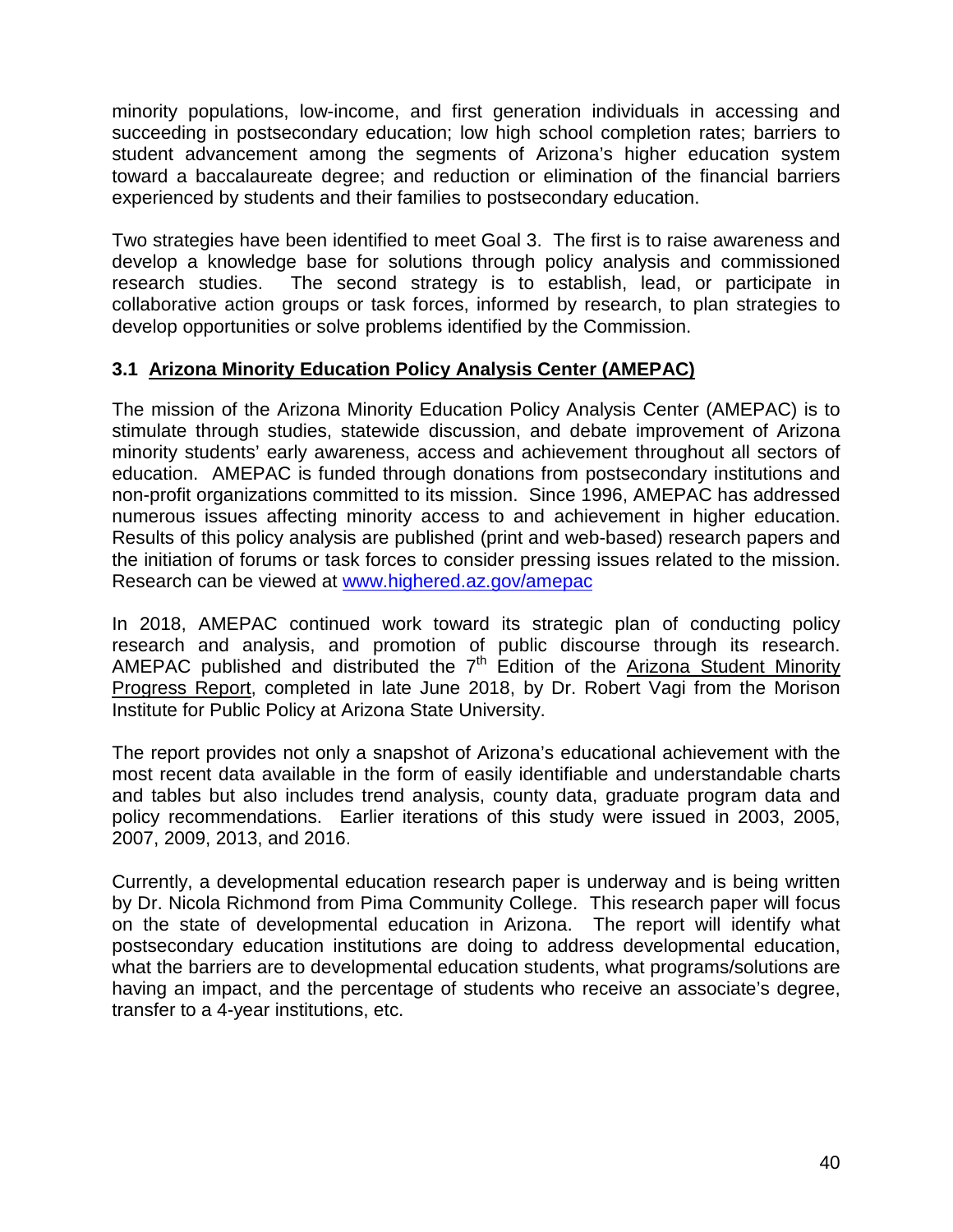# **3.2 Developing Arizona's Human Capital Conference and Pathways to Education Awards**

The most recent Developing Human Capital Conference took place December  $7<sup>th</sup>$  and 8<sup>th</sup> at the Orange Tree Resort. The conference began with Michael B. Horn, Co-Founder and Distinguished Fellow of the Clayton Christensen Institute for Disruptive Innovation presenting *Five Futures of Postsecondary Education for Arizona: What has Disruptive Innovation Set in Motion?* Responders to his comments included Dr. Rita Cheng, President Lee Lambert, and Steven Seleznow.

In attendance were 164 policy makers, education, foundation, and business leaders including 5 community college/university presidents, 28 community college/university senior administrators, 6 non-profit presidents/executive directors, 10 non-profit senior administrators, 14 college access professionals, 2 legislators, and 2 CEOs of companies. The overall rating by participants at the conference was 4.4 on a 5 point Likert scale. Topics of interest included student recruitment, student retention, early college transitions, and three things to do now to increase college access and success. The next *Developing Arizona's Human Capital* conference will be held in November of 2019.

# **3.3 Collaboration and Partnerships which Address Common Opportunities and Problems Across Postsecondary Education**

Collaboration and partnerships such as the Achieve60AZ Alliance are a critical component of the work of the Arizona Commission for Postsecondary Education. Shared efforts allow the important agenda of postsecondary education access and success to move forward without duplication and with efficiency. At times the Commission itself identifies issues or barriers for students that warrant investigation. For example, in April of 2014 the lack of student financial aid became such a topic and the Commission formed a Student Financial Aid Task Force calling together key stakeholders. The group met and identified a mission of raising awareness of and support for solutions to financial barriers to postsecondary education access and attainment for low-income students.

This group, led by two Commissioners, Dr. Shouan Pan and Dr. James Rund, met four times and presented a framework for Arizona students financial aid at the November 2015 Developing Arizona's Human Capital conference.

All initiatives led by ACPE staff and Commissioners as described in Goals 2 and 3 rely on partnerships and collaboration both for funding and execution. These initiatives include the Arizona College Application Campaign, College Goal FAF\$A Completion Initiative, the Arizona FAF\$A Challenge, the Arizona Minority Education Policy Analysis Center, the Developing Arizona's Human Capital Conference, and Pathways to Higher Education Awards.

Each of these programs, resources, and college awareness publications are offered at no expense to the State, but rather are sponsored through grants, collaboration, or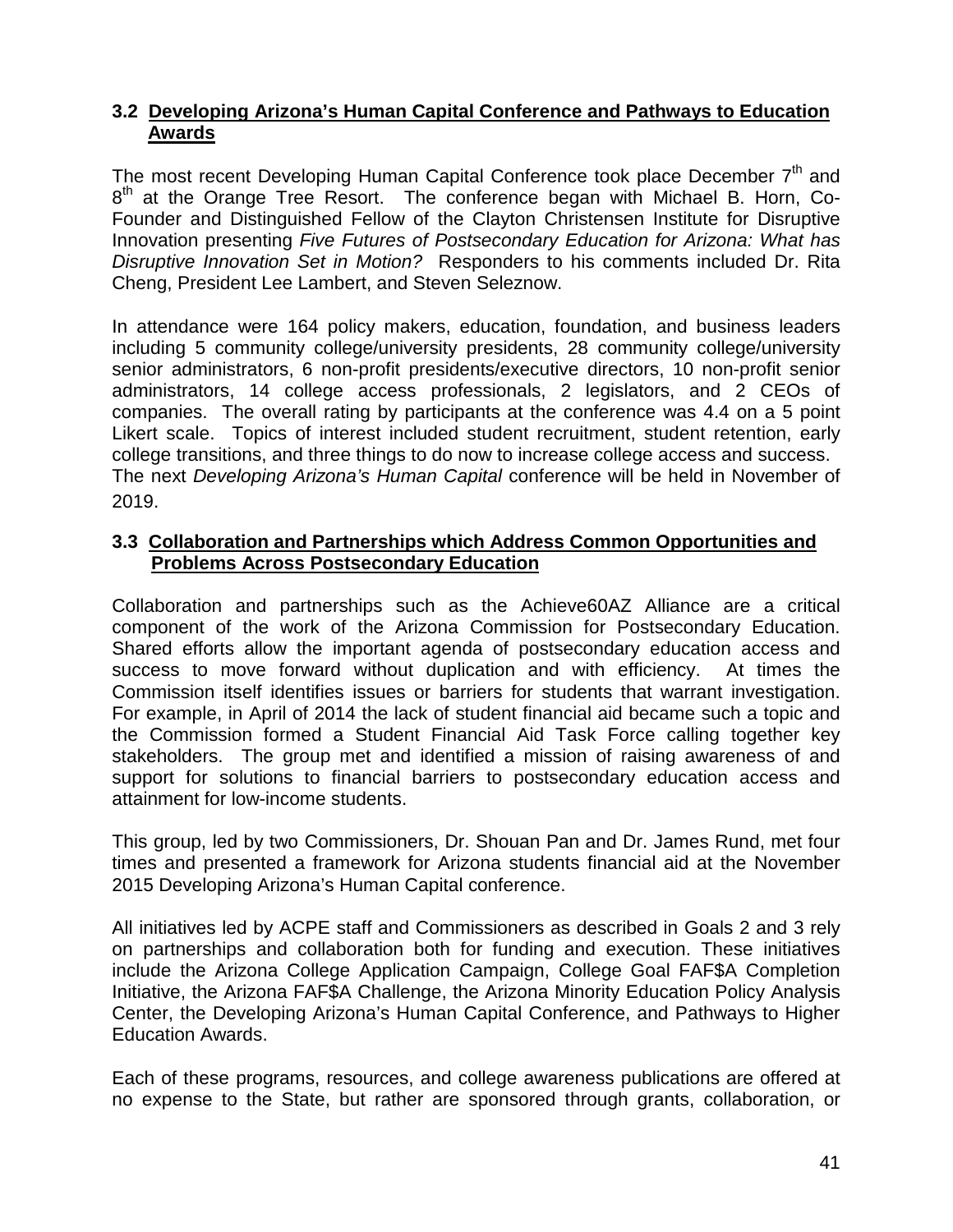sales. For example, College Goal FAF\$A benefits from in-kind assistance received from partners such as the public universities, community colleges, high schools, guidance counselors, Arizona Associate of Student Financial Aid Administrators, and Work Force Connections. These partnerships provided more than 280 financial aid professionals and community members from Arizona's colleges, universities, high schools, non-profit organizations, and members of the Arizona College Access Network (AzCAN) to help families complete the FAFSA.

To meet the goals of the state, the Arizona Commission for Postsecondary Education also supports other Arizona wide initiatives. In FY 2018, the ACPE Executive Director participated on the Expect More Arizona Public Engagement Task Force and Statewide Advisory Council, Thriving Together Work Group, the ACT Statewide Advisory Council, and ADE's Arizona Career Leadership Network.

In 2013, the Commission accepted the leadership role for the Arizona College Application Campaign (AzCAC). In 2014 the ACPE staff took on the FAFSA Data Sharing Project, and also restructured College Goal Sunday into the College Goal FAF\$A Completion Initiative with the intention of developing a successful collaboration between the community, Arizona high schools, high school seniors and their families, and postsecondary education institutions across all sectors. The goal of this collaboration is to increase the number of Arizona Seniors who apply for, enroll, and succeed in their postsecondary education goals. In contrast, College Goal FAF\$A Community Workshops rely on partnerships with the Arizona Association of Student Financial Aid Administrators and Arizona postsecondary institutions and will aid individuals of all ages to complete the FAFSA at locations across the state.

# **Progress of ACPE 2017 Performance and Sunset Review**

The Office of the Auditor General conducted a performance audit and sunset review of the Arizona Commission for Postsecondary Education. This audit was conducted as part of the sunset review process prescribed in Arizona Revised Statutes (A.R.S.) §41- 2951 et seq. and resulted in a report published in December of 2017. The audit addressed the Commission's oversight of the Arizona Family College Savings Program (529 program), and the Commission's safeguarding of confidential and sensitive information. It also included responses to the statutory sunset factors.

At the time of the initial follow-up of the December report the implementation status of the 28 audit recommendations (including sub-parts of the recommendations) presented in the performance audit were as follows:

- 5 have been implemented;
- 1 has been implemented in a different manner;
- 11 are in the process of being implemented; and
- 11 have not been implemented.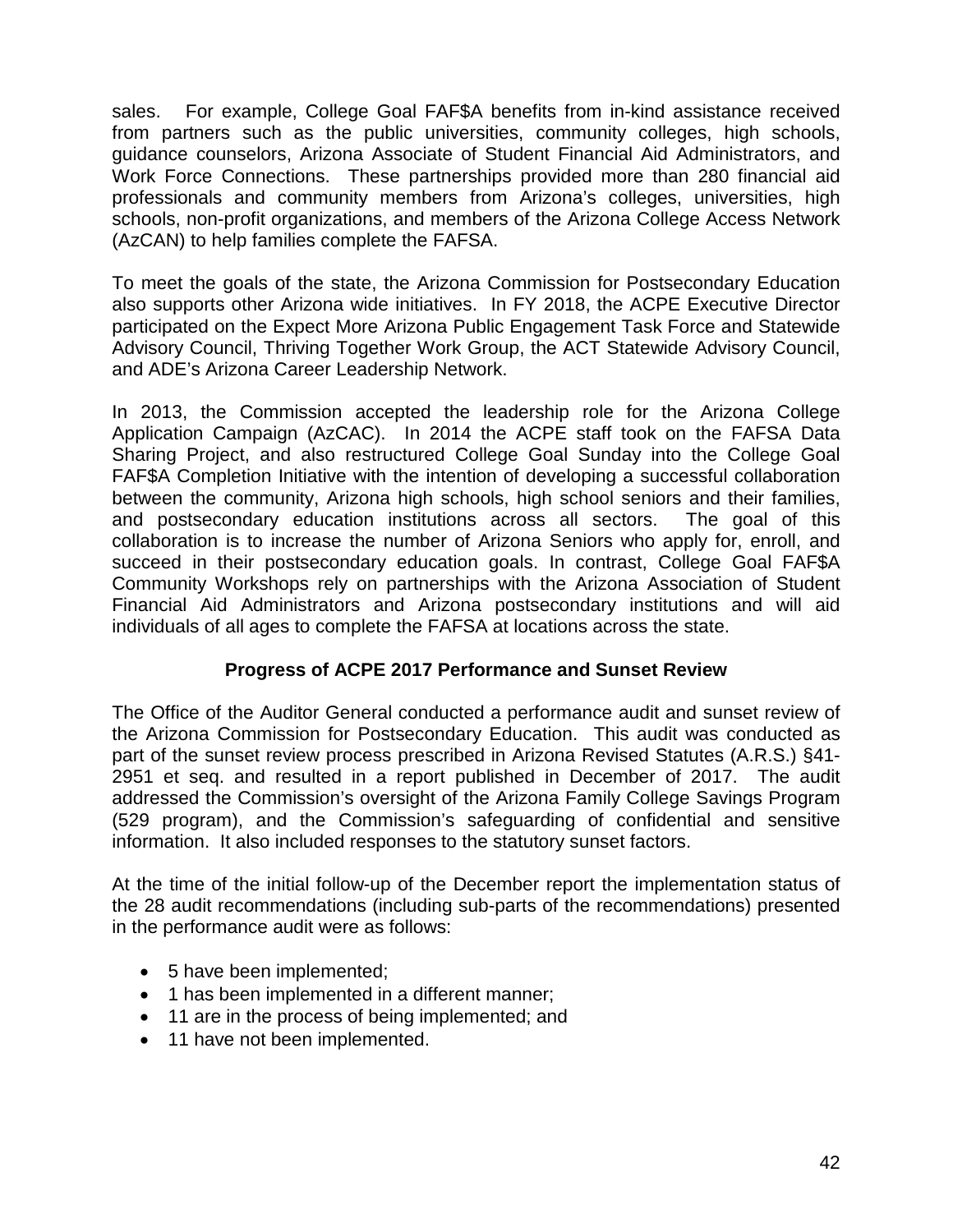The findings related to the Arizona Family College Savings Program (AFCSP) are described on page 27. The Auditor General will conduct an 18-month follow-up with the Commission on the status of the recommendations that have not yet been implemented.

The sunset review process provides a system for the legislature to evaluate the need to continue the existence of state agencies. During the sunset review process the House and Senate Committees of Reference meet to receive materials, testimony, and make a recommendation to continue, revise, consolidate, or terminate the agency. The continuation hearing for the ACPE is expected to take place during the first two weeks of the 54<sup>th</sup> Legislature - First Regular Session and will be reported on in the FY 2019 Annual Report.

# **Conclusion**

This report reflects the FY 2018 outcomes of the strategic plan initiated by ACPE Commissioners. It also outlines the limitations posed due to the budget reductions for achieving the goals and statutory responsibilities.

The goals identified in the strategic plan are (1) maximizing available student financial assistance for students and families; (2) providing support from knowledgeable professionals and accurate and timely information to help students and families enroll, finance, and succeed in postsecondary education, and (3) providing a forum for all sectors of postsecondary education to dialogue, partner, and problem solve issues of mutual interest for the benefit of Arizonans.

The goal of maximizing available student financial resources has been severely impacted due to the ACPE general funds reduction of 80% and the elimination of federal LEAP, and SLEAP grant funding. An additional loss was that of the last two of five years funding through the College Access Challenge Grant by the state due to a failure to meet the Maintenance of Effort requirement when the Governor's Office request for a waiver was denied. Just under \$3 million was lost in both 2015 and 2016, including \$1 million dollars for each of those two years dedicated to student scholarships. Since FY 2010, student financial aid has been reduced by \$4.2 million. The table below represents the student aid disbursed by the ACPE in FY 2011 through FY 2018.

| <b>Fiscal Year</b>                          | 2011            |    | 2012      |    | 2013           | 2014           | 2015           | 2016      | 2017                      | 2018   |
|---------------------------------------------|-----------------|----|-----------|----|----------------|----------------|----------------|-----------|---------------------------|--------|
| <b>Total Aid</b><br>Disbursed               | \$<br>3.711.781 | S. | 3,511,920 | IS | $4,178,488$ \$ | $3,521,142$ \$ | $2,484,619$ \$ | 2,483,125 | $$2,488,151$ $$2,612,217$ |        |
| % Decrease<br>compared to<br><b>FY 2008</b> | -51%            |    | $-53%$    |    | $-45%$         | $-53%$         | $-67%$         | $-67%$    | $-67%$                    | $-62%$ |

**Historical Review of ACPE Student Aid Programs**

The loss of grant dollars illustrated in the *Historical Review* affects the lives of nearly 20,000 students annually who in previous years would have applied to the ACPE for grants/scholarships and received funding. Evidence of the need for these funds is demonstrated by ACPE closing out FY 2010 with a waiting list of an additional 8,799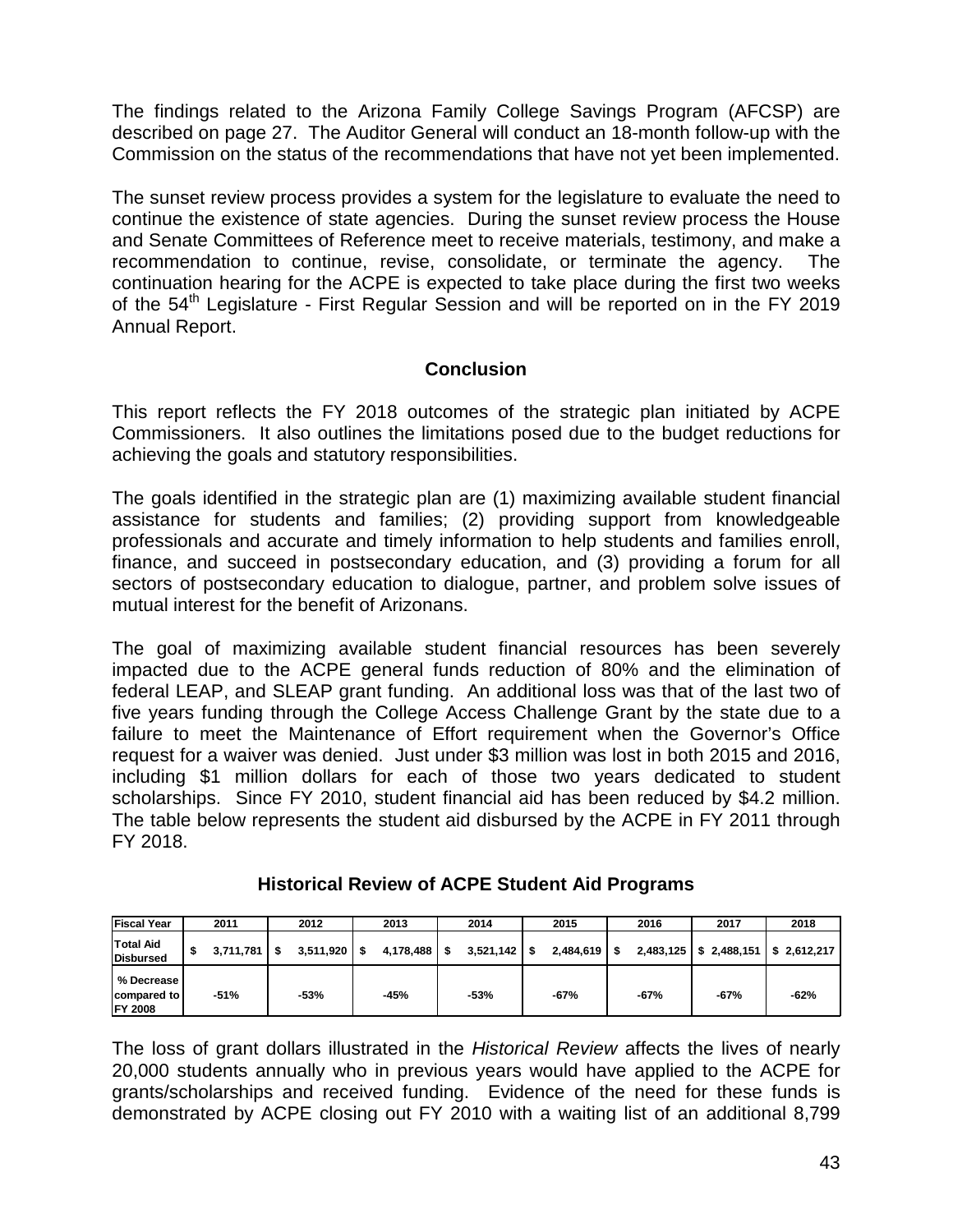students who applied for funds and received none. Commissioners and staff are hopeful that the Private Postsecondary Education Grant (PPEG) amended language recently passed and will be funded in the near future.

In contrast, the Arizona Family College (529) Savings Plan continues to grow and achieve success under the oversight and administration of the Commission. This past year, the program was rated four out of five graduation caps by Savingforcollege.com. Moreover, the program includes attractive conservative FDIC insured investment options, as well as mutual funds offering open architecture or multi-firm portfolios. As of June 30, 2018, total AUM increased just over \$130 million to \$1,323,374,808 compared to the \$1,193,343,518 under management on June 30, 2017.

Under Goal 2, the Commission implements strategies to help students and their families enroll, finance, and succeed in postsecondary education. By coordinating the College Goal FAF\$A Completion Initiative, leading the Arizona College Application Campaign, and introducing to Arizona the value of the College FAF\$A Finish Line reports, the Commission seeks to provide knowledgeable adult professionals at critical transition points to guide vulnerable prospective students through the transition into postsecondary education. In addition, the Governor's FAF\$A Challenge is designed to increase the number of completed FAFSAs statewide and links this to an educated workforce through the Achieve60AZ Alliance. Likewise, the Commission provides relevant and timely print and web-based information free of charge to Arizona families. Printed documents are supplied to more than 1,000 schools, communities, and college access programs annually and 217,791 unique visits are made to ACPE informational websites each year. No general funds are used to support these programs; funds come from fees, grants, donations and sponsorships.

Finally, the forum provided by the Arizona Commission for Postsecondary Education promotes dialogue and identification of common issues among all sectors of higher education. The Commission seeks venues to spawn dialogue, partnerships, and solutions to issues of mutual interest across sectors of postsecondary education. These goals are supported through policy analysis and research, collaborative action led by ACPE staff, and collaborative participation in college access initiatives which are offered by foundations, government, businesses, or non-profit entities with similar goals.

Two Decision Packages have been submitted by the Commission with the FY 2020 Budget Request. Both are designed to advance educational equity and to diminish the achievement gap experienced by low-income and minority students.

#### **Issue 1: Arizona Teacher Student Loan Program (Formerly the Math, Science, and Special Education Teacher Loan Forgiveness Program) – \$312,400**

• Attracting quality students into teaching preparation programs who will take on the mission of service in order to repay their loan obligation through teaching in high-need subject areas (math, science, and special education) or teaching in low-income, rural or tribal schools.